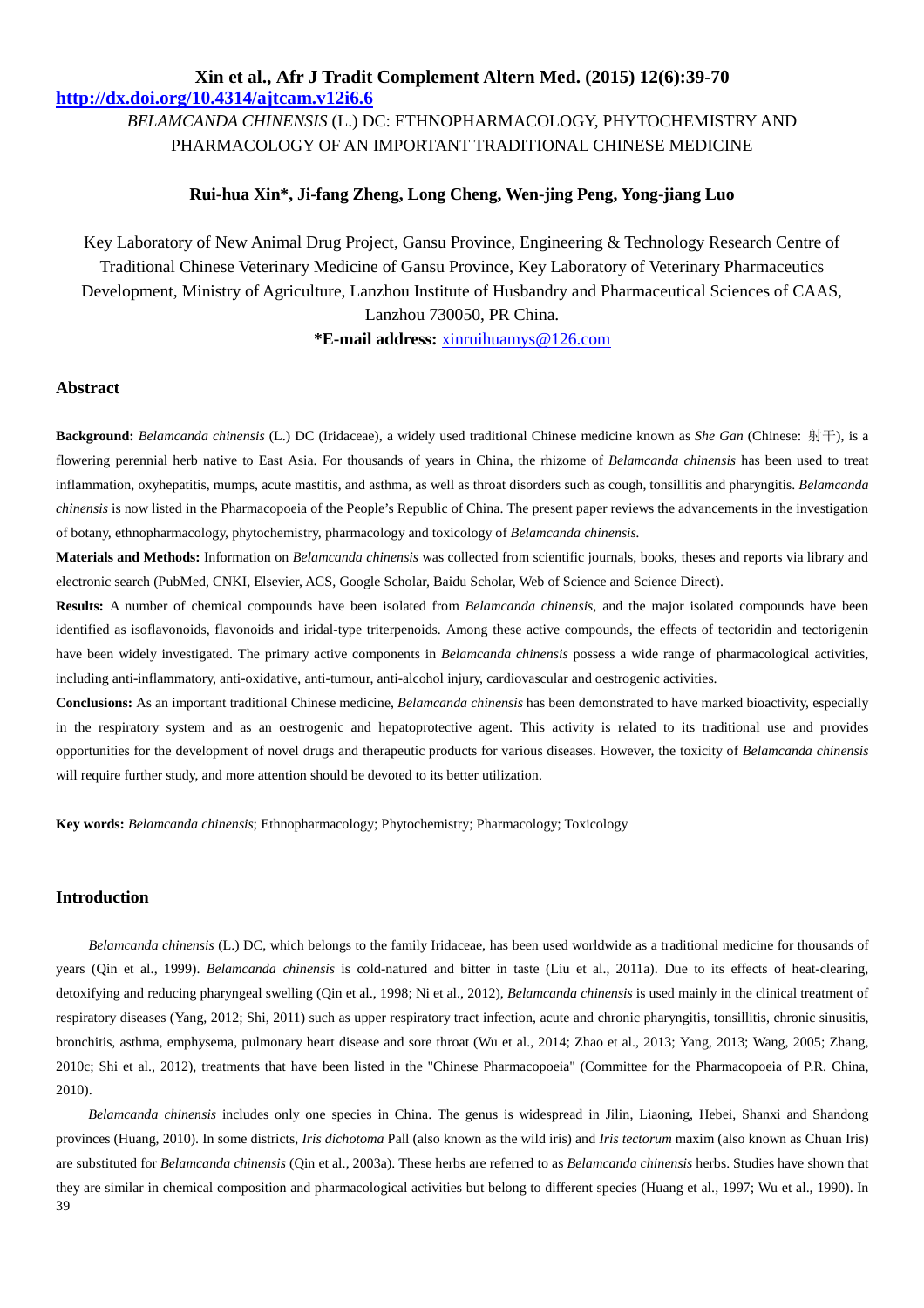recent years, numerous studies have reported the chemical compositions of *Belamcanda chinensis*. A series of flavonoids, triterpenoids, quinones, steroids and other volatile components have been found in the genus *Belamcanda chinensis*, with isoflavone and flavonoid compounds being the two main groups of constituents (Qin et al., 2000; Wang et al., 2006; Xiao et al., 2008; Li, 2003; Meng et al., 2004; Zhong et al., 2001). Pharmacology studies have shown that these flavonoids have a wide range of pharmacological activities such as anti-inflammatory, antibacterial, oestrogen-like, anti-oxidation, anticancer, hepatoprotective and hypoglycaemic lipid-lowering effects (Zhang et al., 2010b).

To better understand the chemical composition and the pharmacological effects of *Belamcanda chinensis*, the recent advances in ethno-pharmacology, phytochemistry, biological and pharmacological activities of *Belamcanda chinensis* are summarized in this review. Considering that *Belamcanda chinensis* has many synonyms (http://www.theplantlist.org), we use *Belamcanda chinensis* as the name of the plant throughout this review.

# **Botany and Ethno-pharmacology**

### **Botany**

*Belamcanda chinensis* (L.) DC, first listed in Shen Nong Ben Cao Jing, is also known as butterfly flower and flat bamboo (Fig. 1). *Belamcanda chinensis* is a perennial herbaceous plant that belongs to the Iridaceous family and grows on hillsides, on arid hillsides, and in meadows, ditches, thickets, forest-edge open fields, valleys, grassy slopes and other places (http://www.zysj.com.cn).





**Figure 1:** *Belamcanda chinensis* whole plant (a); flower (b); mature seeds (c); dry rhizome (d).

Native to East Asia, *Belamcanda chinensis* has naturalised in North America but is distributed mainly in the Himalayas, Indochina, and the Russian Far East. In China, *Belamcanda chinensis* is widely distributed in Heilongjiang, Jilin, Liaoning, Inner Mongolia, Hebei, Shanxi, Ningxia, Gansu and other provinces (Ma et al., 1995).

40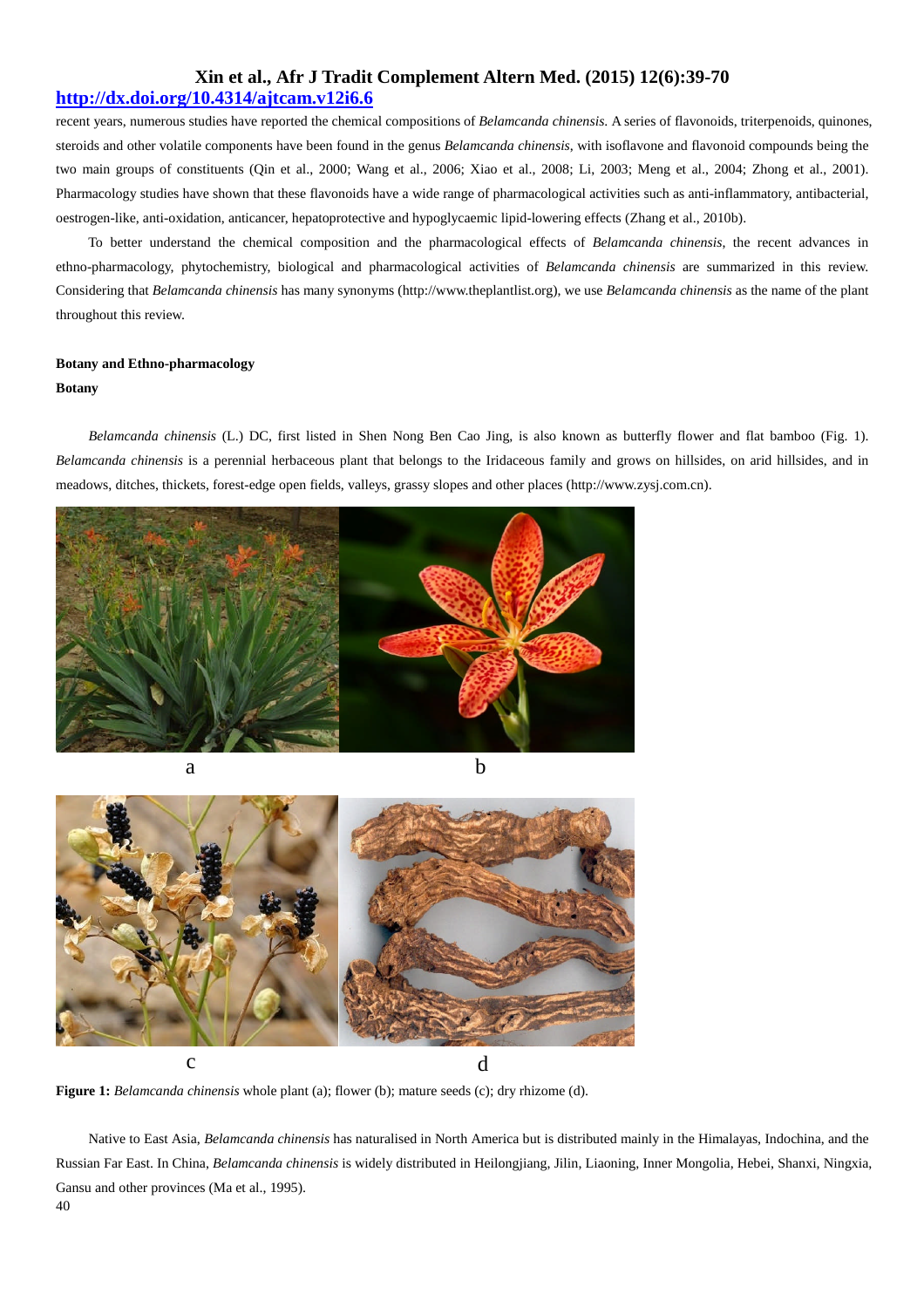*Belamcanda chinensis* grows from a fleshy, knobby and usually orange or pale brown rhizome that creeps just below ground level. The root system of *Belamcanda chinensis* consists of a thickened crown (approximately 4-8 cm long) at the base of the plant, which has fibrous roots underneath; spreading rhizomes are also produced. Both the crown and the rhizomes have an orange interior. Su Song from the Northern Song dynasty said, "Its root is like the long rod of ancient hunters;" thus, in Chinese, it is named Shegan. The erect central stalk is 50-120 cm tall and either branched or unbranched; it is terete, fairly stout, glabrous, glaucous, and pale green. This stalk terminates in a cyme or compound cyme of flowers. There are pairs of small linear-lanceolate bracts at each fork of the stalk; these bracts are slightly membranous and tend to wither away. Each flower spans approximately 4 cm across, consisting of 6 spreading tepals, 3 distinct stamens, a style with a tripartite stigma, and an inferior ovary. The tepals are orange with purple dots and are elliptical-oblong in shape, while the ovary is green, glabrous, and narrowly ovoid. Each cyme usually produces several flowers. The blooming period occurs from mid-to-late summer and lasts approximately 1-2 months. There is no noticeable floral scent. Each flower is replaced by an oblong seed capsule approximately 1" long; the 3 sides of this capsule become strongly recurved, revealing a mass of shiny black seeds that resembles a blackberry. *Belamcanda chinensis* has sword-shaped alternate leaves approximately 30-60 cm long and 2.5-4 cm wide; the leaves originate primarily towards the bottom of the flowering stalk. These leaves are often grouped together into the shape of a fan; the leaves are green to grey-blue, linear in shape, glabrous, and glaucous. Their margins are smooth, while their veins are parallel. This plant can spread either by rhizomes or by seeds (Li et al., 2010; http://frps.eflora.cn.).

### **Ethno-pharmacology**

With special biological and pharmacological effects, *Belamcanda chinensis* has played an important role in traditional Chinese medicine (TCM) and for thousands of years was considered a unique and effective medicine for treating respiratory disease, such as cough, sore throats and asthma, and 3000 years ago, *Belamcanda chinensis* was listed in a variety of ancient Chinese medical documents such as the 'Shen Nong Ben Cao Jing', the oldest classical medicinal book, and was also listed in 'Wu Pu Ben Cao', 'Guang Ya', 'Ben Cao Shi Yi', 'Guang Zhou Flora', 'Gang Mu', 'Zhong Yao Zhi', and other books. In these monographs, *Belamcanda chinensis* was described as effective in stimulating the pharynx to expel phlegm, relieve cough, clear heat and detoxify. Therefore, it is used to treat a productive cough, wheezing, aphthous stomatitis, pharyngeal swelling, black skin and other symptoms. According to the authoritative textbook of Science of Chinese Materia Medica, *Belamcanda chinensis* is cold-natured, bitter in taste and attributive to the liver and lung meridians. *Belamcanda chinensis* has the power to clear heat from the throat and to cure people from the affliction of exogenous wind-heat. In the context of clinical practice, *Belamcanda chinensis* is mainly applied for coughs with an abundance of phlegm, pharyngalgia, gum swelling, hoarse throat, thirst, dry stool and dark urine. Meanwhile, *Belamcanda chinensis* is slightly toxic, so pregnant women and people with spleen deficiency are not suitable candidates for its use (http://www.satcm.gov.cn).

Due to their distinctive clinical effects, many classic prescriptions developed by the ancient famous doctors were handed down from generation to generation and received repeated clinical verification for thousands of years. Moreover, in modern clinical practice, these classic prescriptions have been employed in a more extensive and intensive way. For example, She Gan Ma Huang Tang was used to cure cough in ancient times (Table 1). However, currently, many prescriptions are used to treat bronchitis, bronchial asthma, pneumonia, emphysema, cor pulmonale, allergic rhinitis, and itchy skin. These prescriptions have also been applied clinically in the forms of pills, granules, and capsules for the sake of convenience.

Along with the development of pharmacology, pharmacy and other disciplines, *Belamcanda chinensis* is used as a key ingredient in combination with other Chinese herbs to treat a variety of diseases in traditional Chinese medicine. *Belamcanda chinensis* is documented in the 2010 edition of the Chinese Pharmacopoeia, in which it is classified as a heat-clearing and detoxifying drug. It is believed to be the most important Chinese medicine for treating pharyngitis and sore throat (Committee for the Pharmacopoeia of P.R. China, 2010, State Administration of Traditional Chinese Medicine, 1996). Approximately 9 preparations in which *Belamcanda chinensis* was the main and active component were listed in the Chinese Pharmacopoeia, including 'Qing Yan Li Ge Wan' and 'Qing Ge Wan', which have been widely used for clearing heat from the throat, reducing swelling and alleviating pain, curing dry throat and thirst, and reducing pharyngeal swelling. *Belamcanda chinensis* also has remarkable effects on respiratory disease in children, such as 'Xiao Er Yan Bian Ke Li', 'Xiao Er Qing Fei Zhi Ke Pian' and 'She Gan Li Yan Kou Fu Ye', which were considered as conventional drugs to clear heat of lung; reduce pharyngeal swelling, coughs with abundance of phlegm, thirst and dry stool (Table 1).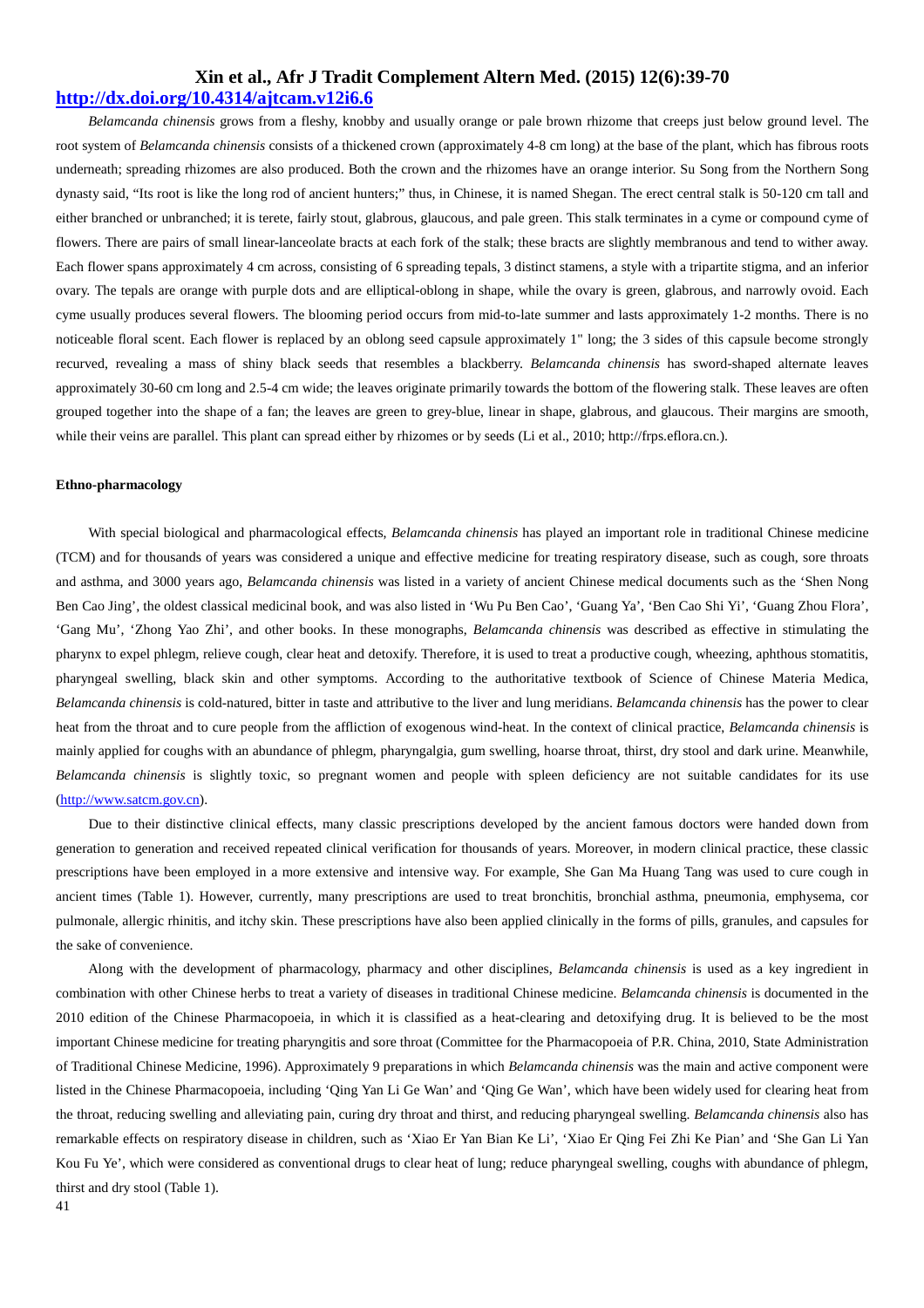## **http://dx.doi.org/10.4314/ajtcam.v12i6.6**

In China, *Belamcanda chinensis* is cultivated mainly for medicinal uses, with its rhizome being the medicinal part, while its seeds have been extracted with ethanol for treating pain in the bones and muscles. Because the flowers of *Belamcanda chinensis* are attractive in colour and beautiful in shape, it is also cultivated as an ornamental flower in gardens and courtyards (Gong et al., 2004).

### **Main Components**

Many compounds have been isolated from *Belamcanda chinensis*, including isoflavones, flavonoids, iridoid glycosides, diterpenes, triterpenoids, alkaloids, phytosterols, polysaccharides, etc. (Table 2). The chemical structures of the primary compounds are shown in Fig. 2.

### **Isoflavones and Flavonoids**

The chemical constituents of *Belamcanda chinensis* have been investigated, and various compounds, especially isoflavones, flavonoids and flavonols, have been reported (Ji et al., 2001). Most of the compounds reported belong to the isoflavonoid family, including tectorigenin (1), tectorigenin-7-*O*-β-glucosyl (1→6) glucoside (2), tectoridin (3), irigenin (4), iridin (5), irisflorentin (6), dichotomitin (7), 3',5'-dimethoxy irisolone-4-O-β-D-glucoside (8), nonirisflorentin (9), iristectorigenin A (10), iristectorigenin B (11), 5,6,7,3'-tetrahydroxy-4'-methoxyisoflavone (12), 6'-O-vanilo-riridin (13), iristectrigenin (17), iristectrigenin (17), iristectrigenin A-7-glucoside (18), 8-hydroxytectrigenin (19), 8-hydroxyiristectrigenin A (20), 8-hydroxyirigenin (21), tectrigenin-4'-glucoside (22), irilin D (23), isotectrigenin (24), astragalin (25), 5,7,4'-dihydroxy-6,3',5'-trimethoxyisoflavone (26), genistein (27), dimethyltectorigenin (28), isoirigenin (29), isoirigenin-7-O-β-D-glucoside (30), irisolon (31), 3'-hydroxytectoridin (32), and tectoruside (33). Compounds that belong to the flavonoid family (Jin et al., 2008a) include 5,4'dihydroxy-6,7-methylenedioxy-3'methoxyflavone (38), iristectogenin (39), hispidulin (40) and acetovanillone (41). Flavonol compounds include isorhamnetin (42), rhamnazin (43) and rhamnocitrin (44). Other flavonoids include mangiferin (45), 7-O-methylmangiferin (49), 3'-hydroxyltectoridin (50), iristectorin (51), and isoiridin (54).



Tectorigenin Tectoridin











Irigenin



Irisflorentin Irilin D

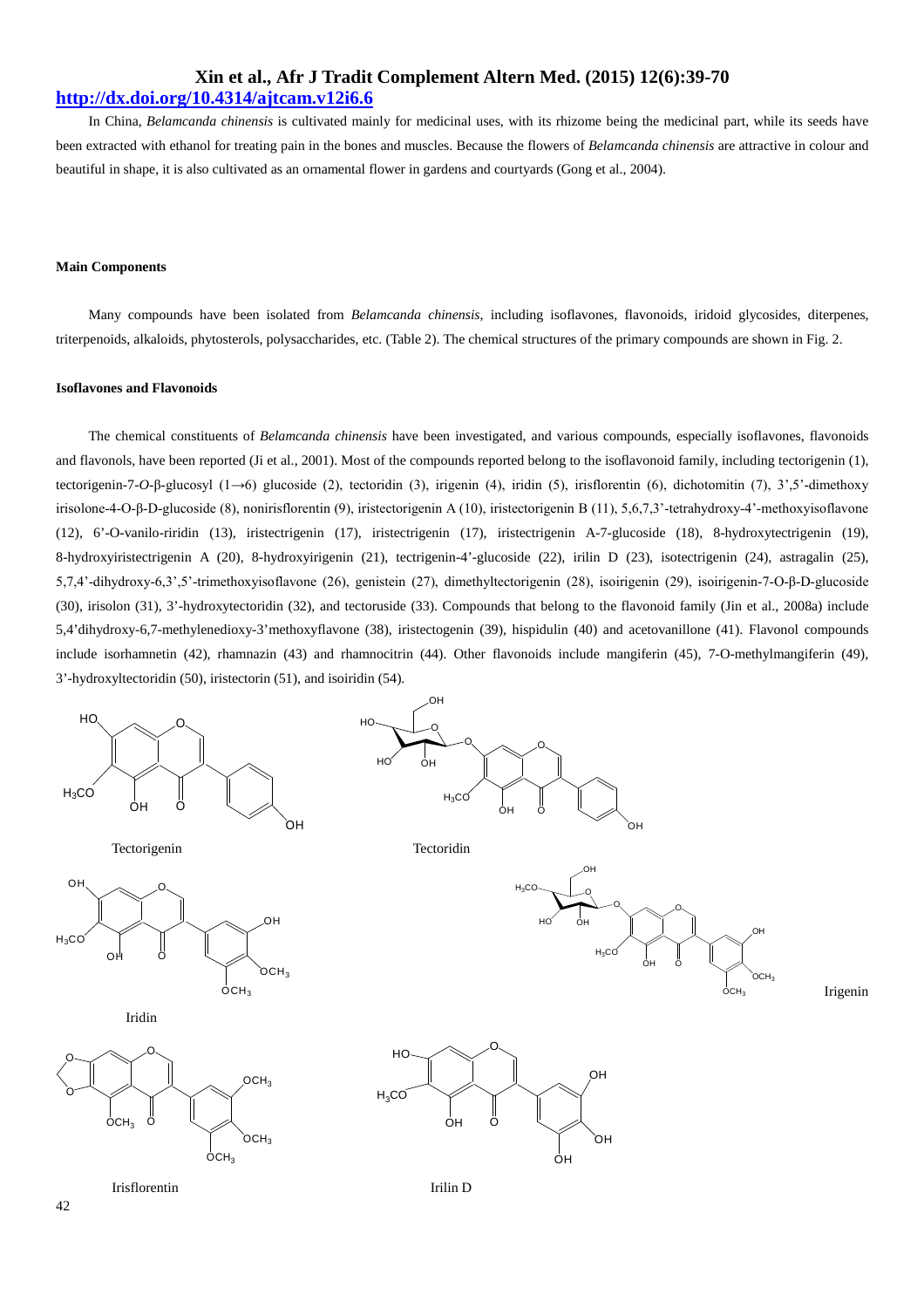

43 **Figure 2:** The chemical structures of the main compounds from *Belamcanda chinensis* (L.) DC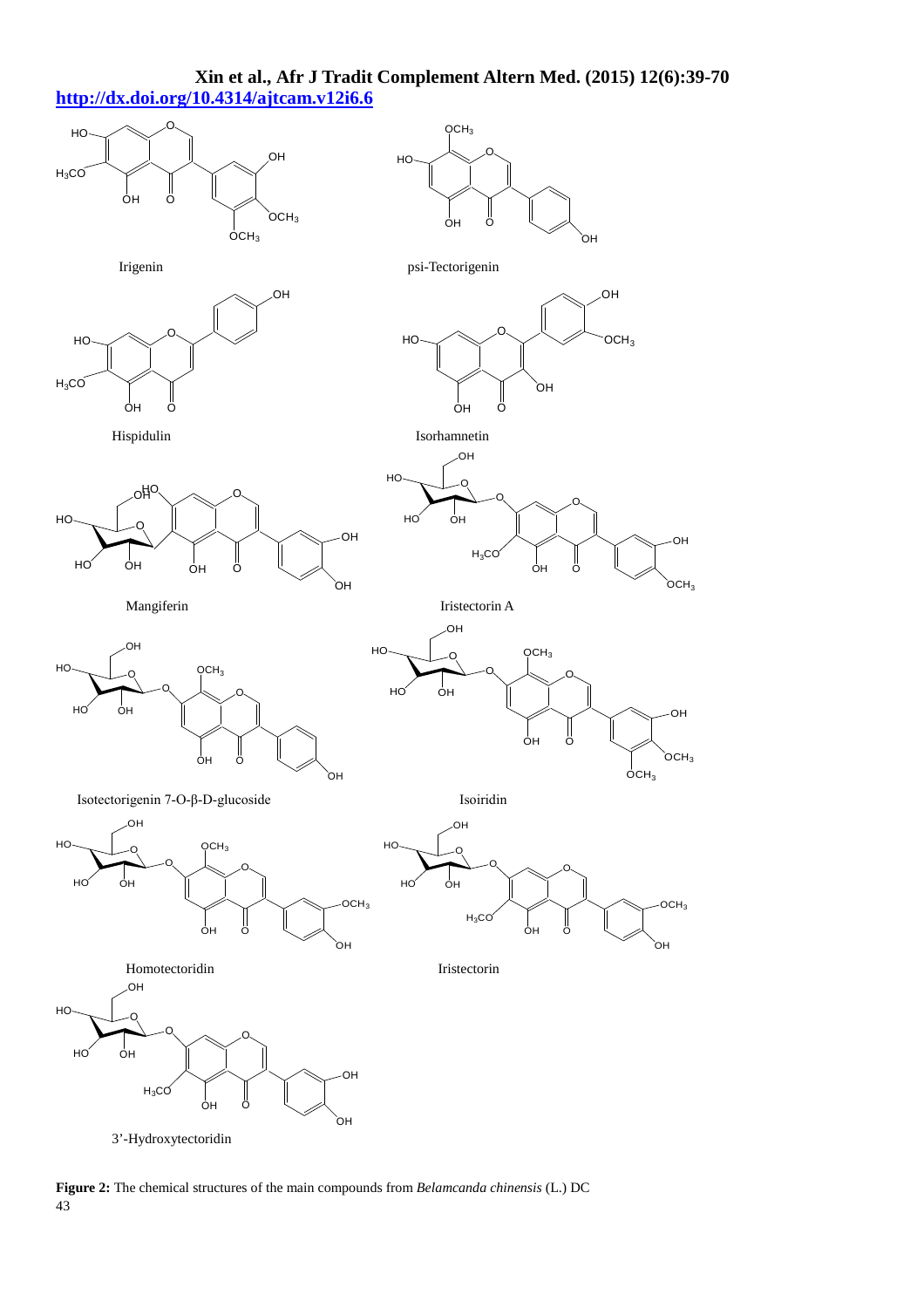## **http://dx.doi.org/10.4314/ajtcam.v12i6.6**

### **Table 1:** The traditional and clinical uses of *Belamcanda chinensis* in China

| <b>Name</b>                             | <b>Compositions</b>                                                                                                                                                                                                                                                                                                                   | <b>Traditional and clinical uses</b>                                                                                                                                                                             | <b>References</b>                          |
|-----------------------------------------|---------------------------------------------------------------------------------------------------------------------------------------------------------------------------------------------------------------------------------------------------------------------------------------------------------------------------------------|------------------------------------------------------------------------------------------------------------------------------------------------------------------------------------------------------------------|--------------------------------------------|
| Xiao Er Yan Bian Ke Li<br>小儿咽扁颗粒        | Belamcanda chinensis, Honeysuckle, Radix Tinosporae, Radix<br>Platycodonis, Radix Scrophulariae, Radix Ophiopogonis,<br>Artificial Bezoar, Borneol                                                                                                                                                                                    | heat<br>from<br>Clearing<br>the<br>throat:<br>detoxification and pain relief; effectual<br>efforts on acute tonsillitis, pharyngitis,<br>pharyngeal swelling, cough with profuse<br>sputum and acute pharyngitis | Chinese Pharmacopoeia <sup>a</sup><br>中国药典 |
| Xiao Er Qing Fei Zhi Ke Pian<br>小儿清肺止咳片 | Belamcanda chinensis, Folium Perillae, Chrysanthemums,<br>Radix Puerariae, Bulbus Fritillariae Cirrhosae, Fried Bitter<br>Almond, Folium Eriobotryae, Fried Fructus Perillae, White<br>Mulberry Root-bark, Radix Peucedani, Gardenia, Scutellaria<br>Baicalensis, Rhizoma Anemarrhenae, Radix Isatidis, Artificial<br>Bezoar, Borneol | superficies<br>Relieving<br>by<br>cooling.<br>relieving cough and reducing sputum;<br>curing children from the affliction of<br>exogenous wind-heat, coughs with<br>abundance of phlegm, thirst and dry stool    | Chinese Pharmacopoeia <sup>a</sup><br>中国药典 |
| Gan lu Xiao du Wan<br>甘露消毒丸             | Belamcanda chinensis, Talcum, Artemisia Capillaris, Acorus<br>Gramineus Soland, Caulis Akebiae, Cardamom, Fructus<br>Forsythiae,<br>Scutellaria Baicalensis,<br><b>Bulbus</b><br>Fritillariae<br>Cirrhosae, Agastache Rugosus, Mint                                                                                                   | Curing summer heat-dampness, body<br>heat, aching limbs, chest tightness,<br>flatulence, dark urine and jaundice                                                                                                 | Chinese Pharmacopoeia <sup>a</sup><br>中国药典 |
| Jin Bei Tan Ke Qing Ke Li<br>金贝痰咳清颗粒    | Belamcanda chinensis, Bulbus Fritillariae Thunbergii,<br>Honeysuckle, Radix Peucedani, Fried Bitter Almond, White<br>Mulberry Root-bark, Radix Platycodonis, Herba Ephedrae,<br>Ligusticum Wallichii, Liquorice                                                                                                                       | Curing cough with profuse sputum,<br>yellow sputum and acute attack of<br>chronic bronchitis                                                                                                                     | Chinese Pharmacopoeia <sup>a</sup><br>中国药典 |
| Gui Lin Xi Gua Shuang<br>桂林西瓜霜          | Belamcanda chinensis, Mirabilitum Praeparatum, Borax,<br>Cortex Phellodendri, Chinese Goldthread, Radix Sophorae<br>Subprostratae, Bulbus Fritillariae Thunbergii, Indigo Naturalis,<br>Borneol, Rheum Officinale, Scutellaria Baicalensis, Liquorice,<br>Mentha-camphor                                                              | Heat-clearing and detoxifying; reducing<br>swelling and alleviating pain; curing<br>aphthous stomatitis; reducing pharyngeal<br>swelling, swelling gums and acute and<br>chronic pharyngitis                     | Chinese Pharmacopoeia <sup>a</sup><br>中国药典 |
| Qing Yan Li Ge Wan<br>清咽利膈丸             | Belamcanda chinensis, Fructus Forsythiae,<br>Gardenia,<br>Scutellaria Baicalensis, Prepared Radix et Rhizoma Rhei,<br>Stir-baked Fructus Arctii, Mint, Radix Trichosanthis, Radix                                                                                                                                                     | Clearing heat from the throat; reducing<br>swelling and alleviating pain; curing<br>pharyngalgia,<br>inhibited<br>chest<br>and                                                                                   | Chinese Pharmacopoeia <sup>a</sup><br>中国药典 |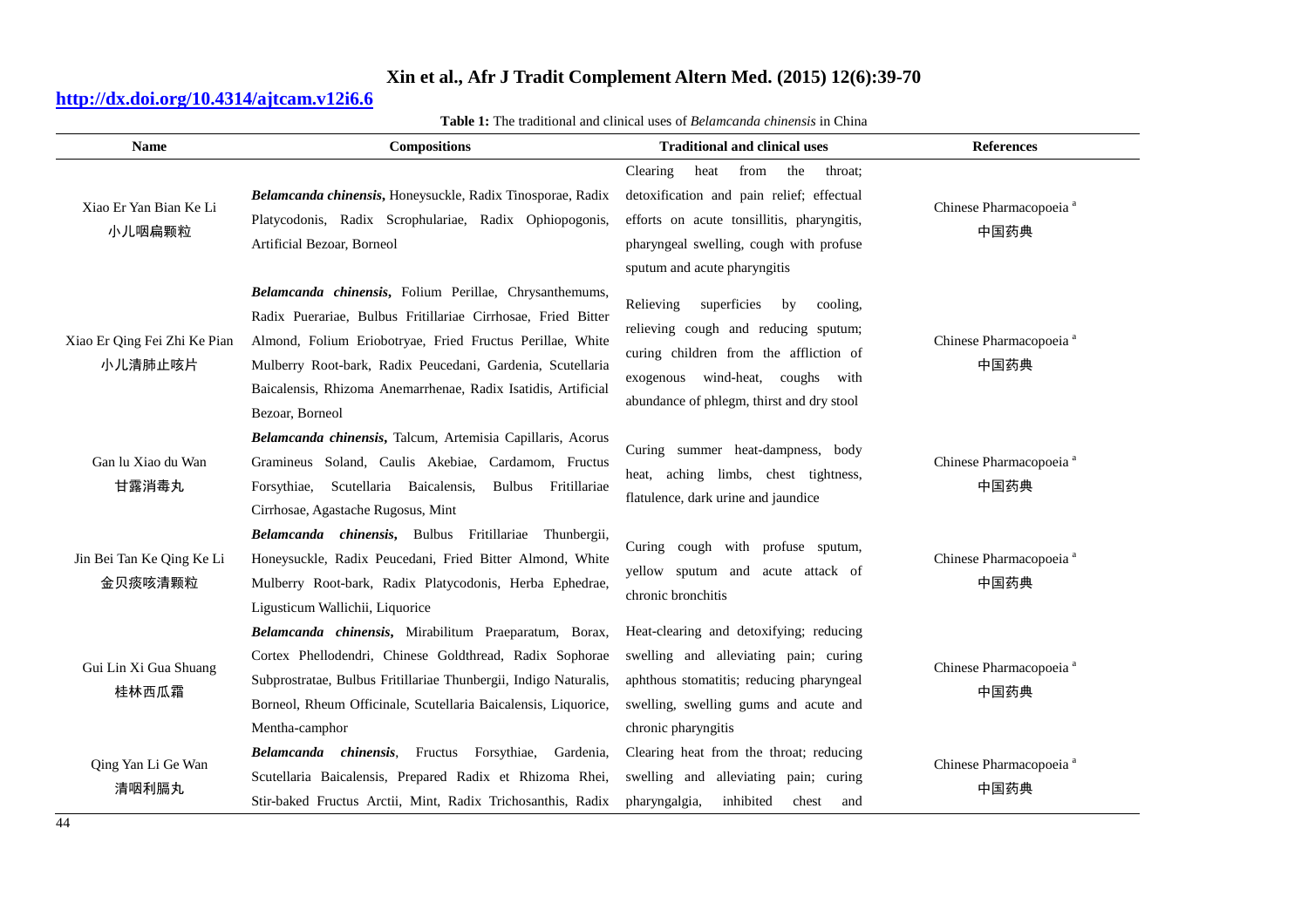|                              | Scrophulariae, Schizonepeta Spica Radix Sileris, Radix                                                                                                                                                                                                                                                                                                                                                  | diaphragm, bitter taste, dry stool and dark                                                                                                                             |                                                          |
|------------------------------|---------------------------------------------------------------------------------------------------------------------------------------------------------------------------------------------------------------------------------------------------------------------------------------------------------------------------------------------------------------------------------------------------------|-------------------------------------------------------------------------------------------------------------------------------------------------------------------------|----------------------------------------------------------|
|                              | Platycodonis, Liquorice                                                                                                                                                                                                                                                                                                                                                                                 | urine                                                                                                                                                                   |                                                          |
|                              | Belamcanda chinensis, Radix Sophorae Subprostratae, Radix                                                                                                                                                                                                                                                                                                                                               |                                                                                                                                                                         |                                                          |
| Qin Yan Run Hou Wan<br>清咽润喉丸 | Platycodonis, Fried Bombyx Batryticatus, Gardenia, Moutan<br>Radicis Cortex, Chinese Olive, Radix Tinosporae, Radix<br>Ophiopogonis, Radix Scrophulariae, Rhizoma Anemarrhenae,<br>Radix Rehmanniae, Radix Paeoniae Alba, Bulbus Fritillariae<br>Thunbergii, Liquorice, Borneol, Pulvis Cornus Bubali                                                                                                   | Clearing heat from the throat; reducing<br>swelling and alleviating pain, thirst,<br>cough with profuse sputum; reducing<br>pharyngeal swelling, hoarse throat          | Chinese Pharmacopoeia <sup>a</sup><br>中国药典               |
|                              | Concentratus                                                                                                                                                                                                                                                                                                                                                                                            |                                                                                                                                                                         |                                                          |
| Qing Ge Wan<br>清膈丸           | Belamcanda chinensis, Honeysuckle, Fructus Forsythiae,<br>Radix Scrophulariae, Radix Sophorae Subprostratae, Chinese<br>Goldthread, Radix Rehmanniae Praeparata, Radix Gentianae,<br>Gypsum, Compound of Glauber-salt and Liquorice, Radix<br>Platycodonis,<br>Radix<br>Ophiopogonis,<br>Mint,<br>Radices<br>Rehmanniae, Borax, Liquorice, Bezoar, Borneol, Pulvis Cornus<br><b>Bubali Concentratus</b> | Clearing heat from the throat; reducing<br>swelling and alleviating pain; curing dry<br>throat and thirst; reducing pharyngeal<br>swelling, hoarse throat and dry stool | Chinese Pharmacopoeia <sup>a</sup><br>中国药典               |
| Lu Si Ge Wan<br>鹭鸶咯丸         | Belamcanda chinensis, Herba Ephedrae, Bitter Almond,<br>Gypsum, Liquorice, Herba Asari, Fried Fructus Perillae, Fried<br>Mustard, Stir-baked Fructus Arctii, Pericarpium Trichosanthis,<br>Indigo Naturalis, Clamshell, Radix Trichosanthis, Gardenia,                                                                                                                                                  | Curing cough and hoarse throat                                                                                                                                          | Chinese Pharmacopoeia <sup>a</sup><br>中国药典               |
| She Gan Gao<br>射干膏           | <b>Artificial Bezoar</b><br>Belamcanda chinensis, Rhizoma Cimicifugae, Gardenia<br>Florida, Radix Scrophulariae, Phaseolus Angularis, Cortex<br>Phellodendri, Honey, Rehmannia Juice, Date                                                                                                                                                                                                              | Effective for treatment of dry throat,<br>aphtha and swelling gingiva                                                                                                   | 'Sheng Ji Zong Lu', Vol. 124 <sup>b</sup><br>《圣济总录》卷一二四  |
| She Gan Yin                  | Belamcanda chinensis, Radix Aucklandiae, Indian Bread Pink                                                                                                                                                                                                                                                                                                                                              | Effective for treatment of indigestion and                                                                                                                              | 'Sheng Ji Zong Lu', Vol. 83 <sup>b</sup>                 |
| 射干饮                          | Epidermis, Ginseng, Dried Tangerine Peel                                                                                                                                                                                                                                                                                                                                                                | vomiting                                                                                                                                                                | 《圣济总录》卷八十三                                               |
| She Gan San I<br>射干散I        | Belamcanda chinensis, Concretio Silicea<br>Bambusae.<br>Mirabilite, Cornu Rhinoceri, Radix Scrophulariae, Rhiizoma<br>Cimicifugae Foetidae, Alum, Xanthate, Prepared Radix                                                                                                                                                                                                                              | Curing pharyngitis and irritable feverish<br>sensation in chest                                                                                                         | 'Qi Xiao Liang Fang', Vol. 61 <sup>b</sup><br>《奇效良方》卷六十一 |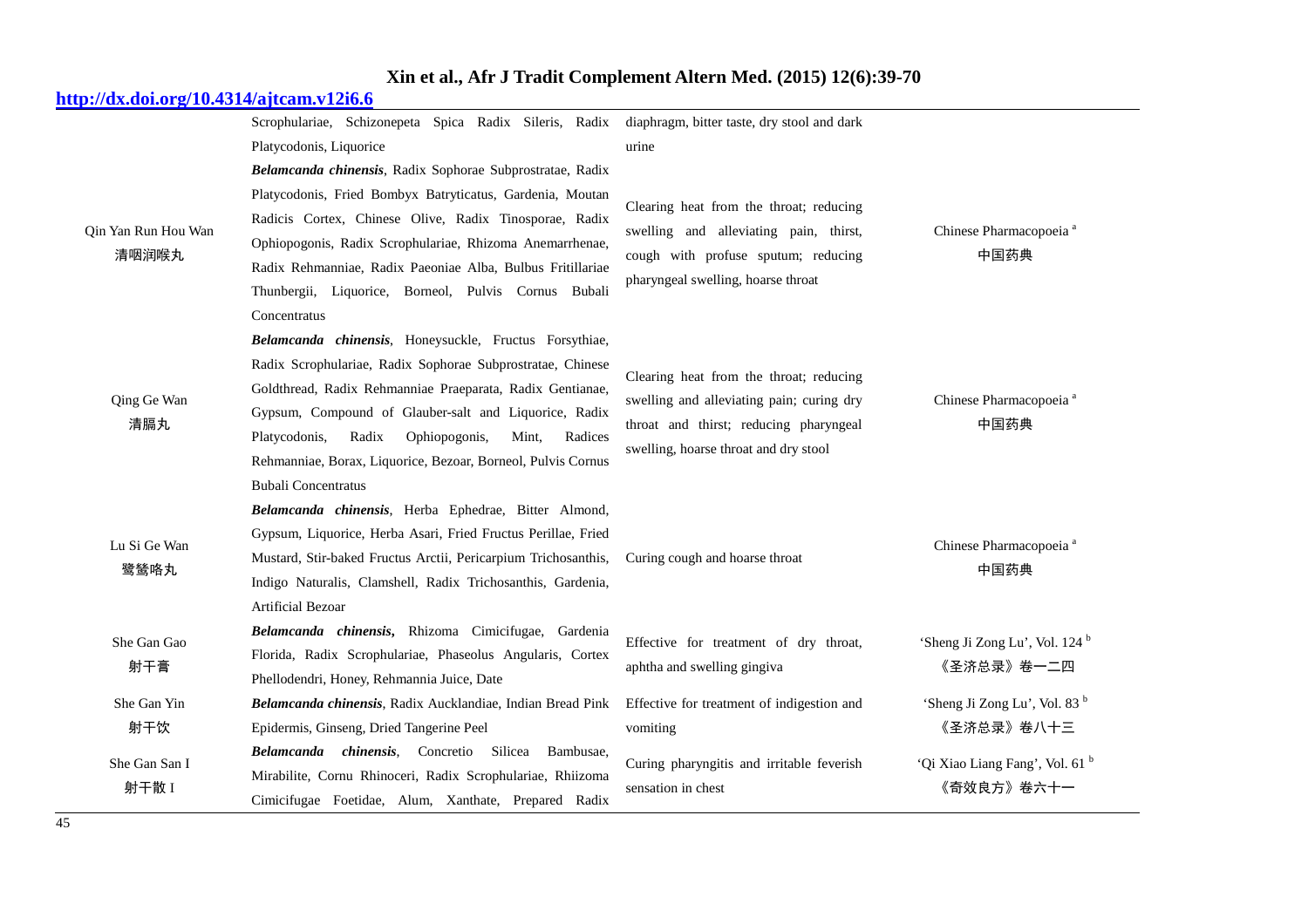|                               | Glycyrrhizae                                                                      |                                                                       |                                                 |  |
|-------------------------------|-----------------------------------------------------------------------------------|-----------------------------------------------------------------------|-------------------------------------------------|--|
| She Gan San II                | Belamcanda chinensis, Radix Paeoniae Rubra, Rhiizoma                              |                                                                       | 'Tai Ping Sheng Hui Fang', Vol. 35 <sup>b</sup> |  |
| 射干散 II                        | Cimicifugae Foetidae, Almond, Fructus Arctii, Sweet gum,                          | Curing wind-heat attacking upward and<br>reducing pharyngeal swelling | 《太平圣惠方》卷三十五                                     |  |
|                               | Radix Puerariae, Herba Ephedrae, Liquorice                                        |                                                                       |                                                 |  |
|                               | Belamcanda chinensis, Pinellia Ternata, Rhizoma Zingiberis,                       |                                                                       |                                                 |  |
| She Gan Wan I                 | Flos Farfarae, Chinese Honey Locust, Dried Tangerine Peel,                        | Curing cough and cough with profuse                                   | 'Sheng Ji Zong Lu', Vol. 65 <sup>b</sup>        |  |
| 射干丸                           | Radix Stemonae, Schisandra Chinensis, Herba Asari, Bulb of                        | sputum.                                                               | 《圣济总录》卷六十五                                      |  |
|                               | Fritillary, Poria Alba, Semen Pruni                                               |                                                                       |                                                 |  |
| She Gan Ma Huang Tang         | Belamcanda chinensis, Herba Ephedrae, Ginger, Flos Farfarae,                      |                                                                       | 'Jin Gui Yao Lue' b                             |  |
| 射干麻黄汤                         | Schisandra Chinensis, Date, Pinellia Ternata                                      | Curing cough                                                          | 《金匮要略》卷上**                                      |  |
|                               | Belamcanda chinensis, Trachelospermum<br>Jasminoides,                             |                                                                       | 'Sheng Ji Zong Lu', Vol. 122 <sup>b</sup>       |  |
| Luo Shi She Gan Tang<br>络石射干汤 | Chinese Herbaceous Peony, Rhizoma Cimicifugae, Nidus Reducing pharyngeal swelling |                                                                       | 《圣济总录》卷一二二                                      |  |
|                               | Vespae, Fructus Tribuli                                                           |                                                                       |                                                 |  |
| She Gan Xiao Du Yin           | Belamcanda chinensis, Radix Scrophulariae,<br>Fructus                             | Curing measles and cough; reducing                                    | 'Zhang Shi Yi Tong', Vol. 15 <sup>b</sup>       |  |
| 射干消毒饮                         | Forsythiae, Schizonepeta, Fructus Arctii, Liquorice                               | pharyngeal swelling                                                   | 《张氏医通》卷十五                                       |  |
| She Gan Shu Nian Zi Tang      | Belamcanda chinensis, Fructus Arctii, Rhizoma Cimicifugae,                        | Curing aphthous stomatitis and dry stool;                             | 'Xiao Er Dou Zhen Fang Lun' <sup>b</sup>        |  |
| 射干鼠粘子汤                        | Liquorice                                                                         | reducing pharyngeal swelling                                          | 《小儿痘疹方论》                                        |  |
|                               | chinensis.<br>Orange Osmanthus,<br>Rhizoma<br>Belamcanda                          |                                                                       | 'Wai Tai Mi Yao', Vol. 23 <sup>b</sup>          |  |
| She Gan Tang I<br>射干汤I        | Cimicifugae, Radix Angelicae Dahuricae, Liquorice, Cornu                          | Reducing pharyngeal swelling                                          | 《外台秘要》卷二十三                                      |  |
|                               | Rhinoceri, Almond                                                                 |                                                                       |                                                 |  |
| She Gan Tang II               | Belamcanda chinensis, Pinellia Ternata, Cortex Cinnamomi,                         |                                                                       | 'Bei Ji Qian Jin Yao Fang', Vol. 5 <sup>b</sup> |  |
| 射干汤II                         | Herba Ephedrae, Radix Asteris, Liquorice, Ginger, Date                            | Curing choking cough in children                                      | 《备急千金要方》卷五                                      |  |
| She Gan Tang III              | Belamcanda chinensis, Chinese Herbaceous Peony, Semen                             |                                                                       | 'Qi Xiao Liang Fang', Vol.1 <sup>b</sup>        |  |
| 射干汤 III                       | Coicis, Cortex Cinnamomi, Concha Ostreae, Gypsum                                  | Curing stroke and sweating                                            | 《奇效良方》卷一                                        |  |
| She Gan Tang IV               | Belamcanda chinensis, Gardenia Florida, Indian Bread Pink                         |                                                                       | 'Sheng Ji Zong Lu', Vol. 129 <sup>b</sup>       |  |
| 射干汤 IV                        | Epidermis, Rhizoma Cimicifugae, Radix Paeoniae Rubra,                             | Treatment of gastritis                                                | 《圣济总录》卷一二九                                      |  |
|                               | <b>Bighead Atractylodes Rhizome</b>                                               |                                                                       |                                                 |  |
| She Gan Tang V                | Belamcanda chinensis, Sophora Subprostrata Root, Fructus                          | Curing pharyngeal tumefaction                                         | 'Yi Xue Ji Cheng', Vol. 2 <sup>b</sup>          |  |
| 射干汤V                          | Forsythiae, Fructus Arctii, Radix Scrophulariae, Schizonepeta,                    |                                                                       | 《医学集成》卷二                                        |  |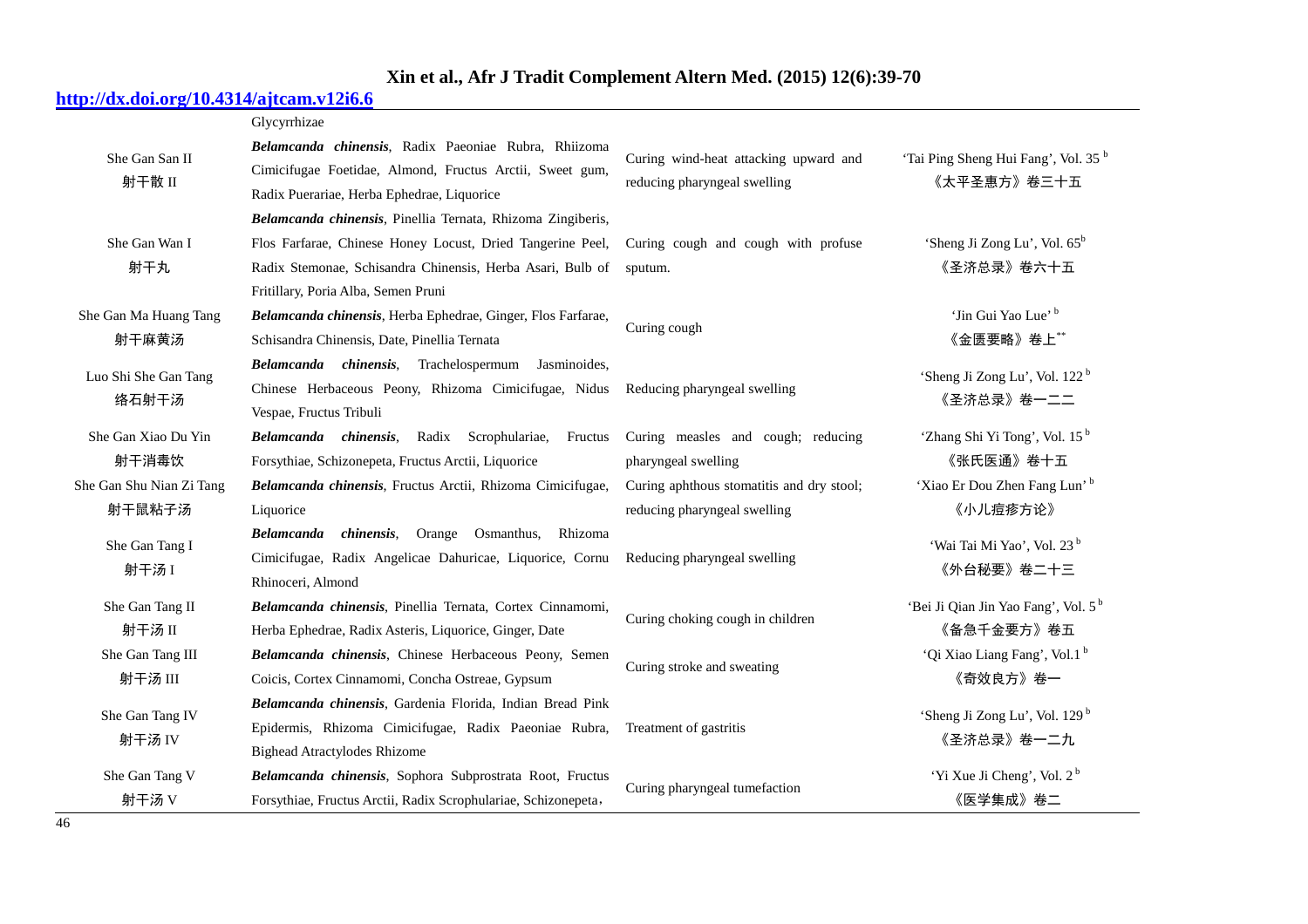|                                 | Radix Sileris, Radix Platycodonis, Liquorice, Artichoke Hearts                                                                                                                                                      |                                                                |                                                               |
|---------------------------------|---------------------------------------------------------------------------------------------------------------------------------------------------------------------------------------------------------------------|----------------------------------------------------------------|---------------------------------------------------------------|
| Huang Qin She Gan Tang<br>黄芩射干汤 | <b>Belamcanda chinensis.</b> Scutellaria Baicalensis, Fructus<br>Aurantii Immaturus, Pinellia Ternata, Liquorice, Rhizoma Curing throat obstruction<br>Cimicifugae, Cassia Bark                                     |                                                                | 'Sheng Ji Zong Lu', Vol. 124 <sup>b</sup><br>《圣济总录》卷一二四       |
| Han Hua She Gan Wan<br>含化射干丸    | Cimicifugae,<br>Borax,<br><b>Belamcanda chinensis</b> , Rhizoma<br>Liquorice, Fermented Blank Bean, Almond<br><b>Belamcanda chinensis</b> , Angelica Sinensis, Herba Ephedrae,                                      | Reducing pharyngeal swelling and pain in<br>the root of tongue | 'Tai Ping Sheng Hui Fang', Vol. 18 <sup>b</sup><br>《太平圣惠方》卷十八 |
| Da She Gan Tang<br>大射干汤         | Cinnamomum Cassia, Cortex Mori, Fructus Aurantii, Radix<br>Asteris, Radix Angelicae Pubescentis, Almond, Pinellia<br>Ternata, Liquorice                                                                             | Curing cough and vomiting                                      | 'Xing Yuan', Vol. 3 <sup>b</sup><br>《杏苑》卷三                    |
| Jia Wei She Gan Tang<br>加味射干汤   | Radix<br>Belamcanda<br><i>chinensis.</i><br>Rehmanniae.<br>Radix<br>Platycodonis, Fructus Forsythiae, Scutellaria Baicalensis,<br>Fritillary, Radix Scrophulariae, Liquorice, Schizonepeta, Great<br><b>Burdock</b> | Reducing pharyngeal swelling                                   | 'Nang Mi Hou Shu' b<br>《囊秘喉书》卷下                               |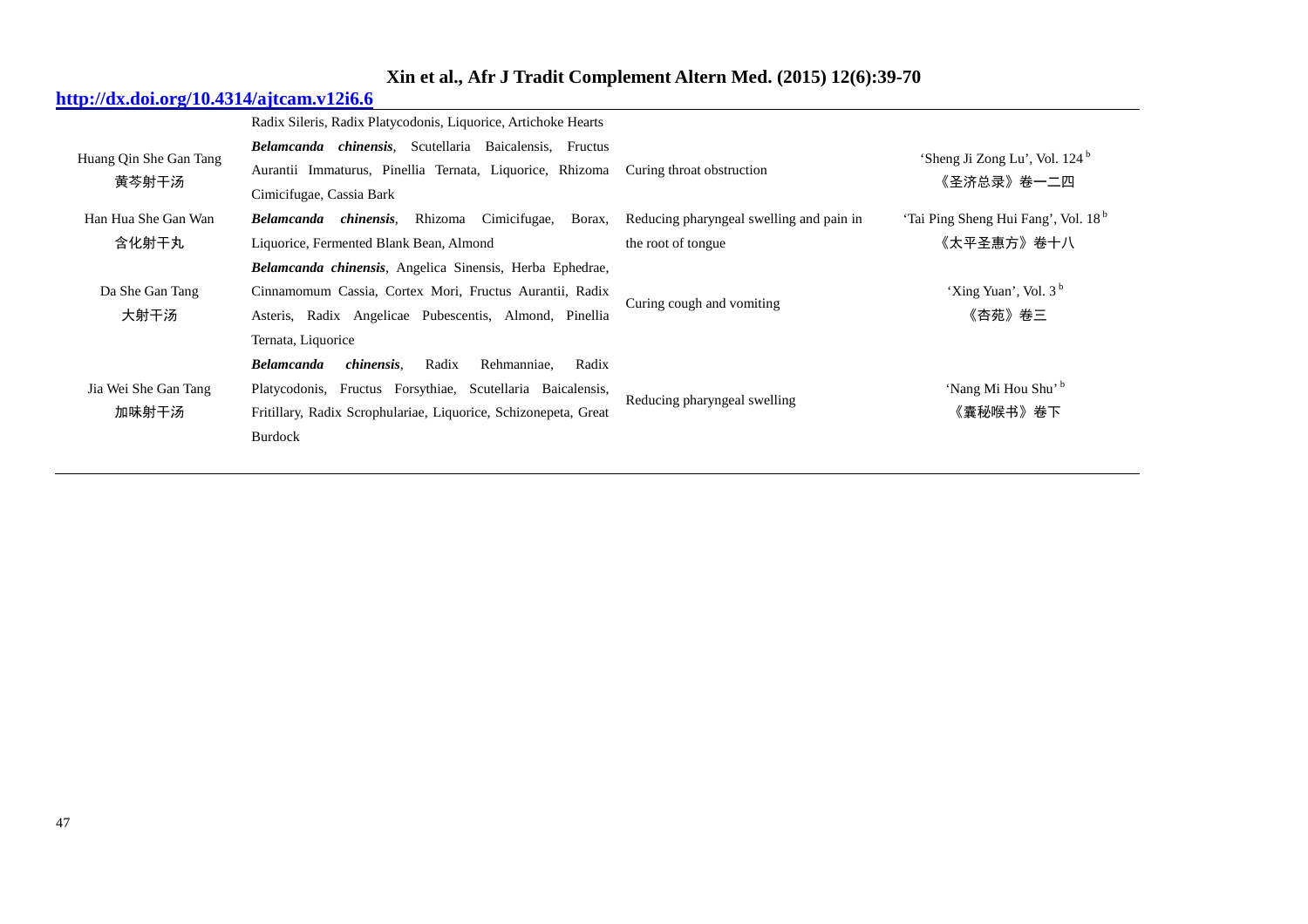## **http://dx.doi.org/10.4314/ajtcam.v12i6.6**

| No.                      | <b>Chemical compounds</b>                      | Plant                                                                                 | Part of  | Reference                                                                                                                                                                                                                                                                     |
|--------------------------|------------------------------------------------|---------------------------------------------------------------------------------------|----------|-------------------------------------------------------------------------------------------------------------------------------------------------------------------------------------------------------------------------------------------------------------------------------|
|                          | <b>Isoflavones</b>                             |                                                                                       | plant    |                                                                                                                                                                                                                                                                               |
|                          | tectorigenin                                   | Belamcanda chinensis (L.) DC,<br>Iris tectorum Maxim,<br>Iris dichotoma Pall.         | rhizomes | Li et al. (1986), Qiu et al. (2006b), Hideyuki et al. (2001), Jin et al.<br>(2008), Zhou et al. (2000), Masataka et al. (2007), Yeon et al. (2011), Li<br>et al. (2009), Zhou et al. (1997), Qiu et al. (2009), Qiu et al. (2006), Wu<br>et al. (2008a)                       |
| 2                        | tectorigenin-7-O- $\beta$ -glucosyl            | Belamcanda chinensis (L.) DC.                                                         | rhizomes | Li et al. (2009)                                                                                                                                                                                                                                                              |
| 3                        | tectoridin                                     | Iris dichotoma Pall.,<br>Belamcanda chinensis (L.) DC,<br>Iris tectorum Maxim.        | rhizomes | Li et al. (1986), Qiu et al. (2006b), Xu et al. (1999), Jin et al. (2008),<br>Zhou et al. (2000), Masataka et al. (2007), Yeon et al. (2011), Li et al.<br>(2009), Zhou et al. (1997), Qiu et al. (2009), Zhang et al. (2011)                                                 |
| $\overline{\mathcal{A}}$ | irigenin                                       | Belamcanda chinensis (L.) DC,<br>Iris dichotoma Pall.,<br>Iris tectorum Maxim.        | rhizomes | Ji et al. (2001), Li et al. (1986), Xu et al. (1999), Hideyuki et al. (2001),<br>Jin et al. (2008), Masataka et al. (2007), Yeon et al. (2011), Li et al.<br>(2009), Qiu et al. (2006), Wu et al. (2008a), Liu et al. (2005), Liu et al.<br>$(2011b)$ , Zhang et al. $(2011)$ |
| 5                        | iridin                                         | Iris tectorum Maxim,<br>Belamcanda chinensis (L.)DC.                                  | rhizomes | Qiu et al. (2006b), Hideyuki et al. (2001), Jin et al. (2008), Zhou et al.<br>(2000), Yeon et al. (2011), Li et al. (2009), Zhou et al. (1997), Zhang et<br>al. $(2011)$                                                                                                      |
| 6                        | irisflorentin                                  | Belamcanda chinensis (L.) DC,<br>Iris dichotoma Pall.,<br><i>Iris tectorum</i> Maxim. | rhizomes | Ji et al. (2001), Li et al. (1986), Xu et al. (1999), Hideyuki et al. (2001),<br>Jin et al. (2008), Yeon et al. (2011), Li et al. (2009), Qiu et al. (2006), Wu<br>et al. (2008a), Liu et al. (2005), Zhang et al. (2011)                                                     |
| 7                        | dichotomitin                                   | Iris dichotoma Pall.,<br>Belamcanda chinensis (L.) DC                                 | rhizomes | Li et al. (1986), Jin et al. (2008), Li et al. (2009), Wu et al. (2008a),<br>Zhang et al. (2011)                                                                                                                                                                              |
| 8                        | 3',5'-dimethoxyirisolone-4-O-β-D-gl<br>ucoside | Belamcanda chinensis (L.) DC                                                          | rhizomes | Jin et al. (2008), Li et al. (2009)                                                                                                                                                                                                                                           |
| 9                        | nonirisflorentin                               | Belamcanda chinensis (L.) DC                                                          | rhizomes | Jin et al. (2008)                                                                                                                                                                                                                                                             |

### Table 2: The compounds isolated from Belamcanda chinensis herbs (The structures of the main compounds are illustrated in Fig. 2)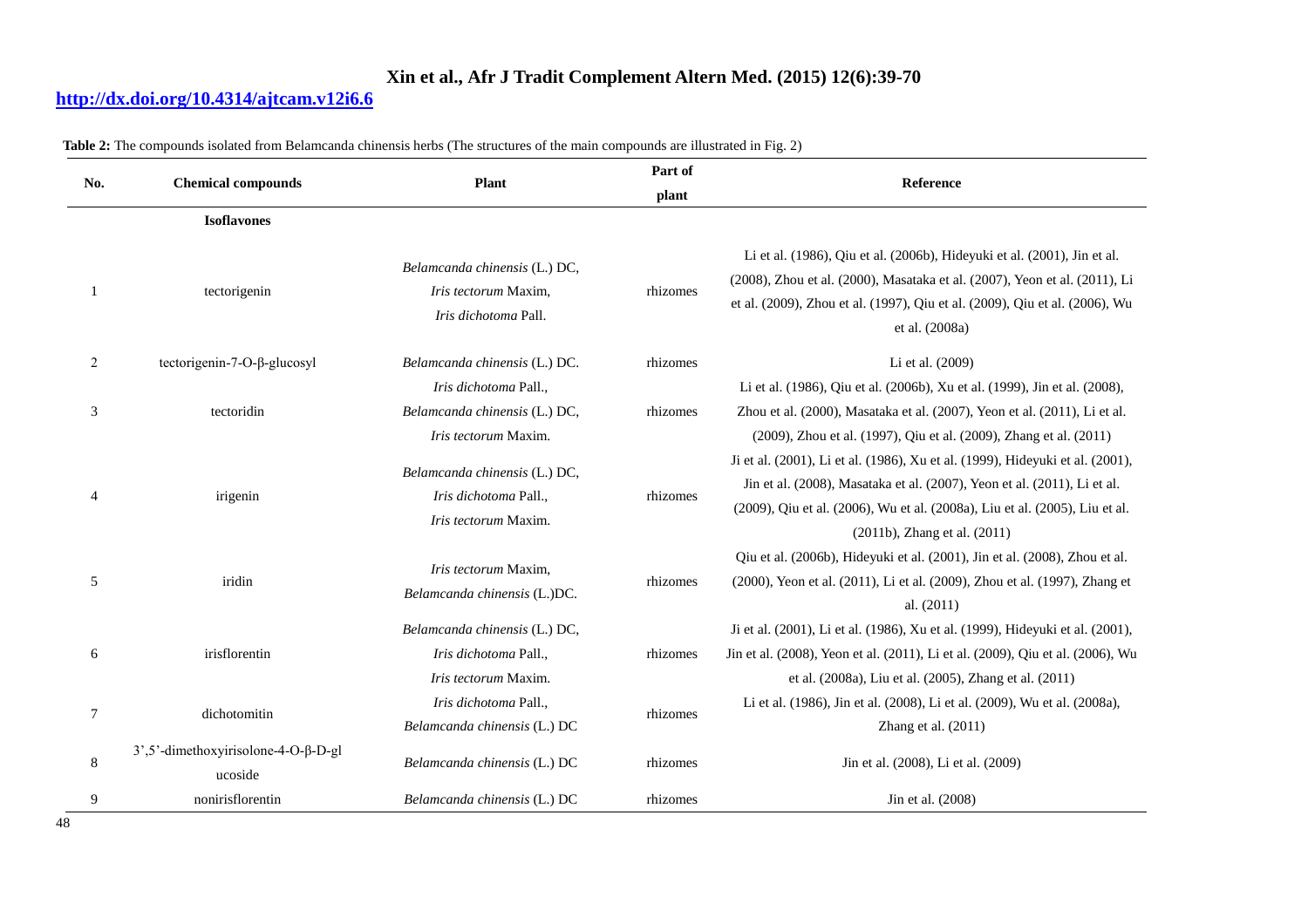| 10     | iristectorigenin A                             | Iris tectorum Maxim,         | rhizomes | Xu et al. (1999), Yeon et al. (2011), Li et al. (2009), Qiu et al. (2009),         |
|--------|------------------------------------------------|------------------------------|----------|------------------------------------------------------------------------------------|
|        |                                                | Belamcanda chinensis (L.) DC |          | Zhang et al. (2011)                                                                |
| 11     | iristectorigenin B                             | Belamcanda chinensis (L.) DC | rhizomes | Li et al. (2009)                                                                   |
| 12     | 5,6,7,3'-tetrahydroxy-4'-methoxyisofl<br>avone | Belamcanda chinensis (L.)DC. | rhizomes | Hideyuki et al. (2001), Jin et al. (2008)                                          |
| 13     | 6"-O-vaniloyiridin                             | Belamcanda chinensis (L.) DC | rhizomes | Hideyuki et al. (2001), Jin et al. (2008)                                          |
| 14     | 6"-O-p-hydroxybenzoyliridin                    | Belamcanda chinensis (L.)DC. | rhizomes | Hideyuki et al. (2001), Jin et al. (2008)                                          |
| 15     | 2,3-dihydroirigenin                            | Belamcanda chinensis (L.) DC | rhizomes | Hideyuki et al. (2001)                                                             |
| 16     | tectoirigenin                                  | Belamcanda chinensis (L.)DC. |          | Hideyuki et al. (2001)                                                             |
| 17     | iristectrigenin                                | Belamcanda chinensis (L.) DC | rhizomes | Masataka et al. (2007)                                                             |
| 18     | iristectrigenin A-7-glucoside                  | Belamcanda chinensis (L.) DC | rhizomes | Masataka et al. (2007)                                                             |
| 19     | 8-hydroxytectrigenin                           | Belamcanda chinensis (L.) DC | rhizomes | Masataka et al. (2007)                                                             |
| 20     | 8-hydroxyiritectrigenin A                      | Belamcanda chinensis (L.) DC | rhizomes | Masataka et al. (2007)                                                             |
| 21     | 8-hydroxyirigenin                              | Belamcanda chinensis (L.) DC | rhizomes | Masataka et al. (2007)                                                             |
| 22     | tectrigenin-4'-glucoside                       | Belamcanda chinensis (L.) DC | rhizomes | Masataka et al. (2007)                                                             |
| 23     | irilin D                                       | Belamcanda chinensis (L.) DC | rhizomes | Masataka et al. (2007), Yeon et al. (2011), Li et al. (2009), Qiu et al.<br>(2006) |
| 24     | isotectrigenin                                 | Belamcanda chinensis (L.) DC | rhizomes | Masataka et al. (2007)                                                             |
| $25\,$ | astragalin                                     | Belamcanda chinensis (L.) DC | rhizomes | Masataka et al. (2007)                                                             |
|        | 5,7,4'-dihydroxy-6,3',5'-trimethoxyis          | Belamcanda chinensis (L.) DC |          |                                                                                    |
| 26     | oflavone                                       | Iris tectorum Maxim.         | rhizomes | Qiu et al. (2009), Liu et al. (2011b)                                              |
| 27     | genistein                                      | Belamcanda chinensis (L.) DC | rhizomes | Ji et al. (2001)                                                                   |
| 28     | dimethyltectorigenin                           | Belamcanda chinensis (L.) DC | rhizomes | Ji et al. (2001)                                                                   |
| 29     | isoirigenin                                    | Belamcanda chinensis (L.) DC | rhizomes | Liu et al. (2011b)                                                                 |
| 30     | isoirigenin $7$ -O- $\beta$ -D-glucoside       | Belamcanda chinensis (L.) DC | rhizomes | Qiu et al. (2006)                                                                  |
| 31     | irisolon                                       | Belamcanda chinensis (L.) DC | rhizomes | Ji et al. (2001), Zhang et al. (2011)                                              |
| 32     | 3'-hydroxytectoridin                           | Belamcanda chinensis (L.) DC | rhizomes | Qiu et al. (2006b), Li et al. (2009)                                               |
|        | tectoruside                                    | Belamcanda chinensis (L.) DC | rhizomes | Li et al. (2009)                                                                   |
| 34     | 5-hydroxyisoflavone                            | Belamcanda chinensis (L.) DC | rhizomes | Liu et al. (2011b)                                                                 |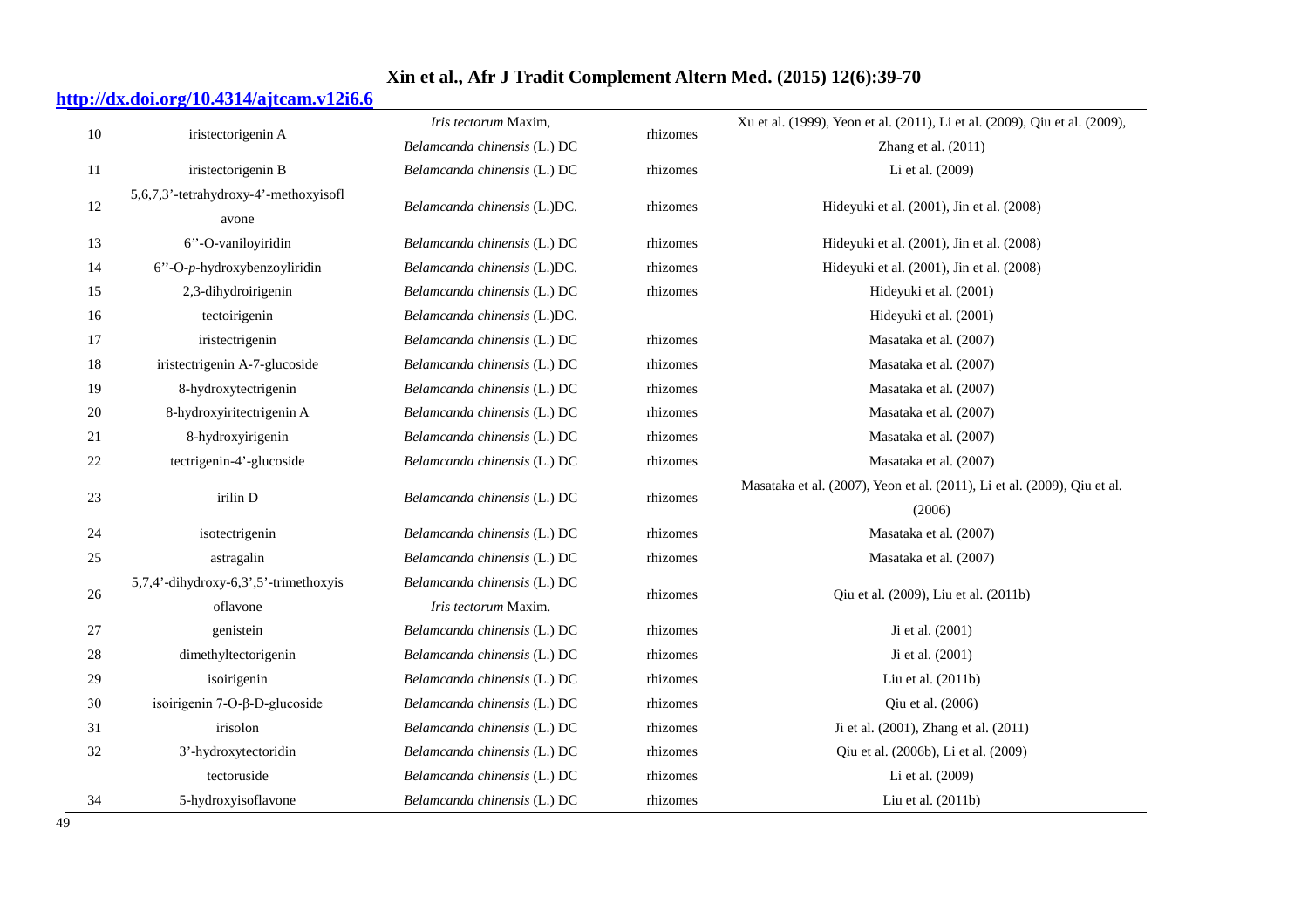|    | http://dx.doi.org/10.4314/ajtcam.v12i6.6 |                              |          |                                                                              |
|----|------------------------------------------|------------------------------|----------|------------------------------------------------------------------------------|
| 35 | 5-hydroxy-6,7-methylenedioxy-3',4',      | Belamcanda chinensis (L.) DC | rhizomes | Sikc et al. (1993)                                                           |
|    | 5'-trimethoxyisoflavone                  |                              |          |                                                                              |
| 36 | 6-methoxy-5,7,8,4'-tetrahydryoxyisof     | Belamcanda chinensis (L.) DC | rhizomes | Song et al. (2007)                                                           |
|    | lavone                                   |                              |          |                                                                              |
| 37 | 4'-methoxy-5,6-dihydroxyisoflavone-      | Belamcanda chinensis (L.) DC | rhizomes | Song et al. (2007)                                                           |
|    | 7-O-β-D-glucopyranoside                  |                              |          |                                                                              |
|    | <b>Flavonoids</b>                        |                              |          |                                                                              |
| 38 | 5,4'-dihydroxy-6,7-methylenedioxy-3      | Belamcanda chinensis (L.) DC | rhizomes | Jin et al. (2008)                                                            |
|    | '-methoxyflavone                         |                              |          |                                                                              |
| 39 | iristectogenin                           | Belamcanda chinensis (L.) DC | rhizomes | Jin et al. (2008)                                                            |
| 40 | hispidulin                               | Belamcanda chinensis (L.) DC | rhizomes | Jin et al. (2008), Wang et al. (2011)                                        |
| 41 | acetovaninone                            | Belamcanda chinensis (L.) DC | rhizomes | Jin et al. (2008)                                                            |
|    | <b>Flavonols</b>                         |                              |          |                                                                              |
| 42 | isorhamnetin                             | Belamcanda chinensis (L.) DC | rhizomes | Jin et al. (2008)                                                            |
| 43 | rhamnazin                                | Belamcanda chinensis (L.) DC | rhizomes | Jin et al. (2008)                                                            |
| 44 | rhamnocitrin                             | Belamcanda chinensis (L.) DC | rhizomes | Hideyuki et al. (2001)                                                       |
|    | <b>Other flavonoids</b>                  |                              |          |                                                                              |
| 45 | mangiferin                               | Belamcanda chinensis (L.) DC | rhizomes | Wang et al. (2011), Li et al. (2009), Zhang et al. (2011)                    |
| 46 | neomangiferin                            | Belamcanda chinensis (L.) DC | rhizomes | Zhang et al. (2011)                                                          |
| 47 | isomangiferin                            | Belamcanda chinensis (L.) DC | rhizomes | Li et al. (2009)                                                             |
| 48 | wogonin                                  | Iris dichotoma Pall.         | rhizomes | Li et al. (1986)                                                             |
| 49 | 7-O-methylmangiferin                     | Belamcanda chinensis (L.) DC | rhizomes | Wang et al. (2011), Li et al. (2009)                                         |
| 50 | 3'-hydroxyltectoridin                    | Belamcanda chinensis (L.) DC | rhizomes | Wang et al. (2011)                                                           |
| 51 | iristectorin                             | Belamcanda chinensis (L.) DC | rhizomes | Li et al. (2009)                                                             |
| 52 | iristectorin A                           | Belamcanda chinensis (L.) DC | rhizomes | Qiu et al. (2006b), Li et al. (2009), Qiu et al. (2009), Zhang et al. (2011) |
| 53 | iristectorin B                           | Belamcanda chinensis (L.) DC | rhizomes | Wang et al. (2011), Qiu et al. (2009), Zhang et al. (2011)                   |
| 54 | isoiridin                                | Belamcanda chinensis (L.) DC | rhizomes | Wang et al. (2011)                                                           |
|    | <b>Triterpenoids</b>                     |                              |          |                                                                              |
| 55 | (6R, 10S, 11S, 14S, 26R)-26-hydroxy-1    | Belamcanda chinensis (L.) DC | rhizomes | Kunihiko et al. (2000)                                                       |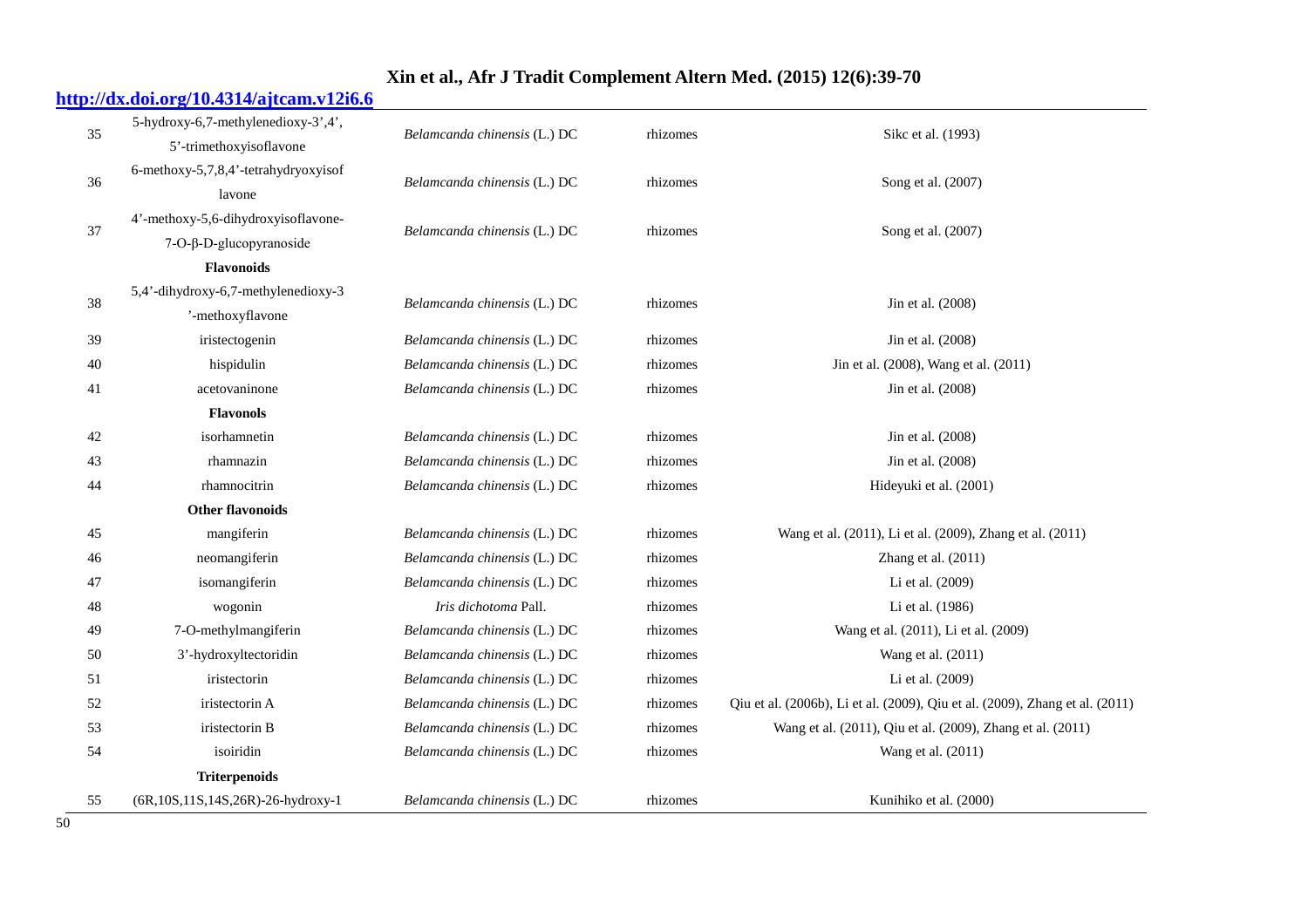# **http://dx.doi.org/10.4314/ajtcam.v12i6.6**

| 5-methylidene-    |
|-------------------|
| spiroirid-16-enal |

| 56 | (6R, 10S, 11R)-26-ξ-hydroxy-13R-oxa | Belamcanda chinensis (L.) DC | rhizomes | Kunihiko et al. (2000)                                                    |
|----|-------------------------------------|------------------------------|----------|---------------------------------------------------------------------------|
|    | spiroirid                           |                              |          |                                                                           |
| 57 | iso-iridogermana                    | Belamcanda chinensis (L.) DC | rhizomes | Kunihiko et al. (2000)                                                    |
| 58 | belamcandal                         | Belamcanda chinensis (L.) DC |          |                                                                           |
| 59 | dibelamcandal A                     | Belamcanda chinensis (L.) DC | rhizomes | Song et al. (2011)                                                        |
| 60 | 28-deacetylbelamcandal              | Belamcanda chinensis (L.) DC | rhizomes | Kunihiko et al. (2000), Abe et al. (1991)                                 |
| 61 | 16-O-acetylisoiridogermanal         | Belamcanda chinensis (L.) DC | rhizomes | Kunihiko et al. (2000)                                                    |
| 62 | iritectol A                         | <i>Iris tectorum</i> Maxim.  | rhizomes | Rui et al. (2007)                                                         |
| 63 | iritectol B                         | Iris tectorum Maxim.         | rhizomes | Rui et al. (2007)                                                         |
| 64 | isoiridogermanal                    | Iris tectorum Maxim.         | rhizomes | Rui et al. (2007)                                                         |
|    | 6R,10S,11R-26-hydroxy-(13R)-oxasp   | Belamcanda chinensis (L.) DC |          |                                                                           |
| 65 | iroirid-16-enal                     |                              | rhizomes | Kunihiko et al. (2000)                                                    |
| 66 |                                     | Belamcanda chinensis (L.) DC |          |                                                                           |
|    | iridobelamal A                      | Iris tectorum Maxim.         | rhizomes | Kunihiko et al. (2000), Rui et al. (2007)                                 |
|    | <b>Others</b>                       |                              |          |                                                                           |
| 67 | shegansu A                          | Belamcanda chinensis (L.) DC | rhizomes | Li et al. (1998), Zhou et al. (1997)                                      |
| 68 | shegansu B                          | Belamcanda chinensis (L.) DC | rhizomes | Zhou et al. $(2000)$                                                      |
| 69 | shegansu C                          | Belamcanda chinensis (L.) DC | rhizomes | Li et al. (1998)                                                          |
| 70 | belamcandaquinone A                 | Belamcanda chinensis (L.) DC | rhizomes | Yoshiyasu et al. (1993)                                                   |
| 71 | belamcandaquinone B                 | Belamcanda chinensis (L.) DC | rhizomes | Yoshiyasu et al. (1993)                                                   |
| 72 | rhamnazin                           | Iris dichotoma Pall.         | rhizomes | Li et al. (1986)                                                          |
| 73 | belamcandones A-D                   | Belamcanda chinensis (L.) DC | seeds    | Kstsura et al. (1995)                                                     |
| 74 | stigmasterol                        | Belamcanda chinensis (L.) DC | rhizomes | Ji et al. (2001)                                                          |
| 75 | $\beta$ -sitosterol                 | Belamcanda chinensis (L.) DC | rhizomes | Ji et al. (2001), Lin et al. (1998), Wu et al. (2008a), Liu et al. (2005) |
| 76 | daucosterol                         | Belamcanda chinensis (L.) DC | rhizomes | Zhou et al. (2000), Zhou et al. (1997), Liu et al. (2005)                 |
| 77 | β-daucosterol                       | Belamcanda chinensis (L.) DC | rhizomes | Wu et al. (2008a)                                                         |
| 78 | isorhapontigenin                    | Belamcanda chinensis (L.) DC | rhizomes | Zhou et al. (2000), Li et al. (1998), Zhou et al. (1997)                  |

e.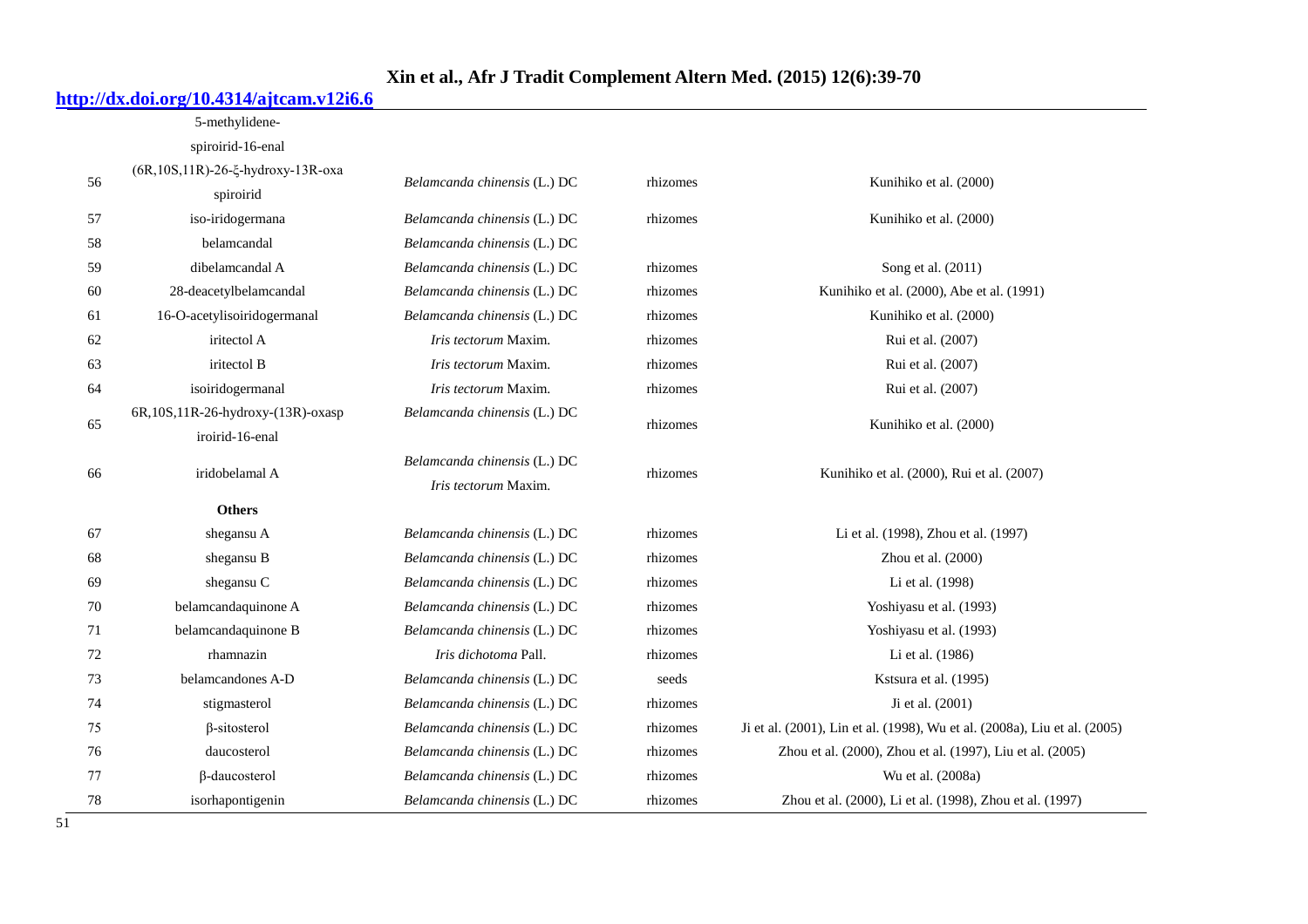| 79 | resveratrol              | Belamcanda chinensis (L.) DC | rhizomes | Zhou et al. (2000), Li et al. (2009), Li et al. (1998), Zhou et al. (1997) |
|----|--------------------------|------------------------------|----------|----------------------------------------------------------------------------|
| 80 | $p$ -hydroxybenzoic acid | Belamcanda chinensis (L.) DC | rhizomes | Zhou et al. (2000), Li et al. (1998), Zhou et al. (1997)                   |
| 81 | uridine                  | Belamcanda chinensis (L.) DC | rhizomes | Wu et al. (2008a)                                                          |
| 82 | cycloartanol             | Belamcanda chinensis (L.) DC | rhizomes | Wu et al. (2008a)                                                          |
| 83 | apocynin                 | Belamcanda chinensis (L.) DC | rhizomes | Wang et al. (2011), Li et al. (1998), Wu et al. (2008a)                    |
| 84 | isoferulic acid          | Belamcanda chinensis (L.) DC | rhizomes | Qiu et al. (2006b)                                                         |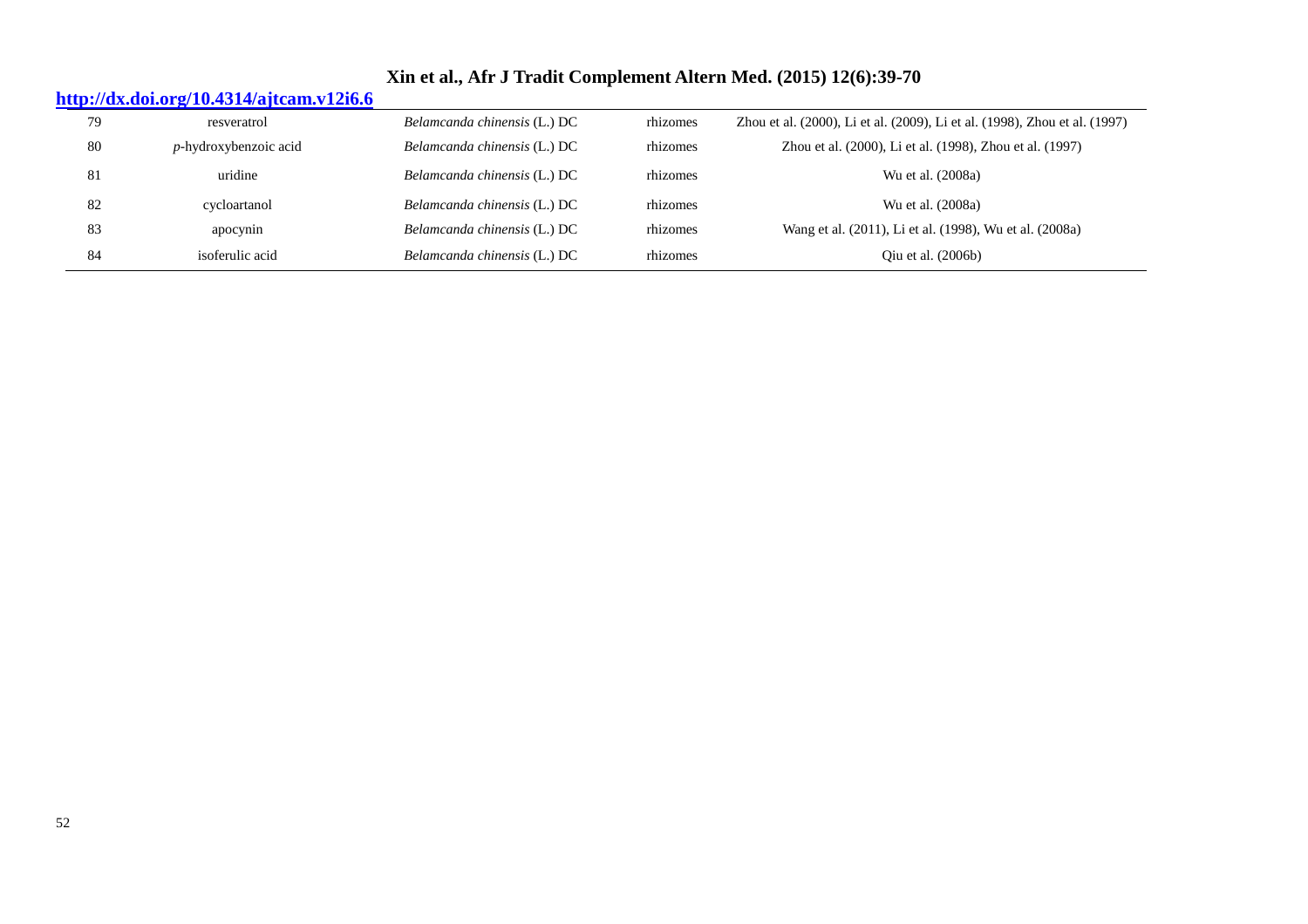**http://dx.doi.org/10.4314/ajtcam.v12i6.6**

### **Triterpenoid Components**

Abe et al. (1991) isolated 9 bicyclic triterpenoid compounds and 4 iris types of fatty acid esters from *Belamcanda chinensis*. The triterpenoid compounds include (6R, 10S, 11S, 14S, 26R)-26-hydroxy-15-methylidenespiroirid-16-enal (55), iso-iridogermana (57), belamcandal (58), 28-deacetylbelamcandal (60), and 16-O-acetylisoiridogermanal (61). Later, Fang et al. (2007) isolated iritectol A (62), iritectol B (63) and isoiridogermanal (64). Kunihiko et al. (2000) isolated 6R, 10S, 11R-26-hydroxy-(13R)-oxaspiroirid-16-enal (65) and iridobelamal A (66).

### **Other Constituents**

Quinone compounds that have been isolated from *Belamcanda chinensis* include belamcandaquinone A (70) and belamcandaquinone B (71) (Yoshiyasu et al., 1993). Several ketones have also been isolated from the seeds of *Belamcanda chinensis*, including rhamnazin (72) and belamcandones A-D (73) (Katsura et al., 1995). Three steroid compounds that have been isolated are stigmastan (74), β-sitosterol (75) and daucosterol (76). In addition, isorhapontigenin (78), resveratrol (79), hydroxybenzoic acid (80), uridine (81), and cycloartanol (82) have also been isolated.

#### **Pharmacological Effects of the Chemical Constituents in** *Belamcanda Chinensis*

Pharmacological studies have demonstrated that many of the chemical compounds in *Belamcanda chinensis*, especially isoflavones, show various types of bioactivity. The various chemical components of *Belamcanda chinensis* will provide a good foundation for further development of new drugs. In Table 3, we list the active compounds and extracts of *Belamcanda chinensis* and their bioactivity.

### **Antiinflammatory Activity**

Many studies show that the isoflavones extracted from *Belamcanda chinensis* affect the inflammatory process of the mammalian system and possess anti-inflammatory as well as immune-modulatory activity both *in vitro* and *in vivo* (Wu et al., 1990). An *in vivo* study using the inflammatory reaction model of rat paw swelling and mouse ear oedema showed that *Belamcanda chinensis* extracts had the potential to prevent inflammation (Abe et al., 1991). Hyaluronidase is a proteolytic enzyme that specifically degrades extracellular hyaluronic acid. As early as 1968, studies have shown that tectoridin and tectorigenin from iris exhibited excellent anti-inflammatory activity by markedly inhibiting hyaluronidase activity *in vitro* and *in vivo*, and these chemicals were more potent than the non-steroidal anti-inflammatory drug phenylbutazone sodium salt (Esaki et al., 1968). More recently, Japanese scholars reported that one of the mechanisms of the anti-inflammatory activity of the rhizomes of *Belamcanda chinensis* is the inhibition of PGE<sup>2</sup> production by tectorigenin and tectoridin, with tectorigenin being more potent than tectoridin, due to the decreased expression of cyclooxygenase (COX)-2 in the inflammatory cells (Shin et al., 1999; Kim et al., 1999a). They further investigated the structure-activity relationship of various isoflavones in the inhibition of PGE<sub>2</sub> production and found that 6-methoxylation and 5-hydroxylation increased the potency of PGE<sub>2</sub> inhibition. Production and that 7-*O*-glycosylation decrease the inhibitory activity (Yamaki et al., 2002). Another anti-inflammatory mechanism was brought up. Because nitric oxide (NO) produced by inducible nitric oxide synthase (iNOS) is a mediator of inflammation, studies reported that tectorigenin showed dose-dependent inhibitory effects on the expression of inducible nitric oxide synthase (iNOS), the production of nitric oxide (NO), the secretion of interleukin (IL)-1βly, the expression of cyclooxygenase (COX)-2 and the production of prostaglandin  $E_2$  (PGE<sub>2</sub>), which was caused by the blocking of nuclear factor kappa-B (NF- $\kappa$ B) activation (Kim et al., 1999b; Cheol et al., 2008; Ahn et al., 2006; Park et al., 2004).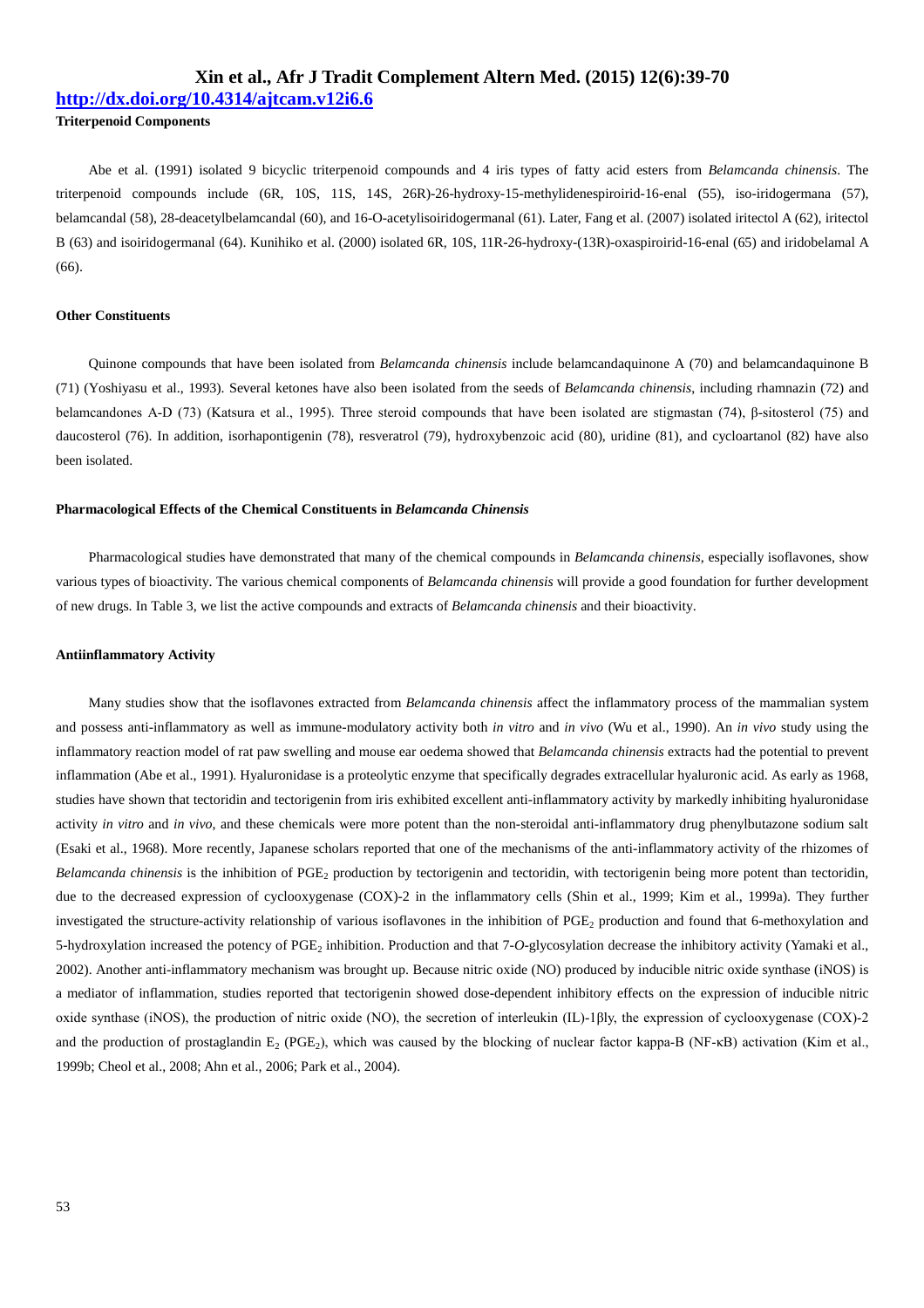# **http://dx.doi.org/10.4314/ajtcam.v12i6.6**

| <b>Effect</b>     | <b>Extract or compounds</b>            | In vivo                                                                                                                                                                                                                                      | In vitro                                                                                                                                                                                                                                                                                                                                                             | Reference              |
|-------------------|----------------------------------------|----------------------------------------------------------------------------------------------------------------------------------------------------------------------------------------------------------------------------------------------|----------------------------------------------------------------------------------------------------------------------------------------------------------------------------------------------------------------------------------------------------------------------------------------------------------------------------------------------------------------------|------------------------|
|                   | The ethanol extracts of                |                                                                                                                                                                                                                                              |                                                                                                                                                                                                                                                                                                                                                                      |                        |
| Anti-inflammatory |                                        | Belamcanda chinensis, Iris At 8-22 g/kg in rats and mice, the extracts markedly                                                                                                                                                              |                                                                                                                                                                                                                                                                                                                                                                      | Wu et al.              |
| activity          |                                        | dichotoma Pall., and Iris inhibited both early and late inflammation.                                                                                                                                                                        |                                                                                                                                                                                                                                                                                                                                                                      | (1990)                 |
|                   | tectorum Maxim.                        |                                                                                                                                                                                                                                              |                                                                                                                                                                                                                                                                                                                                                                      |                        |
|                   | Belamcanda<br>Extracts of<br>chinensis | At 0.32 g/kg, 0.64 g/kg, 1.28 g/kg extracts of<br>Belamcanda chinensis clearly inhibited the extent of rat<br>paw swelling; 0.46 g/kg, 0.92 g/kg, and 1.84 g/kg<br>decreased mouse oedema and reduced the stretching<br>times significantly. |                                                                                                                                                                                                                                                                                                                                                                      | Li et al.<br>(2008)    |
|                   | Tectorigenin and tectoridin            | Tectoridin and tectorigenin exhibited excellent<br>anti-inflammatory activity by markedly inhibiting the<br>hyaluronidase activity in rats.                                                                                                  |                                                                                                                                                                                                                                                                                                                                                                      | Esaki et al.<br>(1968) |
|                   | Tectorigenin and tectoridin            |                                                                                                                                                                                                                                              | These two chemical compounds suppressed<br>prostaglandin $E_2$ production by rat peritoneal<br>macrophages stimulated by a protein kinase C<br>activator, 12-O-tetradecanoylphorbol 13-acetate<br>(TPA), or an endomembrane $Ca^{2+}$ -ATPase<br>inhibitor, thapsigargin. Tectorigenin inhibited<br>prostaglandin $E_2$ production more potently than<br>tectoridin. | Kim et al.<br>(1999a)  |
|                   | Tectorigenin                           |                                                                                                                                                                                                                                              | Tectorigenin<br>10-100<br>showed<br>at<br>$\mu$ M<br>dose-dependent inhibitory effects<br>on the<br>expression of inducible nitric oxide synthase<br>(iNOS) in LPS-activated RAW 264.7 cells.                                                                                                                                                                        | Kim et al.<br>(1999b)  |

**Table 3:** Pharmacological effects of *Belamcanda chinensis*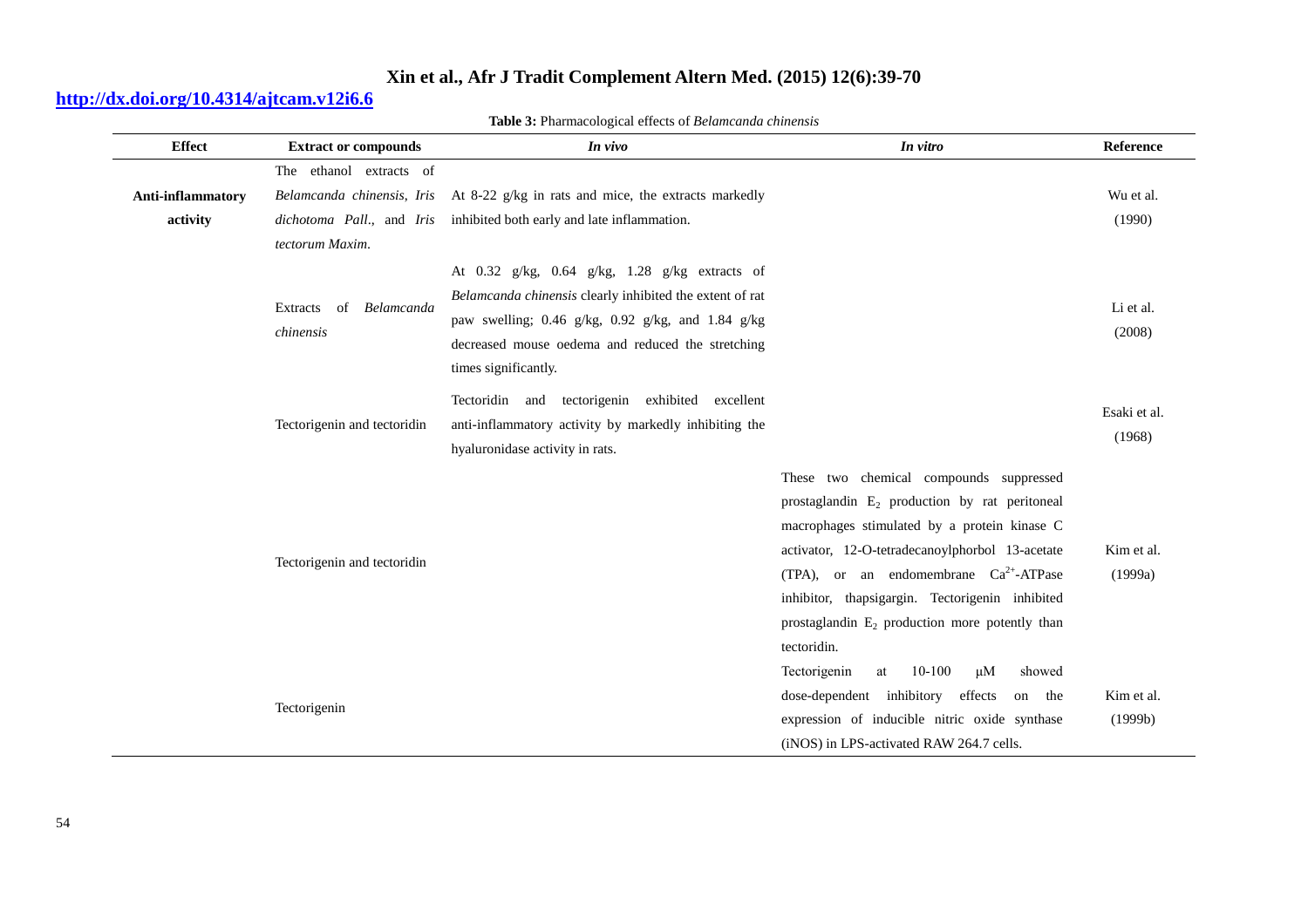|                             |                             |                                                        | tectorigenin and<br>genistein exhibited<br>Both                                 |             |
|-----------------------------|-----------------------------|--------------------------------------------------------|---------------------------------------------------------------------------------|-------------|
|                             |                             |                                                        | cytotoxicity against various human cancer cells,                                |             |
|                             |                             |                                                        | induced differentiation of human promyelocytic                                  |             |
|                             |                             |                                                        | leukaemia HL-60 cells to granulocytes and                                       | Lee et al.  |
| <b>Anti-tumour activity</b> | Tectorigenin and genistein  |                                                        | monocytes/macrophages,<br>caused<br>apoptotic                                   |             |
|                             |                             |                                                        | changes to DNA in the cells, inhibited                                          | (2001)      |
|                             |                             |                                                        | autophosphorylation of epidermal growth factor                                  |             |
|                             |                             |                                                        | (EGF) receptor by EGF and decreased the                                         |             |
|                             |                             |                                                        | expression of Bcl-2 protein.                                                    |             |
|                             |                             |                                                        | 400<br>Tectorigenin (up to<br>$\mu$ M) showed                                   | Fang et al. |
|                             | Tectorigenin                |                                                        | cell-cycle-specific inhibition and arrested cells at                            | (2008)      |
|                             |                             |                                                        | G2/M phase.                                                                     |             |
|                             |                             |                                                        | Tectorigenin could inhibit proliferation of human                               |             |
|                             |                             |                                                        | cells<br>$(SMMC-7721)$<br>hepatoma<br>in<br><sub>a</sub>                        |             |
|                             | Tectorigenin                |                                                        | concentration-dependent manner from 1.00                                        | Wu et al.   |
|                             |                             |                                                        | $\mu$ g·mL <sup>-1</sup> to 8.00 $\mu$ g·mL <sup>-1</sup> . The 48-hour maximal | (2008b)     |
|                             |                             |                                                        | inhibition rate reached 76.57%; $IC_{50}$ was                                   |             |
|                             |                             |                                                        | $(3.71 \pm 1.17)$ µg·mL <sup>-1</sup> .                                         |             |
|                             |                             | When tectorigenin was administered subcutaneously at   | Both compounds decreased angiogenesis of both                                   |             |
|                             |                             | a dose of 30 mg/kg for 20 days to mice implanted with  | chick embryos in the chorioallantoic membrane                                   |             |
|                             |                             | murine Lewis lung carcinoma (LLC), significant         | assay and basic fibroblast growth factor-induced                                |             |
|                             | Tectorigenin and tectoridin | (30.8%) inhibition of tumour volume resulted.          | vessel formation in the mouse Matrigel plug                                     | Jung et al. |
|                             |                             | Tectorigenin and tectoridin, when administered i.p. at | assay. They also reduced the proliferation of calf                              | (2003)      |
|                             |                             | the same dosage for 10 days to ICR mice bearing        | pulmonary arterial endothelial (CPAE) cells and                                 |             |
|                             |                             | sarcoma 180, caused significant reductions in tumour   | were found to possess relatively weak                                           |             |
|                             |                             | weight, by 44.2% and 24.8%, respectively.              | gelatinase/collagenase inhibitory activity in vitro.                            |             |
|                             |                             |                                                        | Tectorigenin suppressed the proliferation of                                    | Wu et al.   |
|                             | Tectorigenin                |                                                        | HSC-T6 cells. Tectorigenin at the concentration                                 | (2010)      |
|                             |                             |                                                        | of 100 µg/mL greatly inhibited the viability of                                 |             |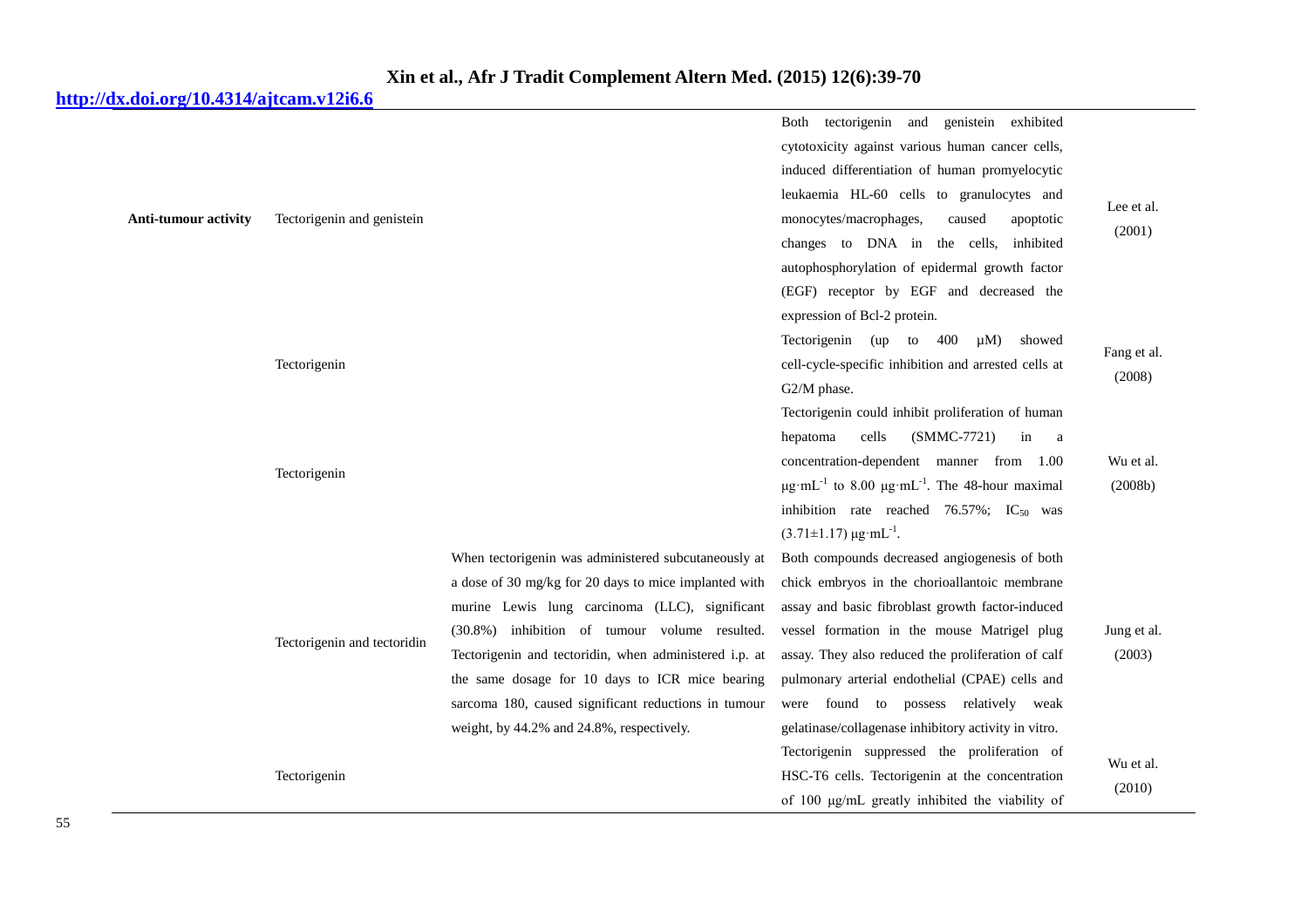|                            |                                          |                                                                                                                                                                                                           | HSC-T6 cells in a time- and dose-dependent                                                                                |                         |
|----------------------------|------------------------------------------|-----------------------------------------------------------------------------------------------------------------------------------------------------------------------------------------------------------|---------------------------------------------------------------------------------------------------------------------------|-------------------------|
|                            |                                          |                                                                                                                                                                                                           | manner and induced the condensation of                                                                                    |                         |
|                            |                                          |                                                                                                                                                                                                           | chromatin and fragmentation of nuclei. When                                                                               |                         |
|                            |                                          |                                                                                                                                                                                                           | applied for 48 h, the percentage of cell growth                                                                           |                         |
|                            |                                          |                                                                                                                                                                                                           | and apoptosis reached $46.3\% \pm 2.37\%$ (P = 0.004)                                                                     |                         |
|                            |                                          |                                                                                                                                                                                                           | and $50.67\% \pm 3.24\%$ , respectively.                                                                                  |                         |
|                            |                                          |                                                                                                                                                                                                           | BCE at 100, 400 or 1400 µg/mL decreased                                                                                   |                         |
|                            | Extract of Belamcanda                    |                                                                                                                                                                                                           | <b>LNCaP</b><br>cell<br>proliferation<br>tumour<br>and                                                                    | Thelen et al.           |
|                            | chinensis (BCE)                          |                                                                                                                                                                                                           | downregulated the expression of AR, PDEF,                                                                                 | (2007)                  |
|                            |                                          |                                                                                                                                                                                                           | NKX3.1 and PSA.                                                                                                           |                         |
|                            | Tectorigenin and B.<br>chinensis extract | Tectorigenin at 400 mg/mL led to the downregulation<br>of PDEF, PSA hTERT and IGF-1 receptor mRNA<br>expression in vitro and caused reductions in PSA<br>secretion and IGF-1 receptor protein expression. | The extract $(6.7 \text{ mg/g})$ markedly inhibited the<br>development of tumours on male athymic nude<br>BALB/c-nu mice. | Thelen et al.<br>(2005) |
|                            |                                          |                                                                                                                                                                                                           | Treatment with tectorigenin (10-100 µmol/L)                                                                               |                         |
|                            | Tectorigenin                             |                                                                                                                                                                                                           | caused the upregulation of oestrogen receptor $\beta$                                                                     | Stettner et al.         |
|                            |                                          |                                                                                                                                                                                                           | $(ER\beta)$ , the preferred receptor for phytoestrogens,                                                                  | (2007)                  |
|                            |                                          |                                                                                                                                                                                                           | resulting in antiproliferative effects.                                                                                   |                         |
|                            |                                          |                                                                                                                                                                                                           | The oestrogenic activity of these isoflavones was                                                                         |                         |
| <b>Estrogenic activity</b> | Irigenin, tectorigenin and               |                                                                                                                                                                                                           | tested using Ishikawa cells. Irigenin, tectorigenin                                                                       | Lee et al.              |
|                            | tectoridin.                              |                                                                                                                                                                                                           | and tectoridin were highly oestrogenic $(EC_{50} =$                                                                       | (2005a)                 |
|                            |                                          |                                                                                                                                                                                                           | 0.75, 0.42 and 0.81 $\mu$ g/mL, respectively.                                                                             |                         |
|                            | Tectorigenin                             | administered<br>Tectorigenin<br>intravenously<br>to<br>ovariectomised (ovx) rats inhibited pulsatile pituitary                                                                                            | Tectorigenin (7 mg) bound to both receptor                                                                                |                         |
|                            |                                          |                                                                                                                                                                                                           | subtypes had a strong hypothalamotropic and                                                                               | Seidlová et al.         |
|                            |                                          | LH secretion.                                                                                                                                                                                             | osteotropic effect on human breast cancer MCF7                                                                            | (2004)                  |
|                            |                                          |                                                                                                                                                                                                           | cells.                                                                                                                    |                         |
|                            |                                          | The ethanol extract of                                                                                                                                                                                    | The recombinant yeast system with both a human                                                                            | Zhang et al.            |
|                            | Belamcanda chinensis.                    |                                                                                                                                                                                                           | oestrogen receptor expression plasmid and a                                                                               | (2005)                  |
|                            |                                          |                                                                                                                                                                                                           | reporter plasmid was used to confirm that the                                                                             |                         |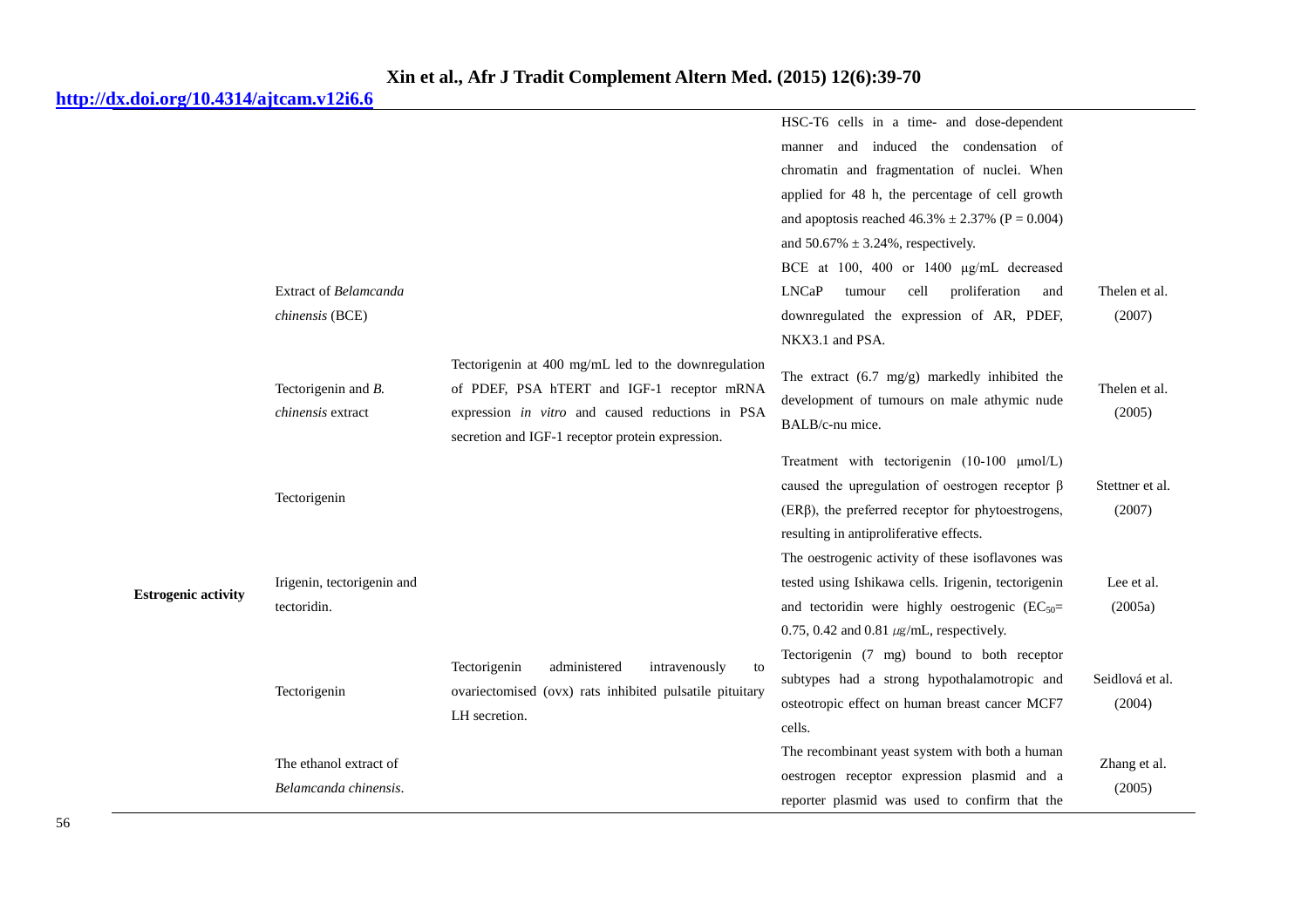|                               |                             |            |      |                                                |        |     |                                                |                                                          | extract had high oestrogenic activities with a                  |              |
|-------------------------------|-----------------------------|------------|------|------------------------------------------------|--------|-----|------------------------------------------------|----------------------------------------------------------|-----------------------------------------------------------------|--------------|
| <b>Antioxidative activity</b> |                             |            |      |                                                |        |     |                                                |                                                          | relative potency (RP) of $1.26 \times 10^{-4}$ .                |              |
|                               | Tectorigenin                |            |      |                                                |        |     |                                                | Tectorigenin could scavenge superoxide radicals,         | Qin et al.                                                      |              |
|                               |                             |            |      |                                                |        |     | hydroxyl radicals and hydrogen peroxide in the | (2003b)                                                  |                                                                 |              |
|                               |                             |            |      |                                                |        |     |                                                | system.                                                  |                                                                 |              |
|                               |                             |            |      |                                                |        |     |                                                |                                                          | Tectorigenin at 5 mg/kg and 10 mg/kg had                        |              |
|                               |                             |            |      |                                                |        |     |                                                |                                                          | antioxidant<br>effects<br>on                                    | Lee et al.   |
|                               | Tectorigenin                |            |      |                                                |        |     |                                                |                                                          | 1,1-diphenyl-2-picrylhydrazyl (DPPH) radical                    |              |
|                               |                             |            |      | and xanthine-xanthine oxidase superoxide anion | (2000) |     |                                                |                                                          |                                                                 |              |
|                               |                             |            |      |                                                |        |     |                                                |                                                          | radical on rats.                                                |              |
|                               |                             |            |      |                                                |        |     |                                                |                                                          | The results showed that ISOR $(10^{-4}, 10^{-5})$ and $10^{-6}$ |              |
|                               |                             |            |      |                                                |        |     |                                                |                                                          | mol/L) significantly inhibited MDA formation in                 |              |
|                               |                             |            |      |                                                |        |     |                                                |                                                          | liver microsomes, brain mitochondria and                        |              |
|                               |                             |            |      |                                                |        |     |                                                |                                                          | synaptosomes induced by Fe2 <sup>+</sup> -Cys.                  |              |
|                               |                             |            |      |                                                |        |     |                                                |                                                          | ISOR markedly prevented the decrease in GSH in                  | Wang et al.  |
|                               | Isorhapontigenin            |            |      |                                                |        |     |                                                |                                                          | mitochondria and synaptosomes induced by $H_2O_2$               | (2001)       |
|                               |                             |            |      |                                                |        |     |                                                |                                                          | the<br>increase<br>of<br>ultra-weak<br>and                      |              |
|                               |                             |            |      |                                                |        |     |                                                |                                                          | chemiluminescence during lipid peroxidation                     |              |
|                               |                             |            |      |                                                |        |     |                                                |                                                          | induced by VitC-ADP- $Fe^{2+}$ as well as oxidative             |              |
|                               |                             |            |      |                                                |        |     |                                                |                                                          | <b>DNA</b><br>damage<br>induced<br>by                           |              |
|                               |                             |            |      |                                                |        |     |                                                |                                                          | $CuSO4$ -Phen-VitC-H <sub>2</sub> O <sub>2</sub> .              |              |
|                               |                             |            |      |                                                |        |     |                                                |                                                          | Studies have reported that both tectorigenin and                |              |
|                               |                             |            |      |                                                |        |     |                                                |                                                          | tectoridin<br>inhibited<br>the                                  |              |
| Anti-alcohol injury           | Tectorigenin and tectoridin |            |      |                                                |        |     |                                                |                                                          | lipopolysaccharide-induced nitric oxide release                 | Yuan et al.  |
|                               |                             |            |      |                                                |        |     |                                                | from primary cultured rat cortical microglia $(IC_{50}:$ | (2009)                                                          |              |
|                               |                             |            |      |                                                |        |     |                                                |                                                          | 1.3-9.3 $\mu$ M). These results indicate that both              |              |
|                               |                             |            |      |                                                |        |     |                                                |                                                          | compounds have therapeutic potential in                         |              |
|                               |                             |            |      |                                                |        |     |                                                |                                                          | alcoholism.                                                     |              |
| Hepatoprotective              | Tectoridin                  | Tectoridin | (25, | 50                                             | and    | 100 | mg/kg)                                         | given                                                    | Tectoridin inhibited the decrease of $PPAR\alpha$               | Xiong et al. |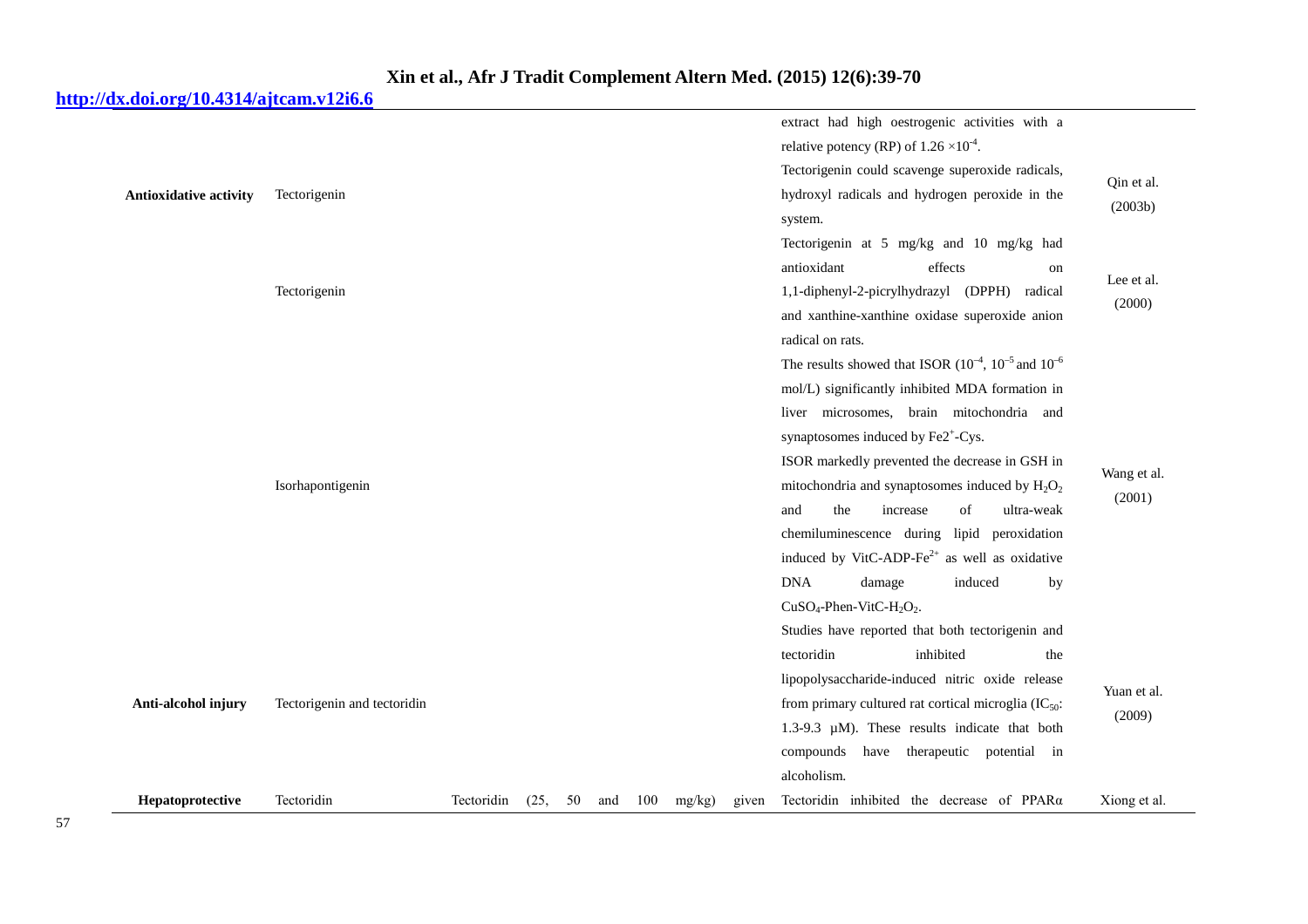| http://dx.doi.org/10.4314/ajtcam.v12i6.6 |                             |                                                                        |                                                      |             |
|------------------------------------------|-----------------------------|------------------------------------------------------------------------|------------------------------------------------------|-------------|
| effect                                   |                             | intragastrically five times on three consecutive days to               | expression and its target genes at the mRNA level    | (2010)      |
|                                          |                             | mice was found to significantly attenuate the increase                 | and inhibited the decrease in enzyme activity        |             |
|                                          |                             | in alanine aminotransferase, aspartate aminotransferase                | levels, suggesting that tectoridin protected against |             |
|                                          |                             | and triglyceride levels and hepatic mitochondria                       | ethanol-induced liver steatosis mainly through       |             |
|                                          |                             | dysfunction that were induced by acute ethanol                         | modulating the disturbance of the PPAR $\alpha$      |             |
|                                          |                             | exposure. These results showed that tectoridin has                     | pathway and ameliorating mitochondrial function.     |             |
|                                          |                             | hepatoprotective effects.                                              |                                                      |             |
|                                          |                             | (100)<br>administered<br>Tectorigenin<br>$mg/kg$ )                     |                                                      |             |
|                                          |                             | intraperitoneally for CCl <sub>4</sub> -induced liver injury in mice   |                                                      |             |
|                                          | Tectorigenin                | significantly inhibited the increase in plasma ALT, AST                |                                                      | Lee et al.  |
|                                          |                             | and LDH activity. Tectoridin may be a prodrug that is                  |                                                      | (2003)      |
|                                          |                             | transformed to tectorigenin.                                           |                                                      |             |
|                                          |                             | Oral administration at 100 mg/kg for 10 consecutive                    |                                                      |             |
|                                          |                             | streptozotocin-induced<br>diabetic<br>to<br>days<br>rats               |                                                      |             |
|                                          |                             | significantly inhibited sorbitol accumulation in the                   |                                                      |             |
|                                          | Tectorigenin and tectoridin | tissues such as the lens, sciatic nerves and red blood                 |                                                      | Jung et al. |
| <b>Hypoglycaemic effects</b>             |                             | cells. Tectorigenin showed stronger inhibitory activity                |                                                      | (2002)      |
|                                          |                             | than tectoridin. Tectorigenin may be a promising                       |                                                      |             |
|                                          |                             | compound for the prevention and/or treatment of                        |                                                      |             |
|                                          |                             | diabetic complications.                                                |                                                      |             |
|                                          |                             | Intraperitoneal administration of tectorigenin (5-10                   |                                                      |             |
|                                          |                             | mg/kg) for seven days to streptozotocin-induced rats                   |                                                      | Lee et al.  |
|                                          | Tectorigenin                | significantly reduced the blood glucose, total                         |                                                      | (2000)      |
|                                          |                             | cholesterol, LDL- and VLDL-cholesterol<br>and                          |                                                      |             |
|                                          |                             | triglyceride levels.                                                   |                                                      |             |
|                                          |                             | Tectorigenin (50, 100, 200 $\mu$ mol/L <sup>-1</sup> ) had significant |                                                      |             |
| Cardiovascular and                       | Tectorigenin                | protective effects on the damage of the vascular                       |                                                      | Wang et al. |
| cerebrovascular effects                  |                             | endothelial cells induced by low-density lipoprotein. It               |                                                      | (2010)      |
|                                          |                             | also inhibited the LDL-induced mRNA overexpression                     |                                                      |             |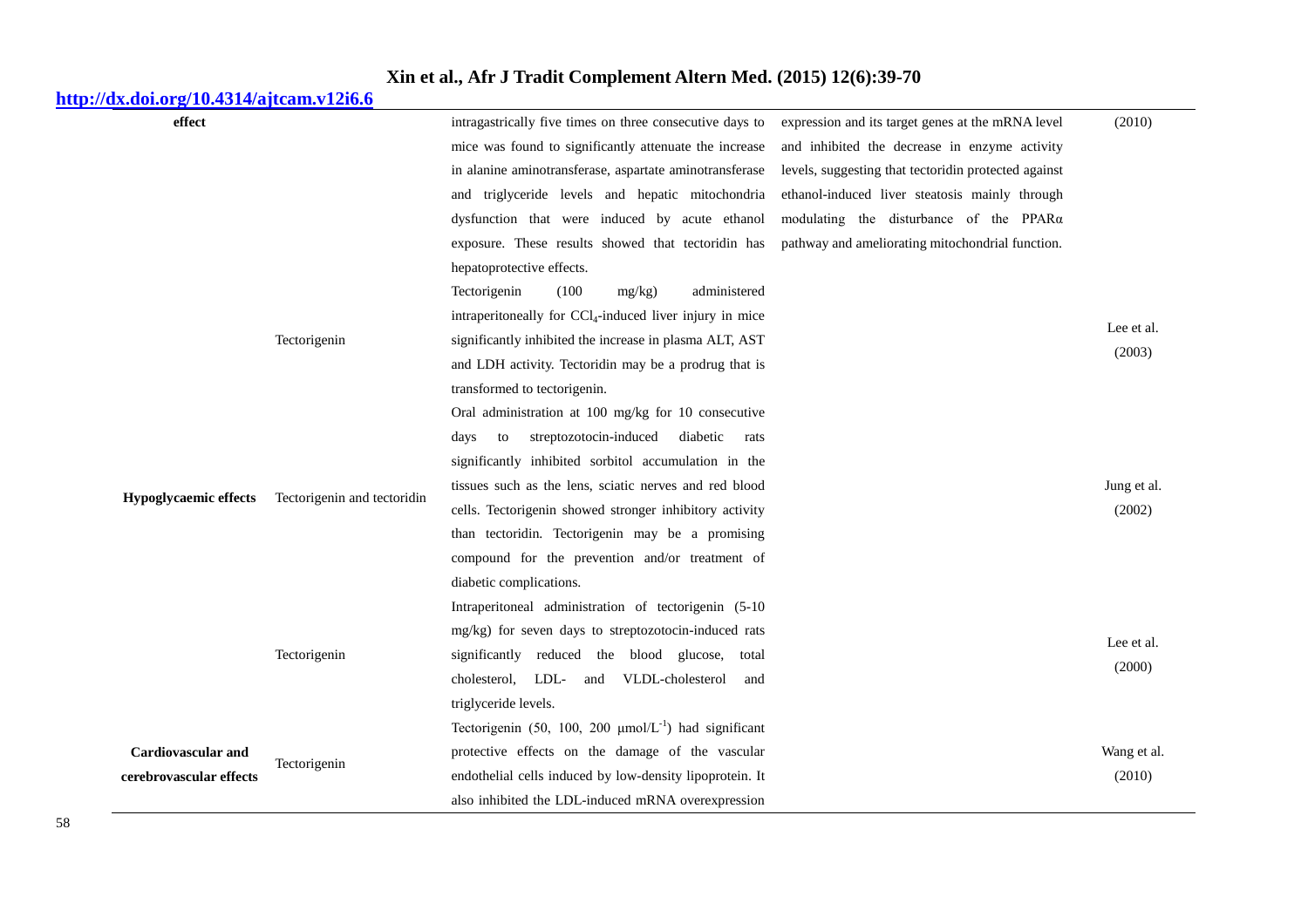|                       |                                            | of monocyte chemoattractant protein-1 and intercellular |                                             |           |  |
|-----------------------|--------------------------------------------|---------------------------------------------------------|---------------------------------------------|-----------|--|
| Antithrombotic effect |                                            | adhesion molecule-1.                                    |                                             |           |  |
|                       | Ethanol extract of<br>Belamcanda chinensis | Intragastric administration of a 75% ethanol extract of | Zhang et al.                                |           |  |
|                       |                                            | Belamcanda chinensis to rats could significantly delay  |                                             |           |  |
|                       |                                            | carotid thrombosis after electrical stimulation.        |                                             | (1997a)   |  |
|                       | Tectorigenin                               |                                                         | Tectorigenin inhibited arachidonic acid and | Lo et al. |  |
|                       |                                            |                                                         | collagen-induced platelet aggregation.      | (2003)    |  |
|                       | Tectorigenin                               | Tectorigenin showed marked antifungal activity against  |                                             |           |  |
| Antifungal activity   |                                            | dermatophytes of the genera trichophyton, and the       |                                             | Oh et al. |  |
|                       |                                            | minimum inhibitory concentration (MIC) was in the       |                                             | (2001)    |  |
|                       |                                            | range of $3.12 - 6.25$ mg/ml.                           |                                             |           |  |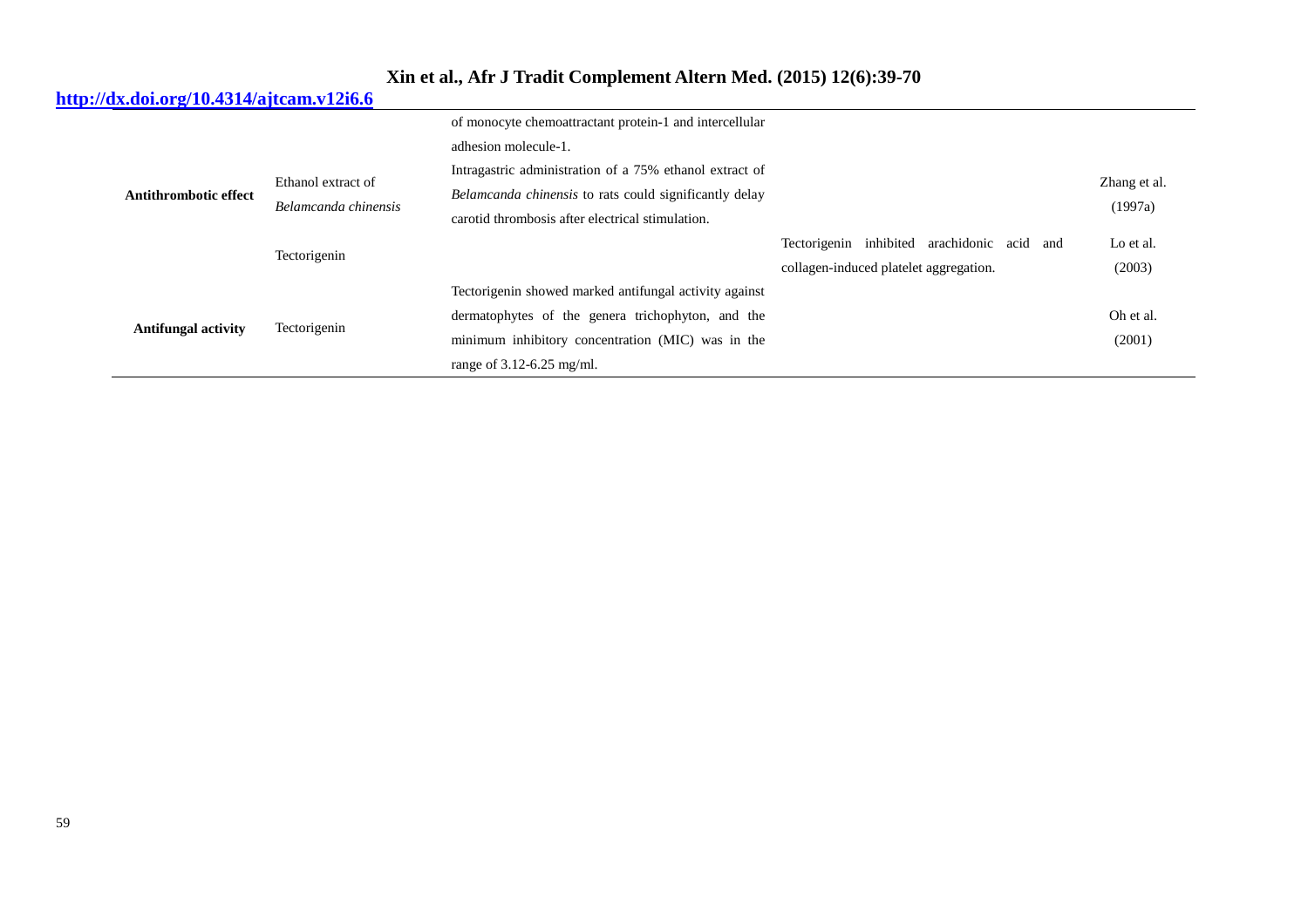**Anti-tumour Activity**

Lee et al. (2001) studied the cytotoxic effects of six isoflavonoids that were isolated from flowers of *Pueraria thunbergiana* Benth. They concluded that tectorigenin may be a possible therapeutic agent for leukaemia because both tectorigenin and genistein exhibited cytotoxicity against various human cancer cells, induced differentiation of human promyelocytic leukaemia HL-60 cells to granulocytes and monocytes/macrophages, caused apoptotic changes to DNA in the cells, inhibited auto-phosphorylation of epidermal growth factor (EGF) receptor by EGF and decreased the expression of Bcl-2 protein. Supporting those findings, another group found that tectorigenin showed cell-cycle-specific inhibition and arrested cells at the G2/M phase (Fang et al., 2008). In addition, *in vitro* studies showed that tectorigenin could dose-dependently inhibit the proliferation of SMMC-7721 human hepatoma cells, which may be related to the promotion of apoptosis (Wu et al., 2008). Furthermore, Jung's group found that both tectorigenin and tectoridin inhibited angiogenesis *in vitro*. *In vivo* studies showed that subcutaneous and intra-peritoneal administration of either tectorigenin or tectoridin significantly inhibited tumour growth, indicating that both compounds had significant anti-tumour activities (Jung et al., 2003; Wu et al., 2010).

Recent advances have indicated that protein tyrosine kinases have a role in the pathophysiology of cancer, which prompted researchers to systematically synthesise tyrosine phosphorylation inhibitors as potential drugs (Levitzki et al., 1994; Levitzki et al., 1998; Manash et al., 2004; Tony et al., 1997). Ohuchi et al. (1999) found that Isoflavones could inhibit tyrosine kinase activity, which further impaired the transport of nuclear factor-κB, leading to anti-tumour effects. However, additional evidence demonstrated that Ψ-tectorigenin 6, an isomer of the tectorigenin, was a tyrosine kinase inhibitor with greater activity (Himpens et al., 1994; Umezaawa et al., 1992; Johnson et al., Filipeanu et al., 1995). These results indicate that the modification of tectorigenin would aid in the development of more effective anticancer drugs. Some of the *Belamcanda chinensis* extracts have been evaluated to determine their potential as anticancer drugs. Among them, tectorigenin was found to be useful for the prevention or treatment of human prostate cancer by *in vitro* and *in vivo* methods (Thelen et al., 2007). Tectorigenin treatment resulted in the down-regulation of PDEF, PSA, hTERT and IGF-1 receptor mRNA expression *in vitro* as well as the reduction of PSA secretion and IGF-1 receptor protein expression, suggesting that it has anti-proliferative potential. Moreover, animal experiments demonstrated that *Belamcanda chinensis* markedly inhibited the development of tumours *in vivo* (Thelen et al., 2005). Another group obtained similar results, demonstrating via *in vitro* studies that tectorigenin and irigenin regulate prostate cancer cell number by regulating the cell cycle to inhibit proliferation (Morrissey et al., 2004). Later, Stettner et al. (2007) found that tectorigenin treatment caused the up-regulation of oestrogen receptor β (ERβ), the preferred receptor for phytoestrogens, resulting in anti-proliferative effects, which may be the mechanism underlying the beneficial effects of tectorigenin on prostate cancer.

In 2001, tectorigenin was shown to have anti-mutagenic activity. Tectorigenin had suppressive effects on umu gene expression of the SOS response in *Salmonella* typhimurium against the mutagens (Miyazawa et al., 2001). Zhang et al. (2010a) investigated the effects of tectorigenin on pulmonary fibroblasts in the Idiopathic Pulmonary Fibrosis (IPF) animal model and the underlying molecular mechanisms. Tectorigenin was found to inhibit the proliferation of pulmonary fibroblasts *in vitro* and to enhance miR-338\* expression, which might in turn down-regulate LPA1, indicating a potential inhibitory role for tectorigenin in the pathogenesis of IPF. The effects of tectorigenin on proliferation and apoptosis of hepatic stellate cells (HSC-T6 cells) were also investigated, and tectorigenin was shown to suppress the proliferation of HSC-T6 cells and to induce their apoptosis in a time- and dose-dependent manner (Park et al., 2002).

#### **Estrogenic Activity**

60 Tectoridin, a major isoflavone isolated from the rhizome of *Belamcanda chinensis*, is known as a phytoestrogen. Phytoestrogens are the natural compounds isolated from plants that are structurally similar to animal oestrogen, 17-β-oestradiol. Four isoflavones that were isolated from the rhizome of *Belamcanda chinensis*, iristectorigenin A, irigenin, tectorigenin and tectoridin, were tested for their oestrogenic activity using Ishikawa cells. The results showed that irigenin, tectorigenin and tectoridin were highly oestrogenic, while iristectorigenin A exhibited weak oestrogenic activity (Lee et al., 2005a). The oestrogenic activity of kakkalide and tectoridin has been compared with their metabolites. The data showed that all compounds expressed oestrogenic effects by increasing the proliferation of MCF-7 cells and inducing oestrogen-response c-fos and pS2 mRNA expression, with the metabolites being more potent (Shin et al., 2006). The human oestrogen receptor (hER) exists as two subtypes, hERα and hERβ. Seidlová-Wuttke et al. found that tectorigenin bound to both receptor subtypes and had a strong hypothalamotropic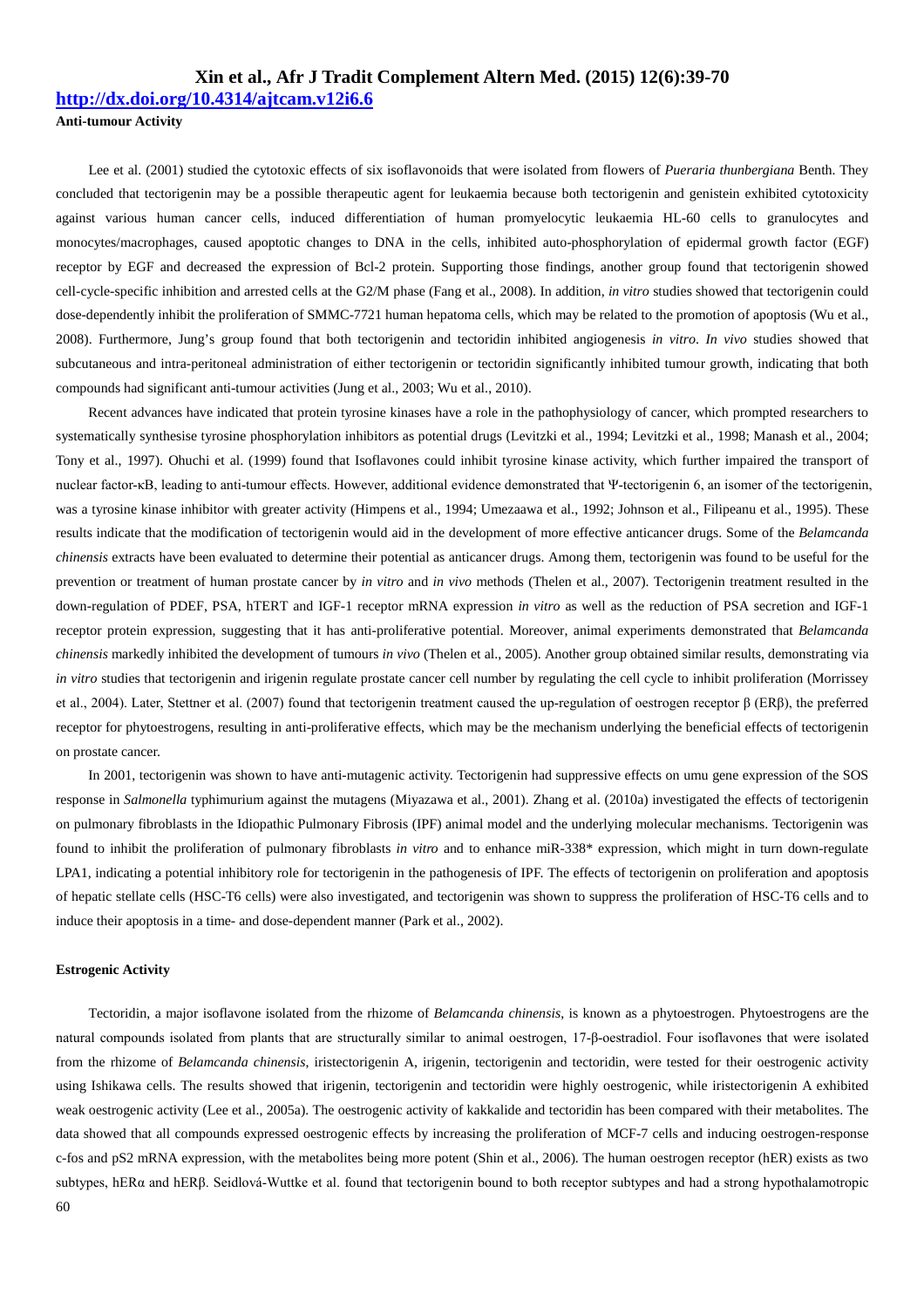and osteotropic effect but no effect in the uterus or the mammary gland (Seidlová et al., 2004). In contrast, isoflavone glycoside was found to bind weakly to both receptors (Keiko et al., 2002). The oestrogenic activity of 70% ethanol extracts of *Belamcanda chinensis* was also confirmed using a recombinant yeast system with both a human oestrogen receptor expression plasmid and a reporter plasmid (Zhang et al., 2005). Certain compounds isolated from the rhizomes of *Belamcanda chinensis*, including resveratrol, iriflophenone, tectorigenin, tectoridin and belamphenone, had been shown to stimulate MCF-7 and T-47D human breast cancer cell proliferation (Monthakantirat et al., 2005).

Kyungsu et al. (2009) investigated the molecular mechanisms underlying the oestrogenic effect of tectoridin and found that this effect occurred mainly via the GPR30 and ERK-mediated rapid nongenomic oestrogen signalling pathway, while genistein exerted its oestrogenic effects via both an ER-dependent genomic pathway and a GPR30-dependent nongenomic pathway. Genistein was found to reduce the luteinising hormone-releasing hormone (LHRH)-induced release of luteinising hormone (LH) and follicle-stimulating hormone (FSH) from pro-oestrous rat hemi-pituitaries incubated in vitro (Melanie et al., 1995). When given intravenously to ovariectomised (ovx) rats, genistein inhibits pulsatile pituitary LH secretion. Upon chronic application to ovx rats, a *Belamcanda chinensis* extract containing 5% *Belamcanda chinensis* at a daily dose of 33 mg or 130 mg had no effect on uterine weight or on oestrogen-regulated uterine gene expression, but oestrogenic effects in the bone (i.e., effects on the bone mineral density of the metaphysis of the tibia) were established (Seidlová et al., 2004).

#### **Scavenging Free Radicals and Anti-oxidative Activity**

The poly-phenolic compounds from plants are by far the most frequently reported as antioxidants. Using a biochemiluminescence technique, Qin et al. (2003b) found that the Isoflavones isolated from *Belamcanda chinensis*, including irigenin, tectorigenin, tectoridin and 5, 6, 7, 4'-tetrahydroxy-8-methoxyisoflavone, could scavenge superoxide radicals, hydroxyl radicals and hydrogen peroxide in the system, with tectorigenin being the strongest oxygen free radical scavenger of the four. *In vitro* studies showed that tectorigenin had antioxidant effects on 1,1-diphenyl-2-picrylhydrazyl (DPPH) radical, xanthine-xanthine oxidase superoxide anion radical, and lipid peroxidation in rat microsomes induced by enzymatic and non-enzymatic methods (Lee et al., 2000). The isoflavonoid fractions of *Belamcanda chinensis* have the capability to scavenge free radicals, to reduce transition-metal ions and to protect polyunsaturated fatty acids from peroxidation (Dorota et al., 2010). Studies have shown that tectorigenin has a significant protective effect on the damage to VECs induced by ox-LDL, and tectorigenin significantly inhibited the MCP-1 and ICAM-1 mRNA overexpression in VECs induced by ox-LDL, which was thought to play an important role in anti-atherosclerosis (Wang et al., 2010).

Isorhapontigenin, isolated from *Belamcanda chinensis*, is a derivative of stilbene and is structurally similar to resveratrol. *In vitro* studies have shown that isorhapontigenin significantly suppressed various types of oxidative damage induced in rat liver microsomes, brain mitochondria and synaptosomes respectively, showing a more potent anti-oxidative activity than the classical antioxidant vitamin E (Wang et al., 2001). In addition, isorhapontigenin was found to dose-dependently inhibit the production of superoxide anion and hydrogen peroxide in phorbol myristate acetate (PMA)-activated rat neutrophils. Scanning electron microscopy results showed that isorhapontigenin protected against surface changes in rat neutrophils and inhibited the release of β-glucuronidase from the activated neutrophils. Electron-spin resonance (ESR) spectra demonstrated that isorhapontigenin could scavenge oxygen free radicals generated in the PMA-activated neutrophils, resulting in the inhibition of respiratory burst in PMA-activated rat neutrophils (Fang et al., 2002).

#### **Anti-Alcohol Injury and Hepatoprotective Effects**

Microglial cells are the primary immune cells in the central nervous system, and they play an important role in the inflammatory process of brain damage. Increasing evidence shows that microglial activation is related to neurological dysfunction and can regulate alcoholism (Crews et al., 2006). Studies have reported that both tectorigenin and tectoridin inhibit the microglial activation, shown as the inhibition of the lipopolysaccharide-induced nitric oxide release from primary cultured rat cortical microglia, with tectorigenin showing a stronger inhibitory effect. The results indicate that both compounds have therapeutic potential in the treatment of alcoholism (Yuan et al., 2009). Later, the hepatoprotective effects and the mechanisms of tectoridin hepatoprotective effects were investigated. Tectoridin was found to significantly attenuate the increases in the levels of alanine aminotransferase, aspartate aminotransferase and triglyceride and the hepatic mitochondrial dysfunction that were induced by acute ethanol exposure. Furthermore, tectoridin inhibited the decrease in expression of PPARα and its target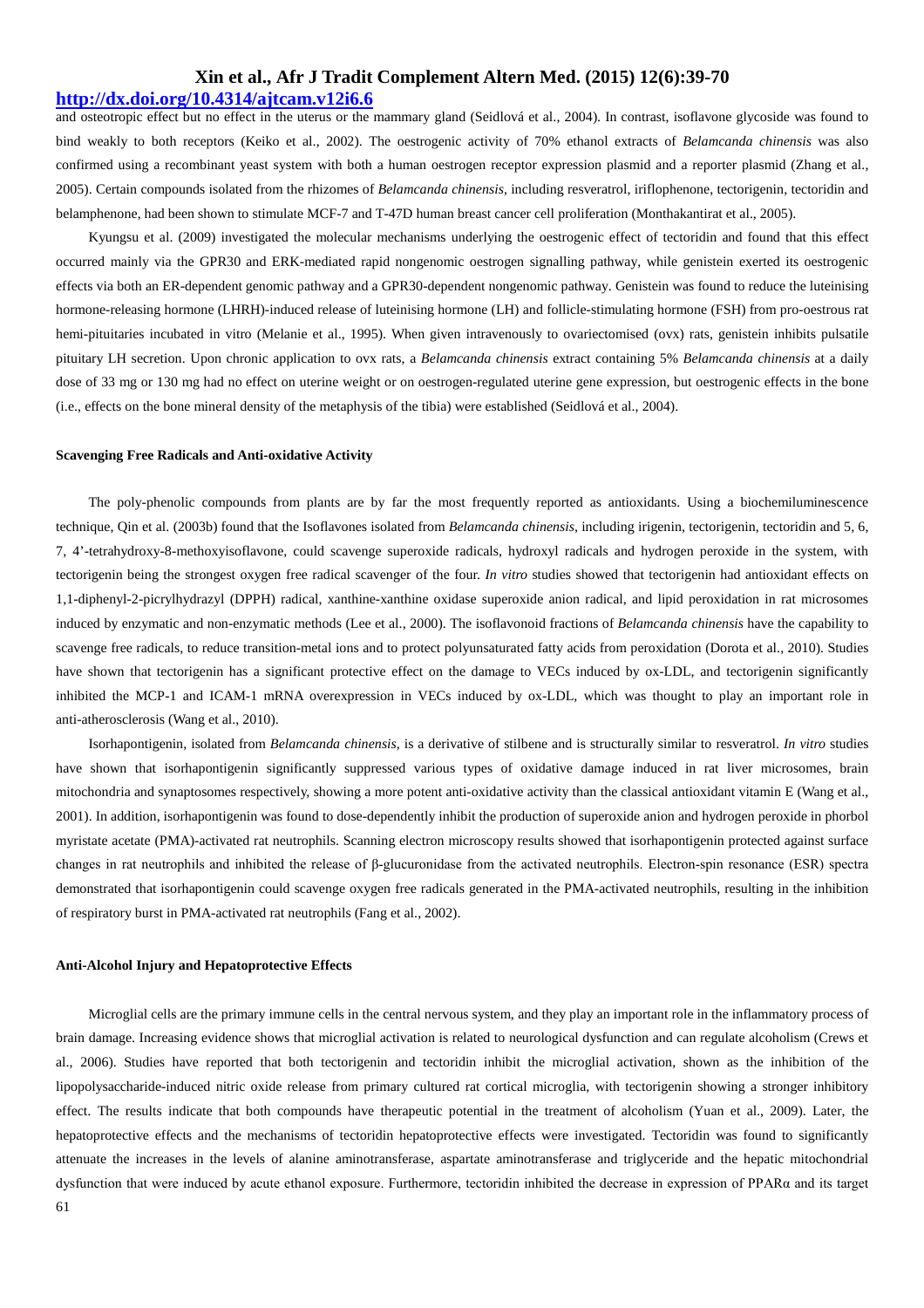genes at the mRNA level and inhibited the decrease in enzyme activity levels, suggesting that tectoridin protected against ethanol-induced liver steatosis mainly through modulating the disturbance of the PPARα pathway and retaining mitochondrial function (Xiong et al., 2010). Several groups found that tectoridin may be a pro-drug transformed to tectorigenin, as only intra-peritoneal administration of tectorigenin and oral but not intra-peritoneal administration of tectoridin exhibited hepatoprotective activities in CCl<sub>4</sub>-intoxicated model animals, and this hepatoprotective effect may be related to the inhibition of β-glucuronidase, the increase in GSH content and GST activity and the inhibition of apoptosis (Lee et al., 2003; Jung et al., 2004; Lee et al., 2005b).

#### **Hypoglycaemic and Hypolipidaemic Effects**

Studies have shown that tectorigenin and tectoridin isolated from the rhizomes of *Belamcanda chinensis* could inhibit aldose reductase, which plays important roles in diabetic complications. Moreover, oral administration of either compound significantly inhibited tissue sorbitol accumulation in streptozotocin-induced diabetic rats, suggesting that the compounds may be candidates for the prevention and/or treatment of diabetic complications (Jung et al., 2002). *In vitro* studies also showed that tectorigenin had potent hypoglycaemic activity (Bae et al., 1999). Intra-peritoneal administration of tectorigenin significantly reduced the blood glucose, total cholesterol, LDL-cholesterol, VLDL-cholesterol and triglyceride levels in the streptozotocin-induced diabetic rats, thus showing potent hypoglycaemic and hypolipidaemic effects in vivo (Lee et al., 2000).

### **Cardiovascular and Cerebrovascular Effects**

Tectorigenin had significant protective effects against damage to the vascular endothelial cells induced by low-density lipoprotein. It also inhibited the mRNA overexpression of monocyte chemo-attractant protein-1 and intercellular adhesion molecule-1 induced by LDL, which may be one of the mechanisms of atherosclerosis (Wang et al., 2010). One study reported that the anticoagulant effect of *Belamcanda chinensis* that is due to one of its components, acidic polysaccharide (MW of 10,000). Intra-gastric administration of the 75% ethanol extract of *Belamcanda chinensis* to rats could significantly delay carotid thrombosis after electrical stimulation (Zhang et al., 1997a). Tectorigenin was also found to inhibit arachidonic acid and collagen-induced platelet aggregation, suggesting that tectorigenin may be one of the active ingredients that resulted in the antithrombotic effect of *Belamcanda chinensis* (Lo et al., 2003).

## **Antibacterial and Antifungal Activity i) Antibacterial Activity**

Previous studies have shown that the *Belamcanda chinensis* had different degrees of antibacterial effects on many bacteria, including *Staphylococcus aureus*, influenza A, Group B streptococcus, pneumococcus, meningococcus, *E. coli*, typhoid and paratyphoid bacillus, and *Haemophilus influenzae* bacilli (Yu et al., 2001). An *in vitro* study showed that isoflavone glycosides did not inhibit the growth of *Helicobacter pylori*. However, their aglycones, irisolidone, tectorigenin and genistein, inhibited *Helicobacter pylori* growth (Bae et al., 2001).

#### **ii) Antifungal Activity**

The antifungal activity of *Belamcanda chinensis* against 17 strains of fungi and 6 strains of bacteria was investigated, and the results showed that tectorigenin had marked antifungal activity against dermatophytes of the genus *Trichophyton* (Oh et al., 2001). A water decoction of *Belamcanda chinensis* had no inhibitory effects on normal ocular pathogenic fungi (Wei et al., 1994) including *Aspergillus phyllotreta*, variegated song, earth song, Japanese song, *Fusarium moniliforme*, and pear Fusarium yeast, but it could inhibit dermatophytes, which are superficially pathogenically fungal, including *Trichophyton rubrum*, Trichophyton, wool-like spores, *Epidermophyton floccosum*, Xu Lanshi Trichophyton plaster-like spores, Trichophyton violaceum, and Trichophyton canis (Wang et al., 1997; Liu et al., 1998).

Electron microscopy results showed that when the concentration or the duration of treatment with the ether extract of *Belamcanda chinensis* was increased, the cell wall of *Trichophyton rubrum* became roughened and developed disruptive hollows that eventually collapsed,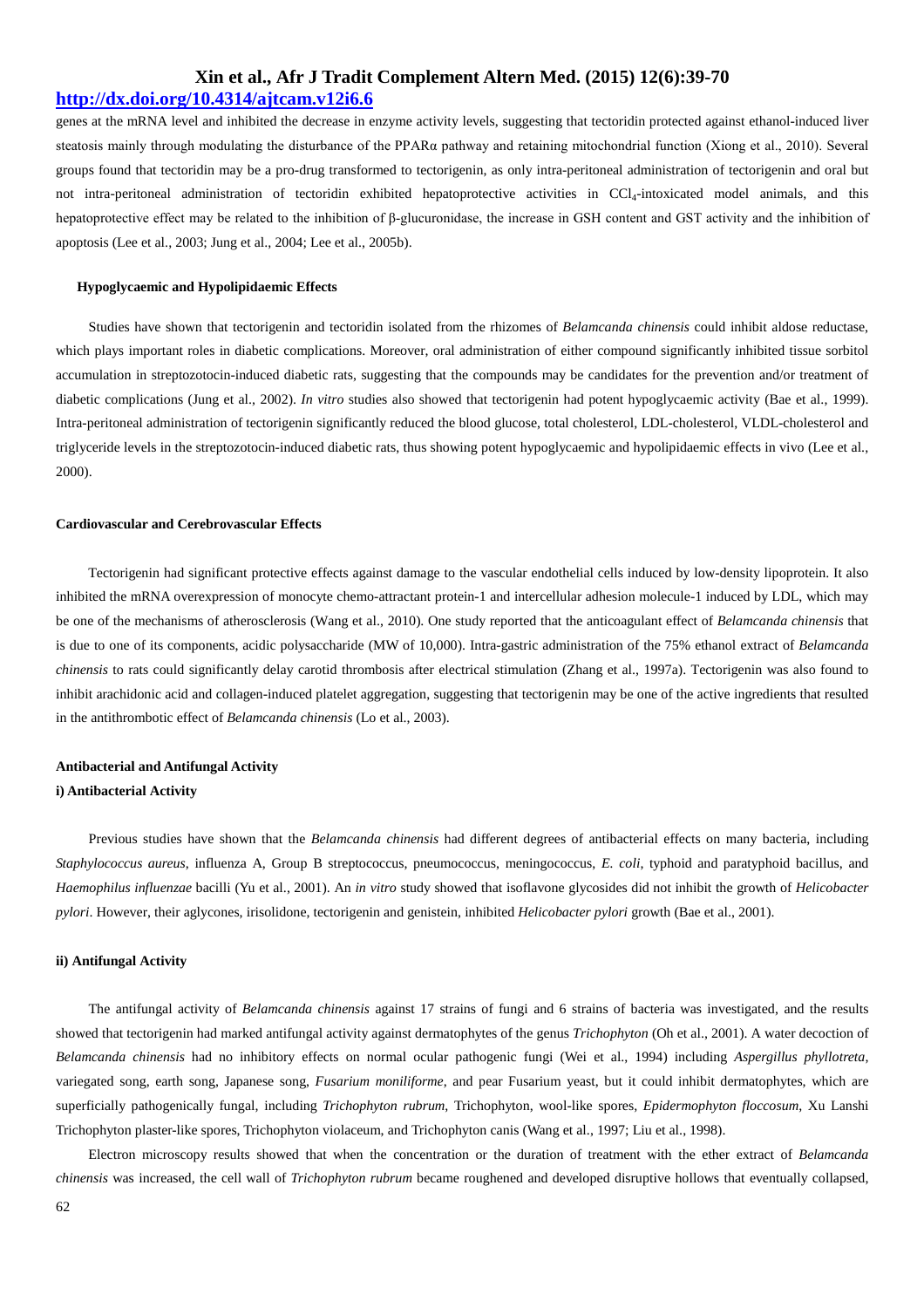while the mycelium gradually swelled, the cell wall gradually thickened, organelle swelling increased, intracellular particles with a high electron density emerged, and *Trichophyton rubrum* eventually disintegrated (Liu et al., 1999).

### **iii) Antiviral Activity**

Previous *in vitro* studies showed that a water decoction of *Belamcanda chinensis* showed inhibitory effects against influenza virus, adenovirus, echovirus, Coxsackievirus, herpes virus, and wild iris aglycones and was found to be the active antiviral ingredient. Mangiferin showed strong inhibition of the *in vitro* replication of type II herpes simplex virus (Liu et al., 2000). A recent study reported that a 60% ethanol extract of *Belamcanda chinensis* significantly delayed the onset of the cytopathic effect of influenza virus FM1, adenovirus III and herpes simplex virus, but it showed no antiviral activity against enterovirus Cox B3. The *in vivo* study showed that treatment of mice with a 60% ethanol extract of *Belamcanda chinensis* could significantly inhibit the increase of the lung/body weight ratio caused by influenza virus, indicating that *Belamcanda chinensis* played a role in the inhibition of viral pneumonia (Han et al., 2004).

#### **Effects on the Digestive System**

Intra-gastric administration of the leaching solution of ethanol and ethanol-water extract of *Belamcanda chinensis* to rabbits can promote saliva secretion, and tectoridin may be one of the active ingredients. Studies also showed that injection of the 75% ethanol extract of *Belamcanda chinensis* into the duodenum of anesthetised rats persistently accelerated bile secretion, possibly due to the presence of mangiferin in the extract (Zhang et al., 1998). Moreover, the 75% ethanol extract of *Belamcanda chinensis* also showed weak antiulcer effects because intra-gastric administration of the extract inhibited the ulceration induced by flooding stress, hydrochloric acid and indomethacin ethanol by 26%-48% (Zhang et al., 1997b). In addition, intra-gastric administration of a 75% ethanol extract of *Belamcanda chinensis* to mice caused significant inhibition of small intestine diarrhoea caused by castor oil but caused weak inhibition of the large intestine diarrhoea caused by folium sennae and no inhibition of ink gastrointestinal propulsive motility in mice (Zhang et al., 1997c).

#### **Other Pharmacological Effects**

Components of *Belamcanda chinensis* have been found to have ichthyotoxic activity. Japanese scholars (Ho et al., 1999) isolated eleven iridal-type triterpenoids from the hexane and ether extracts of *Belamcanda chinensis*. Among them, three compounds showed potent ichthyotoxic activity against killie-fish (*Oryzias latipes*), but others did not.

## **Toxicity and Side Effects Skin Allergies**

It has been reported that four days after treatment with *Belamcanda chinensis*, a patient presented with red rashes of various sizes and blisters on the skin of the neck and back, possibly due to an allergy to the antiviral injection. The symptoms gradually disappeared after medicine withdrawal and anti-allergy treatment (Gao et al., 2006). Because the *Belamcanda chinensis* antiviral injection has a very complex composition, it is difficult to identify the allergy-causing substance. Therefore, it is recommended that care should be exercised in the clinical use of *Belamcanda chinensis*, and the injection should be used with caution in patients with drug allergies.

### **Systemic Muscle Rigidity**

One report indicated that patients had muscle rigidity of the neck, limbs and abdominals after using *Belamcanda chinensis*. Symptoms included masseter tension, speech and language impairment, physical impairment and plate-like abdominal muscles. However, the underlying mechanism is not yet clear. (Li, 2005).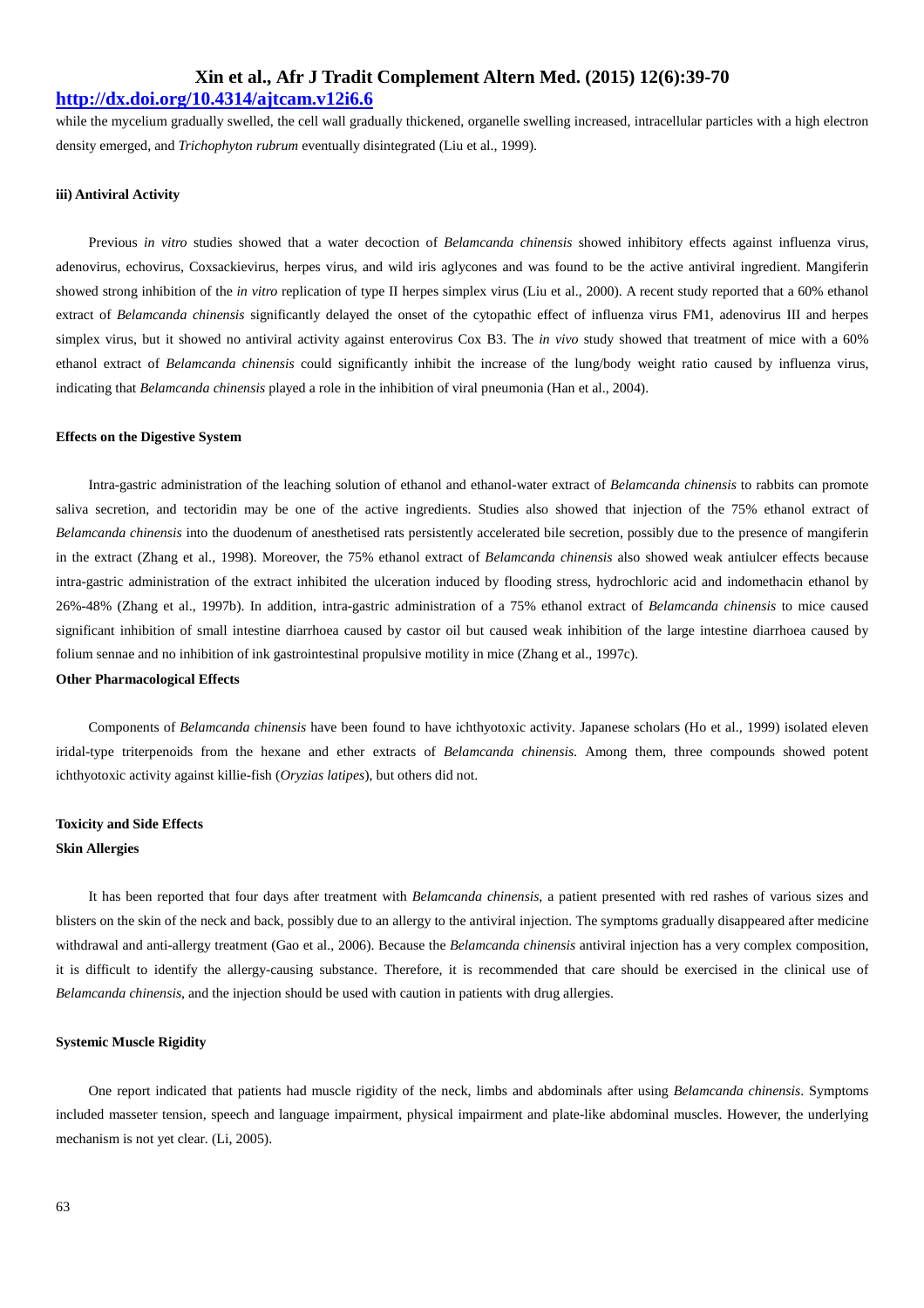### **Conclusion**

*Belamcanda chinensis* is a traditional Chinese medicine commonly used in China, mainly in the clinical treatment of respiratory diseases. The roots of this plant are used alone or in combination with other Chinese herbs as a key ingredient to treat bronchial asthma, tonsillitis and cough in children in traditional Chinese medicine. However, further studies are required to understand the mechanisms of its positive roles in the respiratory system. In addition, a relationship between pharmacological effects and traditional uses of *Belamcanda chinensis* must also be scientifically verified.

Extracts of *Belamcanda chinensis* are rich in isoflavone and triterpenoid compounds. Pharmacology studies have confirmed that these compounds have anti-inflammatory, antibacterial, antioxidant, anti-tumour, free radical scavenging, hepatoprotective, hypoglycaemic and oestrogen-like effects. Among these effects, its hepatoprotective and oestrogen-like effects are most promising. *Belamcanda chinensis* could be used to treat menopausal syndrome and prostate cancer as well as in health product development. In addition, isoflavone and its glycosides (primarily tectoridin and tectorigenin) have been identified as the two main active chemical constituents in *Belamcanda chinensis*, with the glycosides possessing more potent activity. Furthermore, studies have shown that tectoridin may be a pro-drug transformed to tectorigenin (Park et al., 2004; Kyoung et al., 2005; Bae et al., 1999).

In this review, current pharmacological data is limited to studies on just a few chemical compositions (tectorigenin and tectoridin) in many cases, showing that effort is required to isolate more biologically active compounds. Although the use of in *vitro* test systems remains popular, there is a clear need for more *in vivo* research and eventually clinical trials. Additionally, some of the studies provide *in vivo* data only, without identifying the underlying mechanism.

The toxicity of *Belamcanda chinensis* has been noted in ethno-medicine and has been validated by toxicological studies. However, the toxicity of medicinal preparations, including doses and safe limits for administration, is not well characterized and requires future attention. Thus, prolonged and high-dose intake of traditional formulations containing *Belamcanda chinensis* should be avoided until the results of more in-depth toxicity studies become available. In China, *Iris dichotoma* Poll and *Iris tectorum* Maxim are substituted for *Belamcanda chinensis* in some districts (Qin et al., 2003a). Studies have shown that these three extracts have similar chemical compositions and pharmacological activities (Huang et al., 1997; Wu et al., 1990), but there is a strong demand for detailed evaluation of their pharmacological and toxicological differences.

In traditional medicine, *Belamcanda chinensis* is commonly used not only in China but also in Korea and Japan. According to the literature reviewed, numerous studies have reported the chemical composition, pharmacological activity and underlying mechanisms of activity of *Belamcanda chinensis*, based on new drugs that have been developed and the number of patent applications. However, the pathway of its distribution, absorption, metabolism and excretion must be clarified by future pharmacokinetic studies. More knowledge of *Belamcanda chinensis* will enhance our understanding of the material basis of treatment with Chinese herbs and will significantly improve the clinical use and effectiveness of these herbs. Taken together, the importance of *Belamcanda chinensis* has been highlighted based on its prominent usage in traditional medicine as well as its potential for use in beneficial therapeutic remedies. Nevertheless, there is clearly a need for further studies focusing on the mechanism, pharmacokinetics and toxicity of *Belamcanda chinensis*.

### **Acknowledgements**

This work was financed by the Special Fund for Agro-Scientific Research in the Public Interest (No. 201303040-18).

### **References**

- 1. Abe, F., Chen, R.F., Yamauchi, T., 1991. Iridals from *Belamcanda chinensis* and *Iris japonica*. Phytochemistry 30, 3379-3382.
- 2. Ahn, K.S., Noh, E.J., Cha, K.H., 2006. Inhibitory effects of irigenin from the rhizomes of *Belamcanda chinensis* on nitric oxide and prostaglandin E<sup>2</sup> production in murine macrophage RAW264.7 cells. Life Sci. 78, 2336-2342.
- 3. Bae, E.A., Han, M.J., Kim, D.H., 2001. In vitro anti-helicobacter pylori activity of irisolidone isolated from the flowers and rhizomes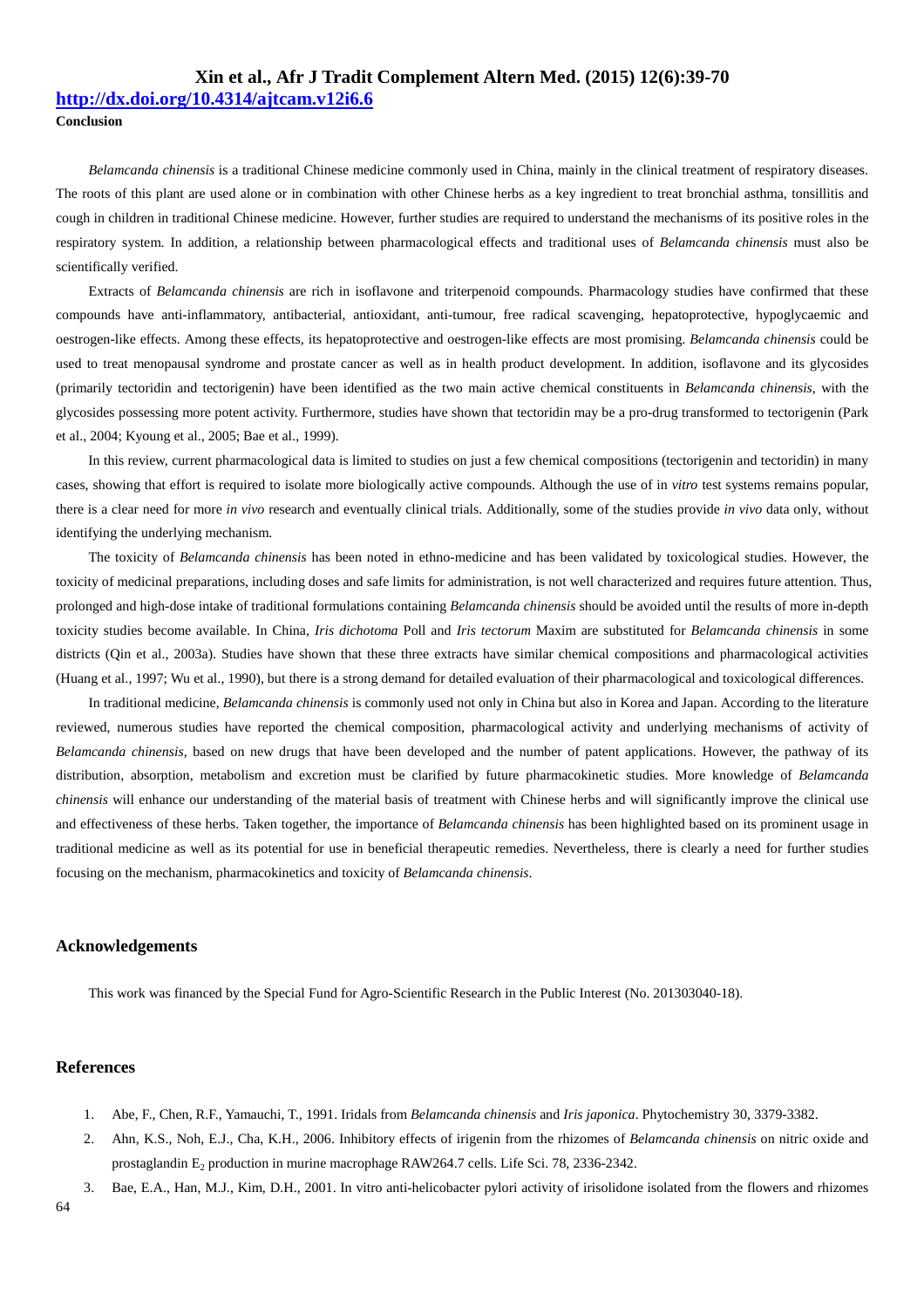of *Puerariathun bergiana*. Plantamedica. 67, 161-163.

- 4. Bae, E.A., Han, M.J., Lee, K.T., Choi, J.W., Park, H.J., Kim, D.H., 1999. Metabolism of 6"-O-xylosyltectoridin and tectoridin by human intestinal bacteria and their hypoglycemic and in vitro cytotoxic activities. Department of Food and Nutrition, Kyung Hee University. 22, 1314-1318.
- 5. Cheol, H.P., Eun, S.K., Sang, H.J., 2008. Tectorigen ininhibits IFN-γ/LPS-induced inflammatory responses in murine macrophage RAW 264.7 cells. Arch Pharm Res. 31, 1447-1456.
- 6. Committee for the Pharmacopoeia of P.R. China, 2010. Pharmacopoeia of P.R. China, Part I. China Medical Science and Technology Press, P.R. China (in Chinese).
- 7. Crews, F.T., Bechara, R., Brown, L.A., Guidot, D.M., Mandrekar, P., Oak, S., Qin, L., Szabo, G., Wheeler, M., Zou, J., 2006. Cytokines and alcohol. Alcohol Clin Exp Res. 30, 720-730.
- 8. Dorota, W., Bogdan, J., Ireneusz, K., Wiesław, O., Adam, M., 2010. Antimutagenic and anti-oxidant activities of isoflavonoids from *Belamcanda chinensis* (L.) DC. Mutation Research/Genetic Toxicology and Environmental Mutagenesis. 696, 148-153.
- 9. Esaki, S., Nihon, Y.Z., 1968. Pharmacological studies of tectoridin and tectorigenin. Folia Pharmacologica Japonica. 64, 186-198. 130-131.
- 10. Fang, R., Houghton, P.J., Hylands, P.J., 2008. Cytotoxic effects of compounds from *Iris tectorum* on human cancer cell lines. J Ethnopharmacol. 118, 257-263.
- 11. Fang, R., Houghton, P.J., Luo, C., Hylands, P.J., 2007. Isolation and structure determination of triterpenes from *Iris tectorum*. Phytochemistry. 68, 1242-1247.
- 12. Fang, Y.N., Liu, G.T., 2002. Effect of isorhapontigenin on respiratory burst of rat neutrophils. Phytomedicine. 9, 734-738.
- 13. Feng, C., Zhou, T.T., Fan, G.R., Wei, H., 2009. HPLC-DAD/ESI-MS in analyzing chemical constituents of Rhizoma *belamcanda*. Academic Journal of Second Military Medical University. 30, 817-820.
- 14. Filipeanu, C.M., Brailoiu, E., Huhurez, G., Slatineanu, S., Baltatu,O., Branisteanu, D.D., 1995. Multiple effects of tyrosine kinase inhibitors on vascular smooth muscle con traction. Eur J Pharm. 281, 29-35.
- 15. Gao, J.L., Chen, S., 2006. A case of skin allergy caused by *Belamcanda chinensis* antiviral injection. Qilu Pharmaceutical Affaris. 25, 508 (in Chinese).
- 16. Gong, W., Li, L., Chen, F., 2004. Beautiful flowering plant of perennial roots-Iridaceous plants. Terrtory & Natural Resources Study. 4, 96-98 (in Chinese).
- 17. Han, Y., Kong, H., Li, Y.P., 2004. Antiviral experimental study on *Belamcanda chinensis*. Chinese Traditional and Herbal Drugs. 35, 306-308 (in Chinese).
- 18. Hideyuki, I., Satomi, O., Takashi, Y., 2001. Isoflavonoids from *Belamcanda chinesis*. Chem. Pharm. Bull. 49, 1229-1231.
- 19. Himpens, B., De, S.H., Bollen, M., 1994. Modulation of nucleocytosolic  $[Ca^{2+}]$  gradient in smooth muscle by protein phosphorylation. FASEB J. 11, 879-883.
- 20. Ho, H., Onous, S., Miyake, Y., 1999. Iridal-type triterpenoids with ichthyotoxic activity from *Belamcanda chinensis*. Journal of Natural Products. 1, 89-93.
- 21. http://frps.eflora.cn. Institute of Botany, The Chinese Academy of Science (in Chinese).
- 22. http://www.satcm.gov.cn. State Administration of Traditional Chinese Medicine of the People's Republic of China (inChinese).
- 23. http://www.theplantlist.org. The Plant List, version1. Published on the Internet (accessed 01.01.10).
- 24. Huang, L., 2010. Study on the chemical constituents of *Iris dichotoma* P. and Pharmaphylogenetic investigations on *Iris* in China (Doctoral thesis). Peking Union Medical College Hospital (in Chinese).
- 25. Huang, M.S., 1997. Qualitative research of wild *Iris*, Chuan *Iris* and *Belamcanda chinensis* by thin layer chromatography and high performance liquid chromatography. Chin J Pharm Anal. 17, 112-115 (in Chinese).
- 26. Jin, L., Chen, H.S., Jin, Y.S., Liang, S., Xiang, Z.B., Lu, J., 2008a. Chemical constituent from *Belamcanda chinensis*. Journal of Asian Natural Products Research. 10, 89-94.
- 27. Johnson, M.S., Wolbers, W.B., Noble, J., Fennell, M., Mitchell, R., 1995. Effect of tyrosine kinase inhibitors on luteinizing hormone-releasing hormone (LHRH)-induced gonadotropin release from the anterior pituitary. Molecular and Cellular Endocrinology.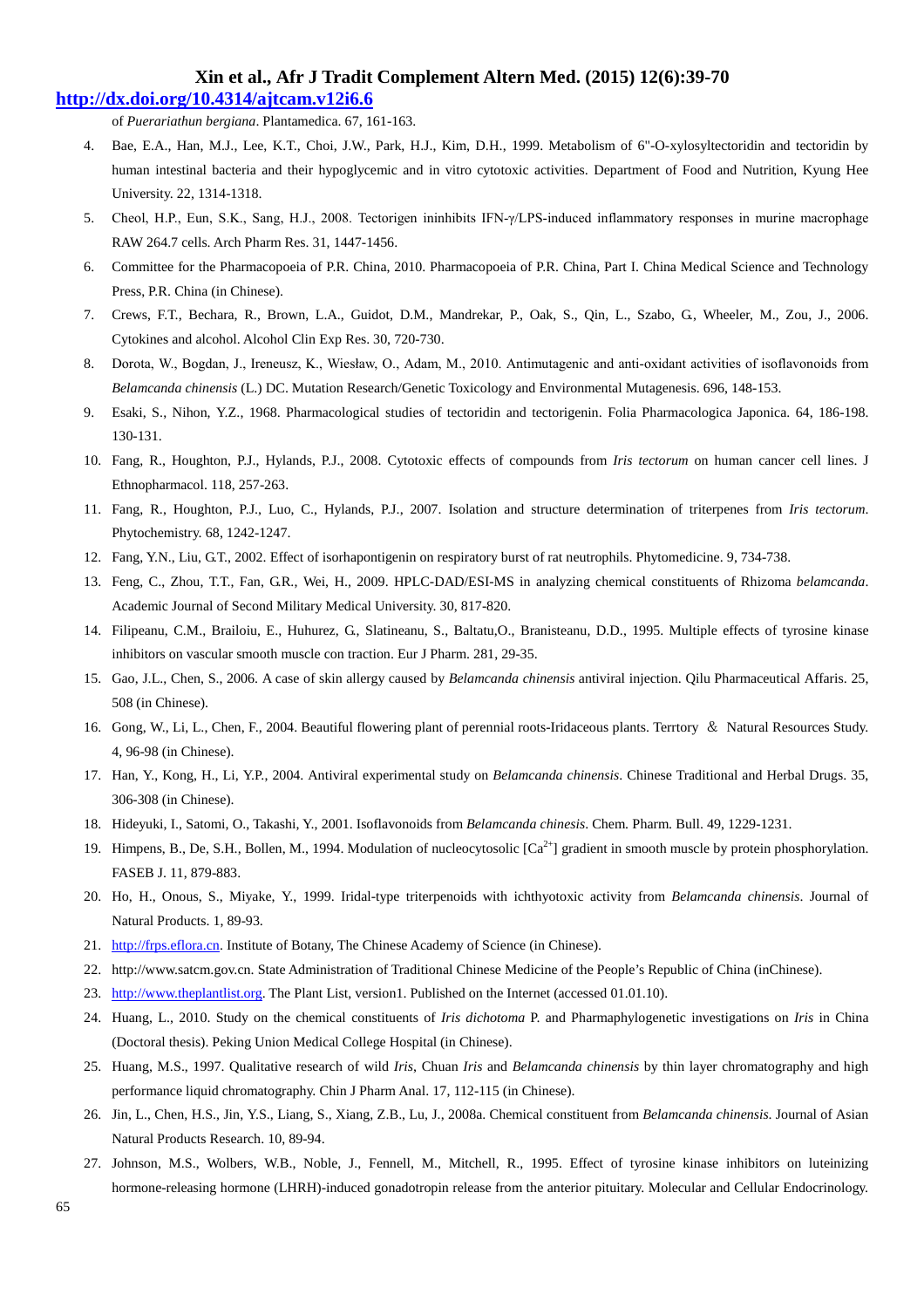109, 69-75.

- 28. Jung, S.H., Lee, Y.S., Lee, S., Lim, S.S., Kim, Y.S., Ohuchi, K., Shin, K.H., 2003. Anti-angiogenic and anti-tumour activities of isoflavonoids from the rhizomes of *Belamcanda chinensis*. Planta Med. 69, 617-622.
- 29. Jung, S.H., Lee, Y.S., Lee, S., Lim, S.S., Kim, Y.S., Shin, K.H., 2002. Isoflavonoids from the rhizomes of *Belamcanda chinensis* and their effects on aldose reductase and sorbitol accumulation in streptozotocin induced diabetic rat tissues. Arch Pharm Res. 25, 306-312.
- 30. Jung, S.H., Lee, Y.S., Lim, S.S., Lee, S., Shin, K.H., Kim, Y.S., 2004. Antioxidant activities of isoflavones from the rhizomes of *Belamcanda chinensis* on carbon tetrachloride-induced hepatic injury in rats. Arch Pham Res. 27, 184-188.
- 31. Katsura, S., Kazuo, H., Ryohei, k., 1995. Belamcandones A-D, dioxotetrahydrodibenzofurans from *Belamcanda chinensis*. 38, 703-709.
- 32. Keiko, M., Tohru, A., Toshiharu, H., 2002. Interaction of Phytoestrogens with Estrogen Receptors α and β (II). Biol.Pharm. Bull. 25, 48-52.
- 33. Kim, H.K., Cheon, B.S., Kim, Y.H., 1999b. Effects of naturally occurring flavonoids on nitric oxide production in the macrophage cell line RAW 264.7 and their structure-activity relationships. Biochem Pharmacol. 58, 759-765.
- 34. Kim, Y.P., Yamada, M., Lim, S.S., 1999a. Inhibition by tectorigenin and tectoridin of prostaglandin E<sub>2</sub> production and cyclooxygenase-2 induction in rat peritoneal macrophages. Biochim Biophys Acta. 1438, 399-407.
- 35. Kunihiko, T., Yoji, H., Sumiko, S., Yoshio, H., Taro, N., 2000. Iridals from *Iris tectorum* and *Belamcanda chinensis*. Phytochemistry. 53, 925-929.
- 36. Kyoung, A.K., Kyoung, H.L., Sungwook, C., Rui, Z., Myung, S.J., So, Y.K., Hee, S.K., Dong, H.K., Jin, W.H., 2005. Cytoprotective effect of tectorigenin, a metabolite formed by transformation of tectoridin by intestinal microflora, on oxidative stress induced by hydrogen peroxide. European Journal of Pharmacology. 519, 16-23.
- 37. Kyungsu, K., Saet, B.L., Sang, H.J., Kwang, H.C., Woo, P., Young, C.S., Chu, W.N., 2009. Tectoridin, a poor ligand of estrogen receptor α, exerts its estrogenic effects via an ERK-dependent pathway. Mol and Cells. 27, 351-357.
- 38. Lee, H.U., Bae, E.A., Kim, D.H., 2005b. Hepatoprotective effect of tectoridin and tectorigenin on tert-butyl hyperoxide-induced liver injury. College of Pharmacy, Kyung Hee University. 97, 541-544.
- 39. Lee, H.W., Choo, M.K., Bae, E.A., Kim, D.H., 2003. Beta-glucuronidase inhibitor tectorigenin isolated from the flower of *Puerariathun bergiana* protects carbon tetrachloride-induced liver injury. Liver Int. 23, 221-226.
- 40. Lee, K.T., Sohn, I.C., Kim, D.H., Choi, J.W., Kwon, S.H., Park, H.J., 2000. Hypoglycemic and hypolipidemic effects of tectorigenin and kaikasaponin III in the streptozotocin-induced diabetic rat and their antioxidant activity in vitro. Arch Pharm Res. 23, 461-466.
- 41. Lee, K.T., Sohn, I.C., Kim, Y.K., 2001. Tectorigenin, an isoflavone of Pueraria thunbergiana Benth., induces differentiation and apoptosis in human promyelocytic leukemia HL-60 cells. Biol Pharm Bull. 10, 1117-1121.
- 42. Lee, S.H., Jin, J.L., Yoo, H.H., Jin, Y., 2005a. Evaluation of the estrogenic activity of isoflavones from the rhizome of *Belamcanda chinensis*. Food Science and Biotechnology. 14, 39-41.
- 43. Levitzki, A., 1998. Protein tyrosine kinase inhibitorsas therapeutic agents. Top Curr Chem. 211, 1-15.
- 44. Levitzki, A., 1994. Signal-transduction therapy. A novel approach to disease management. Eur J Biochem. 226, 1-13.
- 45. Li, C.J., 2005. A case report of whole body muscle stiffness caused by *Belamcanda chinensis*. New Chin Med. 36, 609 (in Chinese).
- 46. Li, G.X., Qin, W.Y., Qi, Y., 2008. The anti-inflammatory and analgesia experiment research on the *Belamcanda chinsnsis* extract. J Prac Trad Chin Int Med. 22, 3-4.
- 47. Li, H., Jiang, Y.L., Yang, C.H., 2010. The Resources and Ornamental Use of Iridaceae Plants in Guizhou Province. Guizhou Forestry Science and Technology. 38, 27-31 (in Chinese).
- 48. Li, J., Li, W.Z.M., Huang, W., Cheung, A.W.H., Bi, C.W.C., Duan, R., Guo, A.J.Y., Dong, T.T.X., Tsim, K.W.K., 2009. Quality evaluation of Rhizoma Belamcandae (*Belamcanda chinensis* (L.) DC. by using high-performance liquid chromatography coupled with diode array detector and mass spectrometry. Journal of Chromatography A. 1216, 2071-2078.
- 49. Li, X.L., 2003. The research situation of Chinese medicine *Belamcanda chinensis* (L.) DC. Strait Pharmaceutical Journal. 15, 72-74(in Chinese).
- 50. Li, Y.Q., Lu, Y.R., Wei, L.X., 1986. Study on flavonoids of *Iris* dichotoma Pall.. Acta Pharmaceutica Sinica. 21, 836-841 (in Chinese).

66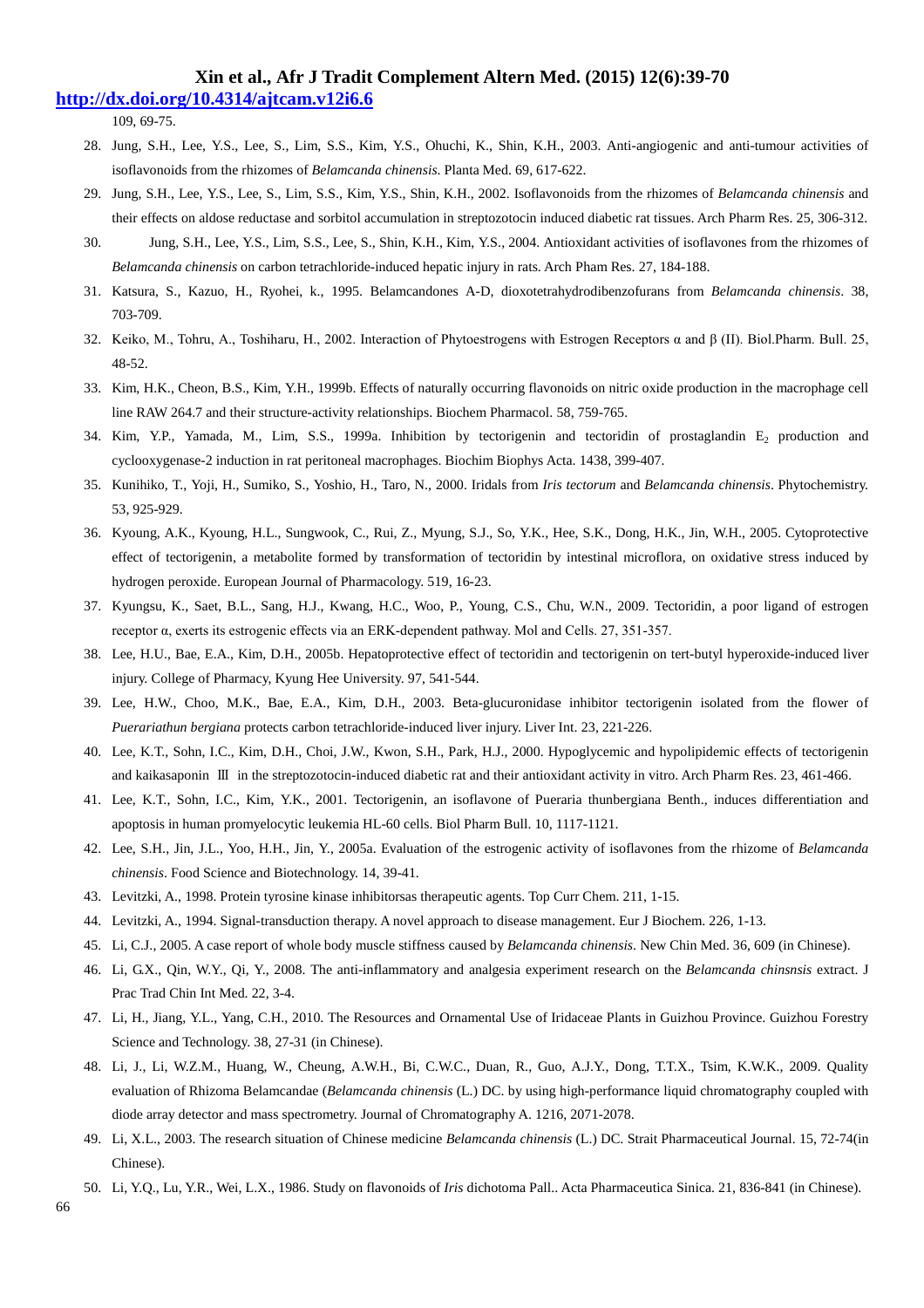- 51. Lin, M., Zhou, L.X., He, W.Y., Cheng, G.F., 1998. Shegansu C, a novel phenylpropanoid ester of sucrose from *Belamcanda chinensis*. JANPR. 1, 67-75.
- 52. Liu, B.G., Ma, Y.X., Gao, H., Wu, qiong., 2008. Tectorigenin monohydrate: an isoflavone from *Belamcanda chinensis*. ActaCryst. 64, 2056.
- 53. Liu, C.P., Nan, G.R., Wang, F.R., Si, R.L., Wang, G.S., Wang, L., Liu, G.S., Zhao, Y.Z., 1999. Electron microscopy observation of *Belamcanda chinensis* ether extract on red hair versicolor bacterium. Chinese Journal of Dermatology. 32, 341-342 (in Chinese).
- 54. Liu, C.P., Wang, F.R., Nan, G.R., Si, R.L., Wang, G.S., Guo, W.Y., 1998. Bacteriostatic action of *Belamcanda chinensis* extract on skin ringworm fungi. Chinese Journal of Dermatology. 31, 310-311 (in Chinese).
- 55. Liu, J., Chen, H.S., Wang, J.J., 2005. Studies on chemical constituents of the roots of *Belamcanda chinensis* (L.) DC. Journal of Chinese Medicinal Materials. 28, 29 (in Chinese).
- 56. Liu, S.L., Chen, G., Liu, P., Tian, D.Z., Wang, P., 2011a. Statistical analysis of 146 traditional Chinese medicine properties which belong to the lung channel. Lishizhen Medicine and Materia Medica Research. 22, 2528-2530 (in Chinese).
- 57. Liu, W.N., Luo, J.G., Kong, L.Y., 2011b. Application of complexation high-speed counter-current chromatography in the separation of 5-hydroxyisoflavone isomers from *Belamcanda chinensis* (L.) DC. Journal of Chromatography A. 1218, 1842-1848.
- 58. Liu, X.H., Pan, J.H., Wang, Y.X., 2000. Quantitative determination of mangiferin in Rhizoma *Belamcandae* and its substitute of *Iris* L.. Chinese Traditional and Herbal Drugs. 10, 739-740 (in Chinese).
- 59. Lo, W.L., Wu, C.C., Chang, F.R., Wang, W.Y., Khalil, A.T., Lee, K.H., Wu, Y.C., 2003. Antiplatelet and anti-HIV constituents from Euchresta formosana. Nat Prod Res. 17, 91-97.
- 60. Ma, M., Yan, P., Li, X.Y., 1995. The research of *irides* plants in Xinjiang. Shihezi agricultural Journals. 4, 9-16 (in Chinese).
- 61. Manash, K.P., Anup, K.M., 2004. Tyrosine kinase-role and significance in cancer. Int. J. Med. Sci. 1, 101-115.
- 62. Masataka, M., Yukari, I., Momoyo, I., Kinuko, I., Junko, K., Fumiko, S.N., Yoshizumi, M., Chiaki, N., 2007. New isoflavones from *Belamcandae* rhizome. J Nat Med. 61, 329-333.
- 63. Melanie, S., Johnson, W., Bart, W., Jillian, N., Myles, F., Rory, M., 1995. Effect of tyrosine kinase inhibitors on luteinizing hormone-releasing hormone (LHRH)-induced gonadotropin release from the anterior pituitary. Molecular and Cellular Endocrinology. 109, 69-75.
- 64. Miyazawa, M., Sakano, K., Nakamura, S., 2001. Antimutagenic activity of isoflavone from *Puerarialobata*. J Agric Food Chem. 49, 336-341.
- 65. Monthakantirat, O., De, E.W., Umehara, K., Yoshinaga, Y., Miyase, T., Warashina, T., Noguchi, H., 2005. Phenolic constituents of the rhizomes of the Thai medicinal plant *Belamcanda chinensis* with proliferative activity for two breast cancer cell lines. J Nat Prod. 68, 361-364.
- 66. Morrissey, C., Bektic, J., Spengler, B., 2004. Phytoestrogens derived from *Belamcanda chinensis* have an antiproliferative effect on prostate cancer cells in vitro. Journal of Urology. 172, 2426-2433.
- 67. Ni, P.M., Cheng, X.N., 2012. Treatment clinical experience of mucousy. Shandong J Tradit Chin Med. 31, 138-139 (in Chinese).
- 68. Oh, K.B., Kang, H., Matsuoka, H., 2001. Detection of antifungal activity in *Belamcanda chinensis* by a single-cell bioassay method and isolation of its active compound, tectorigenin. Bioscience, Biotechnology, and Biochemistry. 65, 939-942.
- 69. Ohuchi, k., Kim, Y.P., Lim, S.S., Lee, S., Ryu, N.A., 1999. Inhibition of cyclooxygenase-2 induction in rat peritoneal macrophages by tectorigenin isolated from the rhizomes of *Belamcanda chinensis*, and its mechanism of action. Proceedings of the International Symposium on Recent Advances in Natural Products Research, 3rd, Seoul, Republic of Korea. 19, 12-24.
- 70. Park, E.K., Shin, Y.W., Lee, H.U., Lee, C.S., Kim, D.H., 2004. Passive cutaneous anaphylaxis-inhibitory action of tectorigenin, a metabolite of tectoridin by intestinal microflora. Biol Pharm Bull. 27, 1099-1102.
- 71. Park, K.Y., Jung, G.O.,Choi, J., 2002. Potent antimutagenic and their anti-lipid peroxidative effect of kaikasaponin III and tectorigenin from the flower of *Pueraria thunbergiana*.
- 72. Qin, M.J., Huang, Y., Yang, G., Xu, L.S., Zhou, K.Y., 2003a. RbcL sequence analysis of *Belamcanda chinensis* and related medicinal plants of *Iris*. Acta Pharmaceutica Sinica. 38, 147-152 (in Chinese).
- 73. Qin, M.J., Ji, W.L., Liu, J., Zhao, J., Ju, G.D., 2003b. Scavenging effects on radicals of isoflavones from rhizome of *Belamcanda*

67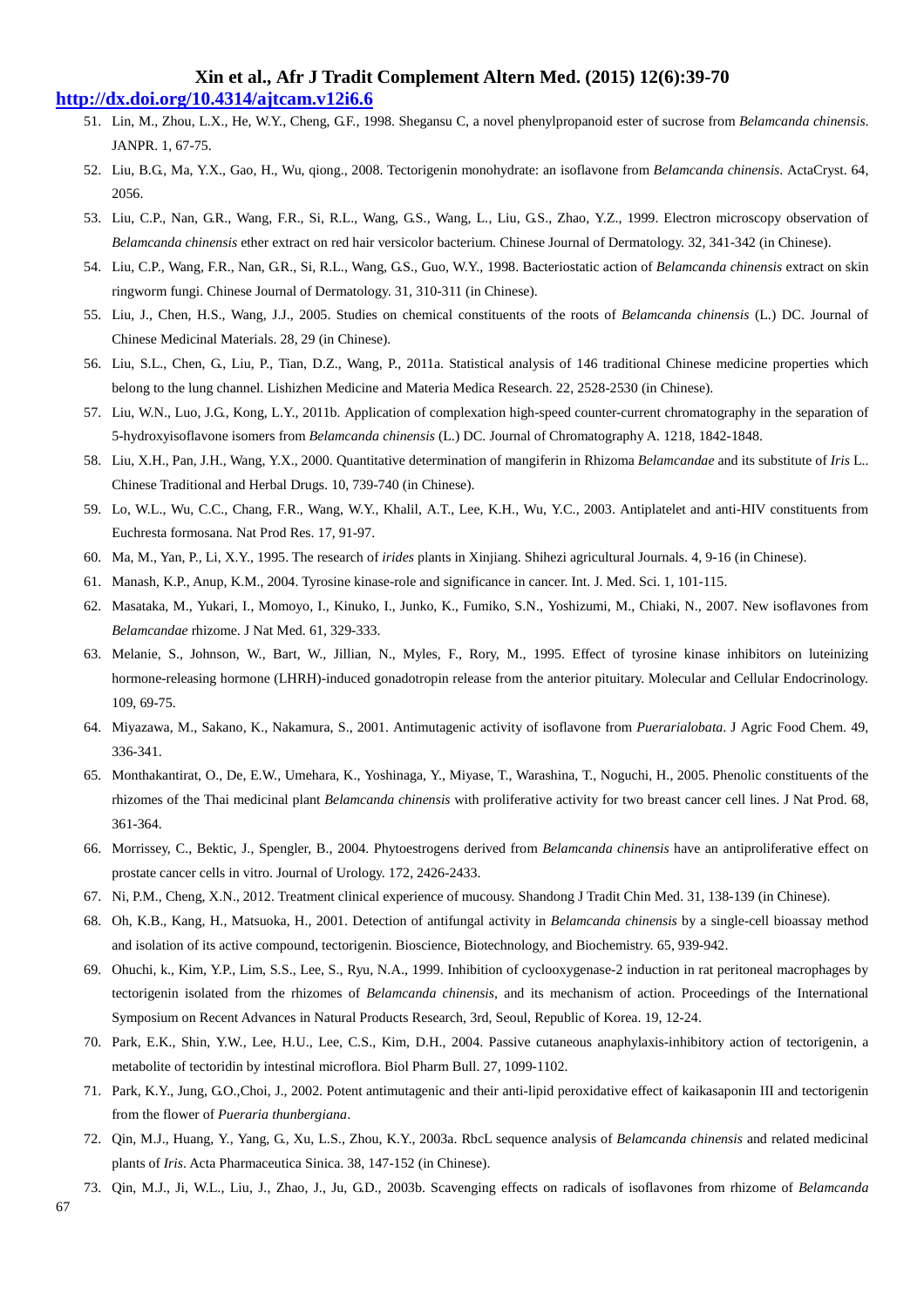*chinensis.* Chinese Traditional and Herbal Drugs. 7, 640-641 (in Chinese).

- 74. Qin, M.J., Xu, G.J., Xu, L.S., Wang, Q., 1998. Character identification research of *irides* Medicinal roots. Chinese herbal medicine. 29, 695-697 (in Chinese).
- 75. Qin, M.J., Xu, L.S., Tian, Z.J.H, Wang, Q., Xu, G.J., 2000. A preliminary study on the distribution pattern of isoflavones in rhizomes of *Iris* from China and its systematic significance. Journal of Systematics and Evolution. 38, 343-349 (in Chinese).
- 76. Qin, M.J., Yu, G.D., Wang, X.H., 1999. Biology research of *Belamcanda chinensis* (L.) DC.(1) taxonomic comprehensive characteristics and the group of investigation. Chinese wild plant resources. 18, 30-31 (in Chinese).
- 77. Qiu, Y.K., Gao, B.Y., Xu, B.X., Liu, K., 2006b. Study on Chemical Consituents of *Belamcanda chinensis*. Chin Pharm J. 41, 1133-1135 (in Chinese).
- 78. Qiu, Y.K., Gao, Y.B., Xu, B.X., Liu, K., 2006a. Isolation and identification of isoflavonoids from *Belamcanda chinensis*. Chinese Journal of Medicinal Chemistry. 3, 175-177 (in Chinese).
- 79. Qiu, Z.H., Zhang, Z.G., Wang, J.H., Lv, T.S., 2009. Study on the isoflavonoids of *Iris tectorum*. Journal of Chinese Medicinal Materials. 32, 1392-1394 (in Chinese).
- 80. Seidlová, W.D., Hesse, O., Jarry, H., Rimoldi, G., Thelen, P., Christoffel, V., Wuttke, W., 2004. *Belamcanda chinensis* and the thereof purified tectorigenin have selective estrogen receptor modulator activities. Phytomedicine. 11, 392-403.
- 81. Shi, G.B., 2011. She Gan Ma Huang Tang in treating the cold cough clinical observation (Master thesis). Guangzhou University of Chinese Medicine (in Chinese).
- 82. Shi, L., Ji, Z.Q., Kang, W.Y., 2012. The clinical application of She Gan antiviral injection. J China Pharm. 23, 3359-3360 (in Chinese).
- 83. Shin, J.E., Bae, E.A., Lee, Y.C., Ma, J.Y., Kim, D.H., 2006. Estrogenic effect of main components kakkalide and tectoridin of *Puerariae Flos* and their metabolites. Biol Pharm Bull. 29, 1202-1206.
- 84. Shin, K.H., Kim, Y.P., Lim, S.S., 1999. Inhibition of prostaglandin E2 production by the isoflavones tectorigenin and tectoridin isolated from rhizomes of *Blamcanda chinensis*. Planta Med. 65, 776-777.
- 85. Sick, W.W., Hee, W.E., 1993. An isoflavone noririsflorentin from *Belamcanda chinensis*. Phytochemistry. 33, 939-940.
- 86. Song, Z.J., Luo, F., Zhou, Y., Bai, B.R., Peng, S.L., Ding, L.S., 2007. Two new isoflavonoids from the rhizomes of *Belamcanda chinensis*. Chinese Chemical Letters. 18, 694-696 (in Chinese).
- 87. Song, Z.J., Xu, X.M., Deng, W.L., Peng, S.L., Ding, L.S., Xu, H.H., 2011. A new dimeric Iridal triterpenoid from *Belamcanda chinensis* with significant molluscicidea ctivity. Organic Letters. 13, 462-465.
- 88. State Administration of Traditional Chinese Medicine, 1996. Chinese Materia Medica. Shanghai Scientific and Technical Publishers. 2122-2126 (in Chinese).
- 89. Stettner, M., Kaulfuss, S., Burfeind, P., Schweyer, S., Strauss, A., Ringert, R.H., Thelen, P., 2007. The relevance of estrogen receptor-β expression to the antiproliferative effects observed with histonedeacetylase inhibitors and phytoestrogensin prostate cancer treatment. Mol Cancer Ther. 3, 2626-2633.
- 90. Tony, H., 1997. Oncoprotein networks. Cell. 88, 333-346.
- 91. Umezaawa, K., 1992. Biological activity of oncogene function inhibitors isolated from microorganisms. Seikagaku. 64, 160-171.
- 92. Thelen, P., Peter, T., Hunermund, A., Kaulfuss, S., Seidlová, W.D., Wuttke, W.,Ringert, R.H., Seseke, F., 2007. Phytoestrogens from *Belamcanda chinensis* regulate the expression of steroid receptors and related cofactors in LNCaP prostate cancer cells. BJU Int. 100, 199-203.
- 93. Thelen, P., Scharf, J.G., Burfeind, P., 2005. Tectorigenin and other phytochemicals extracted from leopard lily *Belamcanda chinensis* affect new and established targets for therapies in prostate cancer. Carcinogenesis vol. 26, 1360-1367.
- 94. Wang, G., 2005. Clinical study on treating children's asthmatic bronchitis wheezing with cold-heat jumble with the She Gan Ma Huang Chai Hu particles (Master thesis). Shandong Traditional Chinese Medicine University (in Chinese).
- 95. Wang, H., Yang, F.Q., Pan, M., Ming, J.L., 1997. Bacteriostatic action of 10 kinds of traditional Chinese medicine on shallow pathogenic fungi. Journal of Traditional Chinese Medicine. 38, 431-432 (in Chinese).
- 96. Wang, J.F., Zhang, Y.P., Yang, C.Y., Hou, M.X., Wang, F., Wang, G.Y., Wang, S.H., 2010. Effect of tectorigenin on MCP-1 and ICAM-1 mRNA expression ininjured vascular endothelial cells. China J Chin Mater Med. 35, 2001-2003 (in Chinese).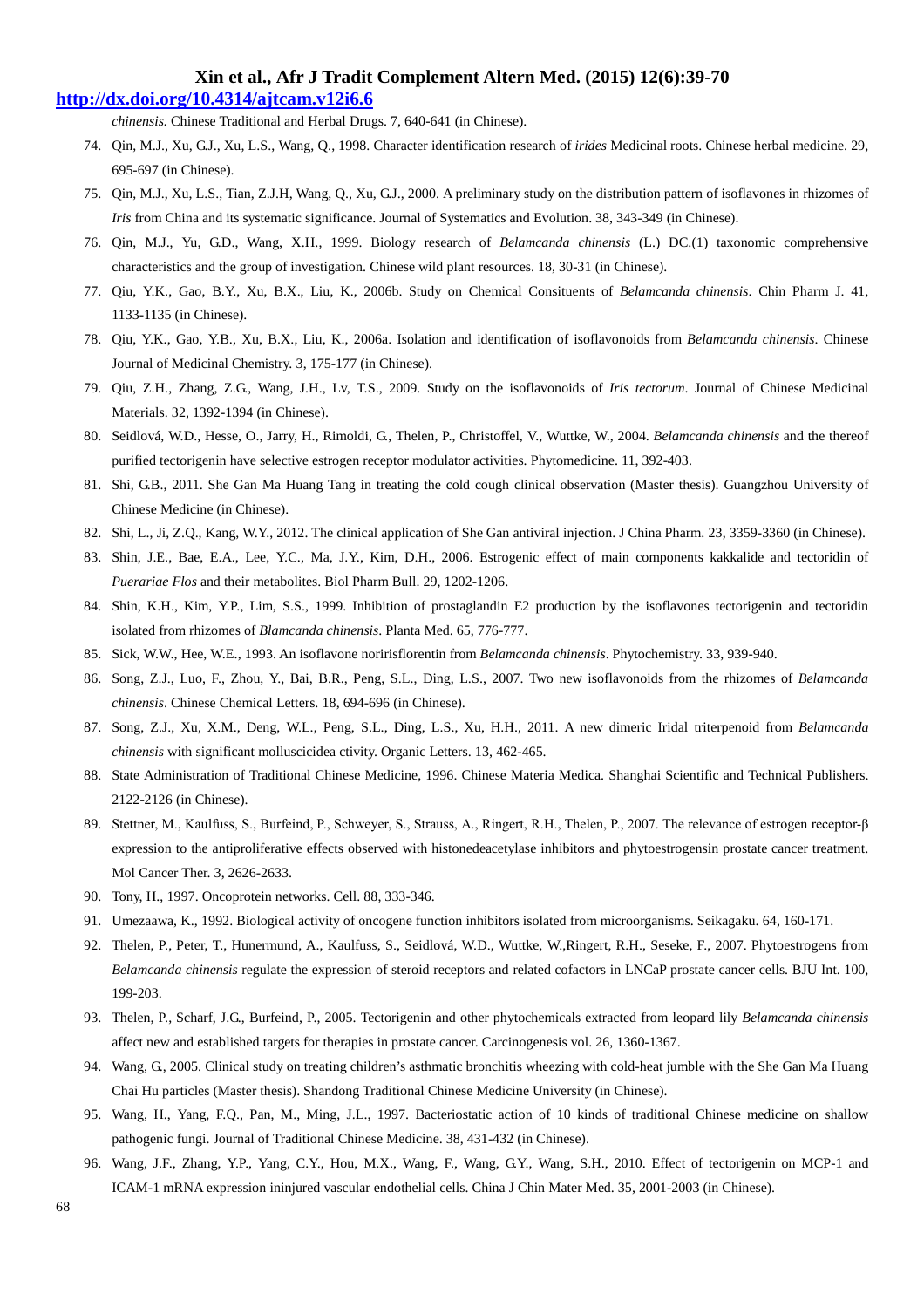- 97. Wang, Q.L., Lin, M., Liu, G.T., 2001. Antioxidative activity of natural isorhapontigenin. Japanese Journal of Pharmacology. 87, 61-66.
- 98. Wang, X.H., Liang, Y., Peng, C.L., Xie, H.C., Pan, M., Zhang, T.Y., Ito, Y., 2011. Preparative isolation and purification of chemical constituents of *Belamcanda* by MPLC, HSCCC, and PREP-HPLC. Journal of Liquid Chromatography Related Technologies. 34, 241-257.
- 99. Wang, X., Qin, M.J., Wu, G., Su, P., 2006. Chemical constituents of the leaves of *Iris* songarica. Journal of China Pharmaceutical University. 37, 222-225 (in Chinese).
- 100. Wei, W., Lu, M.M., Wu, J.F., Ye, L.L., 1994. Bacteriostatic observation of 68 Chinese herbal medicine on eight kinds of eye common pathogenic fungi. Journal of Nanjing College of Traditional Chinese Medicine. 5, 60 (in Chinese).
- 101. Wu, J.L., Wang, X.L., Zhang, R.X., 2008b. Study on anti-hepatocarcinoma activity of tectorigenin from *Pueraria Flos* in vitro. Journal of Shenyang Pharmaceutical University. 1, 79-80 (in Chinese).
- 102. Wu, J.H., Wang, Y.R., Huang, W.Y., 2010. Anti-proliferative and pro-apoptotic effects of tectorigenin on hepatic stellate cells. World J Gastroenterol. 31, 3911-3918.
- 103. Wu, S.H., Zhang, G.G., Zuo, T.T., Li, Y.N., 2008a. Isolation and identification of chemical constituents from the rhizome of *Belamcanda chinensis* (L.) DC. Journal of Shenyang Pharmaceutical University. 25, 796-799 (in Chinese).
- 104. Wu, Y.L., 2014. She Gan Ma Huang Tang in treating theinfantile capillary bronchitis clinical observation. Pharmaceutical journal of north. 11, 28-29 (in Chinese).
- 105. Wu, Z.F., Xiong, C.M., (1990). The pharmacological research of wild *Iris*, Chuan *Iris* and *Belamcanda chinensis*. 6, 28-30 (in Chinese).
- 106. Xiao, Z.G., Zheng, D.P., 2008. The research progress of tectorigenin. Journal of Shangrao Normal College. 28, 41-49 (in Chinese).
- 107. Xiong, Y., Yang, Y.Q., Yang, J., Chai, H.Y., Li, Y., Yang, J., Jia, Z.M., Wang, Z.R., (2010). Tectoridin, an isoflavone glycoside from the flower of *Puerarialobata*, prevents acute ethanol-induced liver steatosis in mice. Toxicology. 276, 64-72.
- 108. Xu, Y.L., Ma, Y.B., Xiong, J., (1999). Isolfavoonoids of *Iris* tectorrum. Acta Botanica Yunnanica. 21, 125-130 (in Chinese).
- 109. Yamaki, K., Kim, D.H., Ryu, N., (2002). Effects of naturally occurring isoflavones on prostaglandin E<sub>2</sub> production. Planta Med. 68, 97-100.
- 110. Yang, L., (2013). The clinical research of JWSGMH prescription in treating bronchial asthma (Master thesis). Hubei University of Chinese Medicine (in Chinese).
- 111. Yang, T.H., (2012). She Gan Ma Huang Tang combined with acupoint applicationin treating the postinfectious cough clinical observation (Master thesis). Guangzhou University of Chinese Medicine (in Chinese).
- 112. Yeon, S.L., Seon, H.K., Jin, K.K., Sanghyun, L., Sang, H.J., Soon, S.L., (2011). Preparative isolation and purification of seven isoflavones from *Belamcanda chinensis*. Phytochem Anal. 22, 468-473.
- 113. Yoshiyasu, F., Yuuko, K., Junko, O., Mitsuaki, K., (1993). Belamcanda quinones A and B, novel dimeric 1,4-benzoquinone derivatives possessing cyclooxyenase inhibitory activity. 34, 7633-7636.
- 114. Yu, J., Xu, L.H., Wang, Y., Xiao, Y., Yu, H., (2001). Experimental research on antibacterial effect of *Belamcanda Chinensis* and *portulaca Oleracece* L. on P. aeruginosa *in vitro*. Journal of Norman Bethune University of Medical Science. 27,
- 115. Yuan, D., Xie, Y.Y., Bai, X., Wu, X., Yang, J.Y., Wu, C.F., (2009). Inhibitory activity of isoflavones of *Pueraria* flowers on nitric oxide production from lipopolysaccharide activated primary rat microglia. Journal of Asian Natural Products Research. 11, 471-481.
- 116. Zhang, C.Z., Wang, S.X., Zhang, Y., Chen, J.P., Liang, X.M., (2005). *In vitro* estrogenic activities of Chinese medicinal plants traditionally used for the management of menopausal symptoms. J Ethnopharmacol. 98, 295-300.
- 117. Zhang, H., Liu, X.F., Chen, S., Wu, J.H., Ye, X., Xu, L.Z., Chen, H.M., Zhang, D.P., Tan, R.X., Wang, Y.P., (2010a). Tectorigenin inhibits the *in vitro* proliferation and enhances miR-338\* expression of pulmonary fibroblasts in rats with idiopathic pulmonary fibrosis. J Ethnopharmacol. 131, 165-173.
- 118. Zhang, L., (2010b). The effects of She Gan Ma Huang Tang on airway inflammation and remodeling in chronic asthma mice (Doctoral thesis). Heilongjiang University of Chinese Medicine (in Chinese).
- 119. Zhang, L., Zhang, Y.K., Dai, R.J., Deng, Y.L., (2010c0. The Pharmacological effect of C-glycoside flavones in the leaves of *Belamcanda chinensis*. Nat Prod Res Dev. 22, 728-730 (in Chinese).